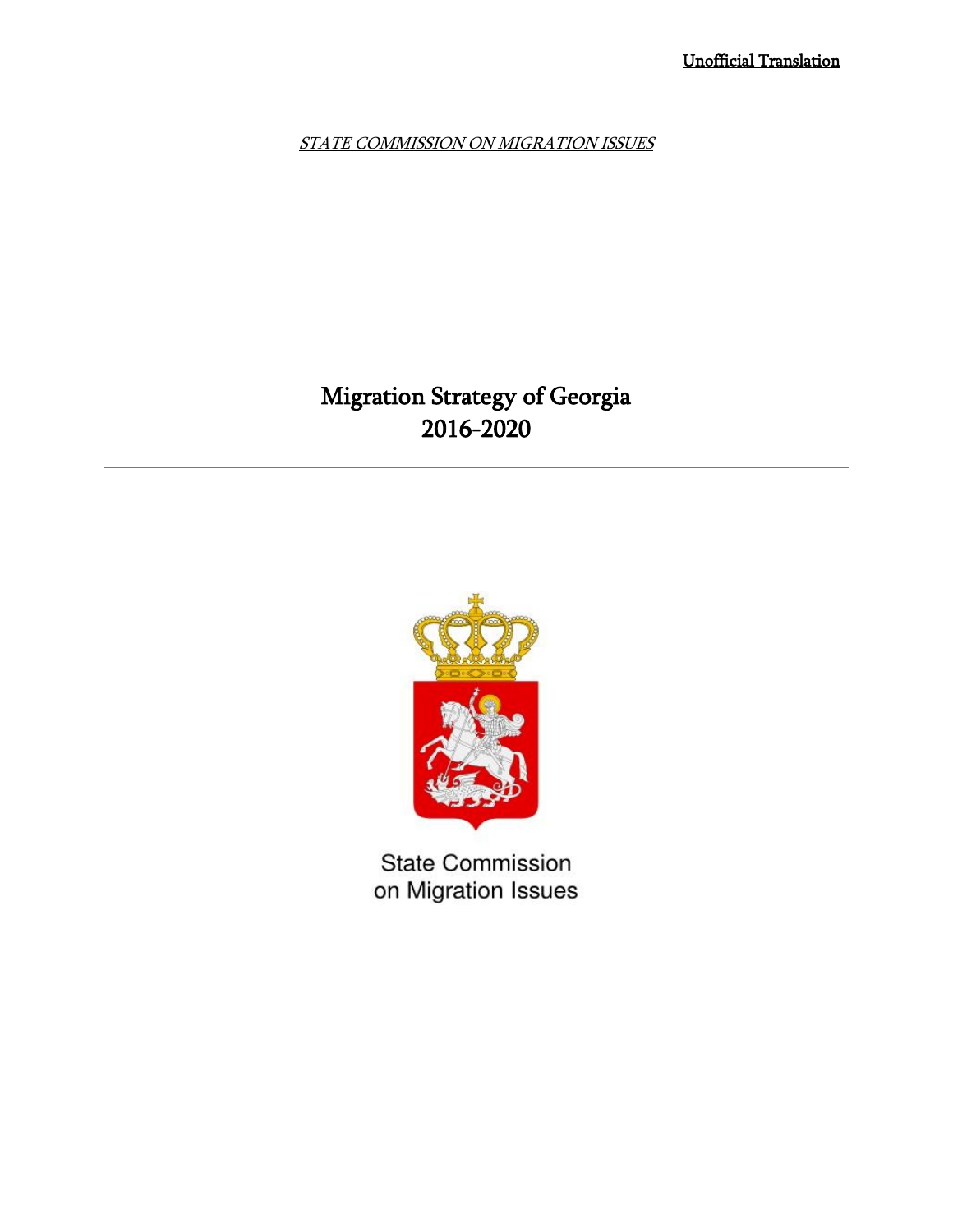# **Contents**

| VII. Facilitation of the integration of immigrants and reintegration of returned migrants  28 |  |
|-----------------------------------------------------------------------------------------------|--|
|                                                                                               |  |
|                                                                                               |  |
|                                                                                               |  |
|                                                                                               |  |
|                                                                                               |  |
|                                                                                               |  |
|                                                                                               |  |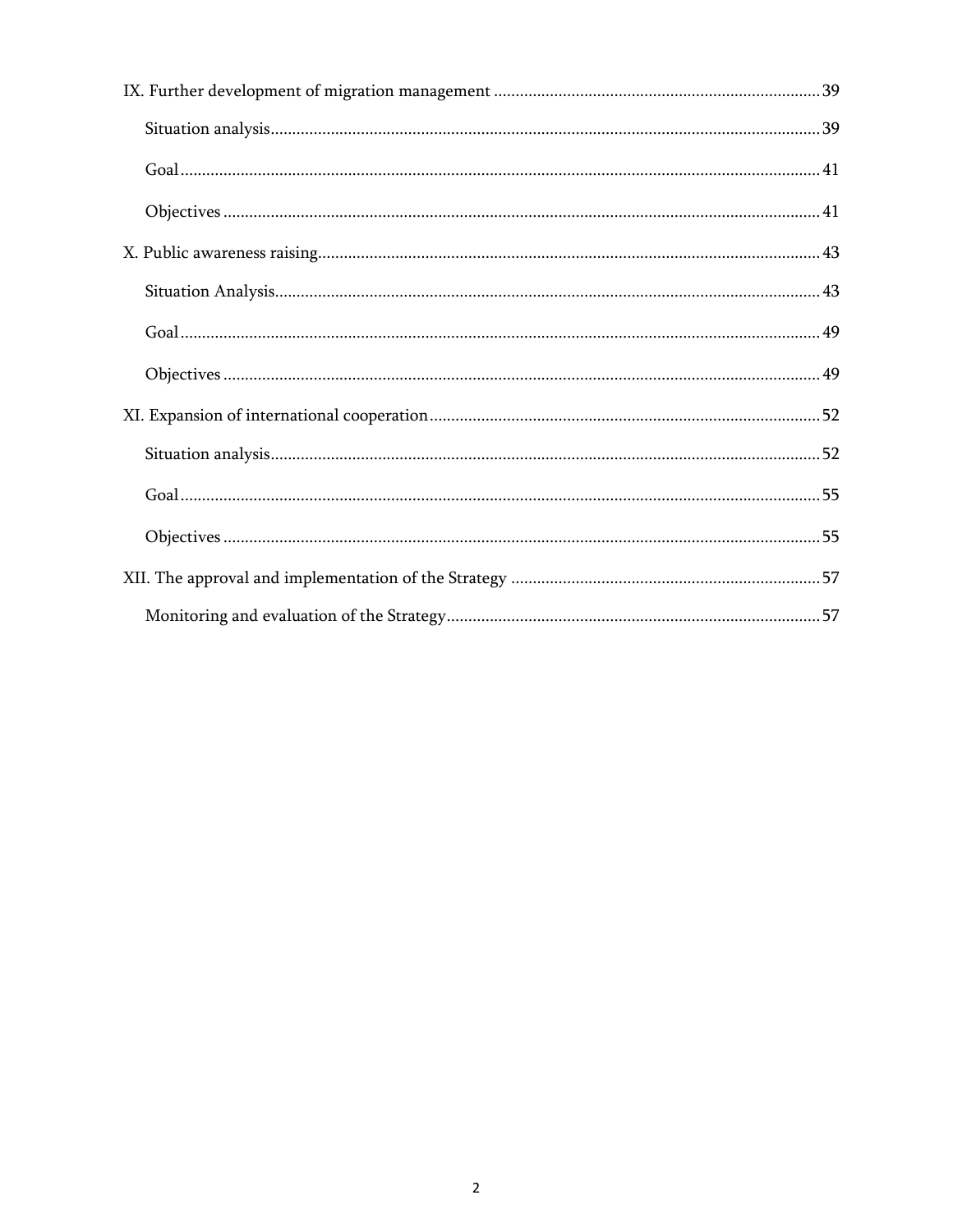# <span id="page-3-0"></span>I. Introduction

In recent years Georgia's involvement in the global migration processes has grown significantly. Migration is becoming an increasingly important aspect in shaping country's socio-economic, cultural, political and demographic outlook. Efficient management of migration is one of the preconditions to the security and long-term stability of the country; it also represents an essential instrument for EU approximation and facilitates the application of migration"s potential in social and economic development. Hence, ensuring well-planned policy development and steady improvement of migration management's efficiency is one of the priorities for the Government of Georgia.

The Migration Strategy 2016-2020 is the third strategic document for Georgia defining migration policy. The first document - the Concept of the Migration Policy of Georgia - was developed in 1997 and approved by the President of Georgia; the document summarized the vision of the state regarding the regulation of immigration processes, international protection, and internal migration. The concept mainly had a declaratory character and lacked implementation mechanism in the form of an action plan. The Migration Strategy 2013-2015 (approved by the government) and its Action Plan laid down the basis for the institution building in the area of migration management; important steps were made for improving the legislative framework and its approximation to EU Acquis. Currently, there is an increasing drive, in cooperation with the EU member and other states, to increase the basis for legal migration, and prevent illegal migration, and transnational and trans-boundary organised crime. A special emphasis is given to the development of mechanisms facilitating return and reintegration of Georgian citizens, protection of the rights and integration of persons with refugee or humanitarian status, and asylum seekers in Georgia. In order to effectively address contemporary challenges and fulfil international obligations, effective measures are being taken to improve the existing system of fighting illegal migration. A Unified Migration Analytical System is being developed in order to facilitate informed decision-making in migration management and the policy planning process. The present Strategy builds on the progress made in the recent years, takes into account the existing challenges, and develops mechanisms for addressing them.

The preliminary results of the 2014 General Population Census confirm that the population of Georgia has decreased by approximately 600,000 persons compared to the 2002 General Population Census results, and amounted to 3,729,500 persons as of January 1, 2015. <sup>1</sup> Thus, the declining Georgian population is one of the most important challenges that must be included into the priorities of the Migration Strategy, with special emphasis needing to be placed on the return of Georgian citizens residing abroad and supporting their reintegration.

In the migration management process, it is important to carry out policies that harness the potential of the diaspora and migrants for the socio-economic development of the country. In order to contribute to sustainable and inclusive economic development, it is also essential to support the

 $\overline{a}$ 

<sup>&</sup>lt;sup>1</sup> National Statistics Office of Georgia, key demographic indicators.  [http://geostat.ge/?action=page&p\\_id=151&lang=geo](http://geostat.ge/?action=page&p_id=151&lang=geo)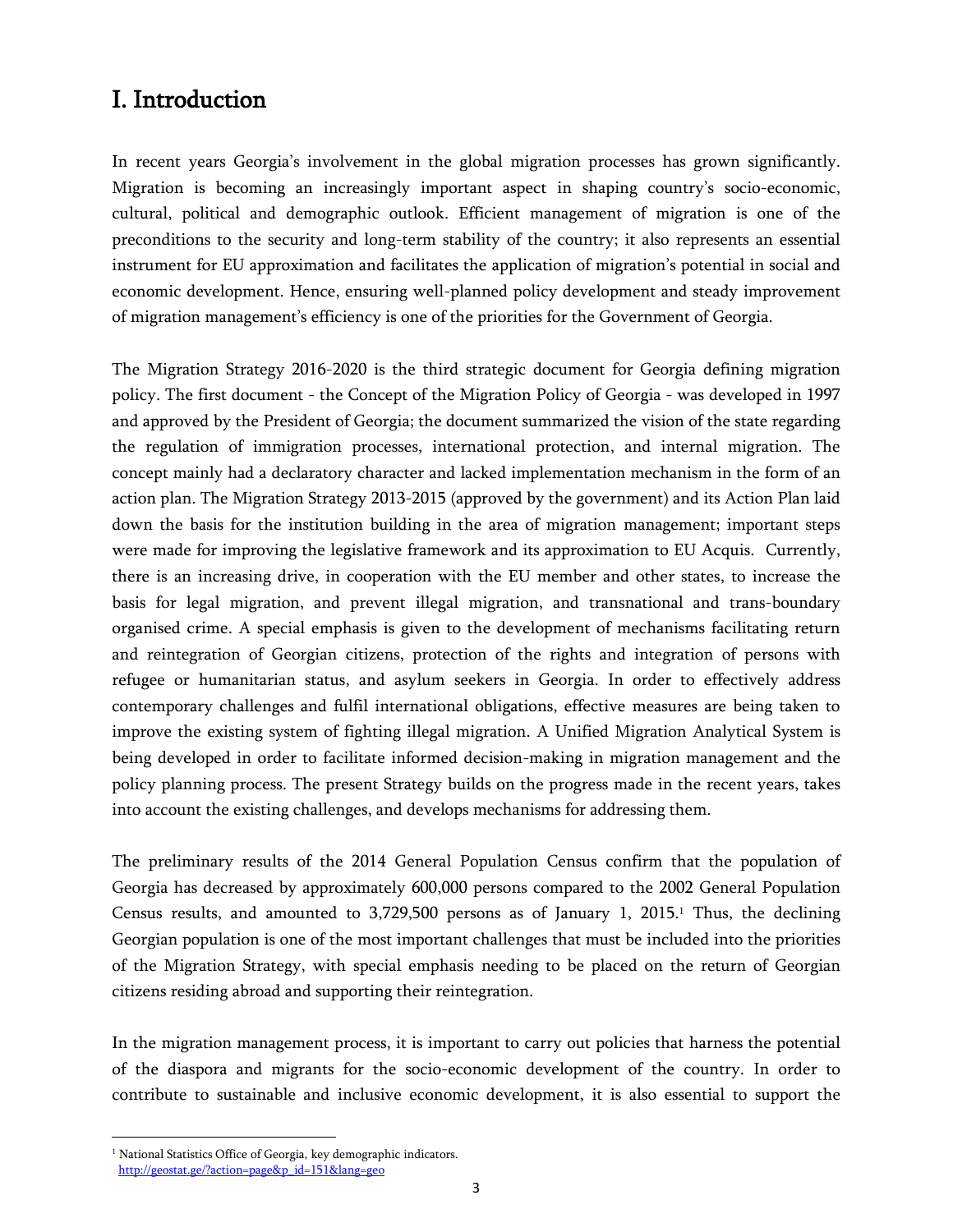integration of immigrants in Georgian society and also the sustainable reintegration of returned migrants.

One of the cornerstones of efficient planning, coordination and implementation of migration policy is a well-developed labour market infrastructure. It is crucial to carry out regular labour market supply and demand studies and incorporate study results in the development of vocational training and higher education planning.

In the light of approximation to EU standards and efficient management of the migration processes it is important to further increase the awareness of specific target groups of society on the visa liberalisation process between Georgia and the EU, on the opportunities of legal migration as well as the threats and risks of illegal migration.

The present Strategy was designed by the Migration Strategy Working Group operating under the State Commission on Migration Issues.<sup>2</sup> During the process of the Strategy development, the working group evaluated the state of the progress of 2013-2015 Migration Strategy; defined main thematic directions of the new Strategy; and undertaken thematic situation analyses. Based on the results of these analyses, up to 20 Working Group meetings in different formats were held to discuss and agree upon the strategic goals. As a final stage, the draft of the Strategy document was shared with relevant international and local non-governmental organisations and the academic community to solicit their feedback. The comments received from the civil society organisations were discussed by the Working Group and, to a large extent, incorporated in the present document. The designing and drafting process of the Migration Strategy document was coordinated by the Secretariat of the State Commission on Migration Issues.

 $\overline{a}$ 

<sup>&</sup>lt;sup>2</sup> The Working Group was comprised of the representatives of the 13 state agencies sitting on the Commission, the Public Defender's Office, and the State Security and Crisis Management Council.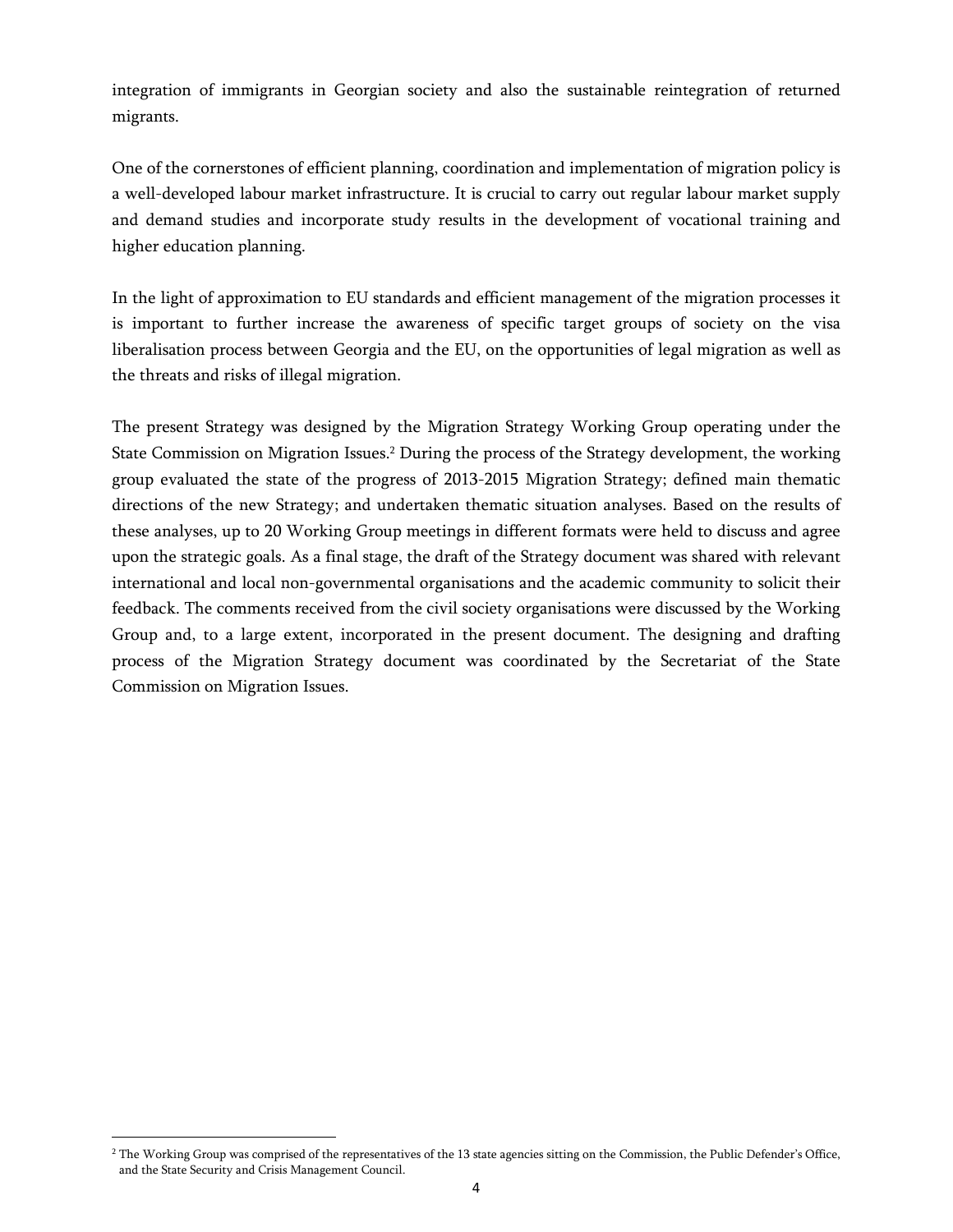# <span id="page-5-0"></span>II. The vision, principles and target groups of the Strategy

# <span id="page-5-1"></span>(a) The long-term vision of the Migration Strategy of Georgia

The goal of the migration policy of Georgia is to create, by 2020, a legislative and institutional environment that: ensures the state"s enhanced approximation to EU; facilitates peaceful cohabitation of various religious, cultural and ethnic groups, protects migrants' rights and their successful integration into society; promotes reintegration of returned migrants and the usage of the positive economic and demographic aspects of migration for the development of the country; and increases legal migration opportunities for the citizens of Georgia.

# <span id="page-5-2"></span>(b) The fundamental principles of the Strategy

All Strategy objectives should be accomplished in full compliance with the following fundamental principles:

- protection of migrants' rights in compliance with the principles of the international law;
- protection of the rights of asylum seekers, stateless persons, and persons with a humanitarian or refugee status in compliance with the principles of the international law;
- **•** prevention of trafficking in persons, people smuggling, and other forms of illegal migration;
- prevention and elimination of all forms of discrimination;
- facilitation of the involvement of immigrants and persons with the humanitarian or refugee status in social and economic development of the country;
- reinforcement of the nexus between migration and development at national and local levels;
- support to the sustainable reintegration of the returned migrants to Georgia.

# <span id="page-5-3"></span>(c) The target groups of the Strategy

- citizens of Georgia residing on the territory of Georgia;
- citizens of Georgia residing abroad and the diaspora representatives;
- **Persons with refugee or humanitarian status, and asylum seekers in Georgia;**
- **Inmigrants residing in Georgia irrespective of their legal status;**
- stateless persons residing in Georgia;
- **n** migrants returned to Georgia.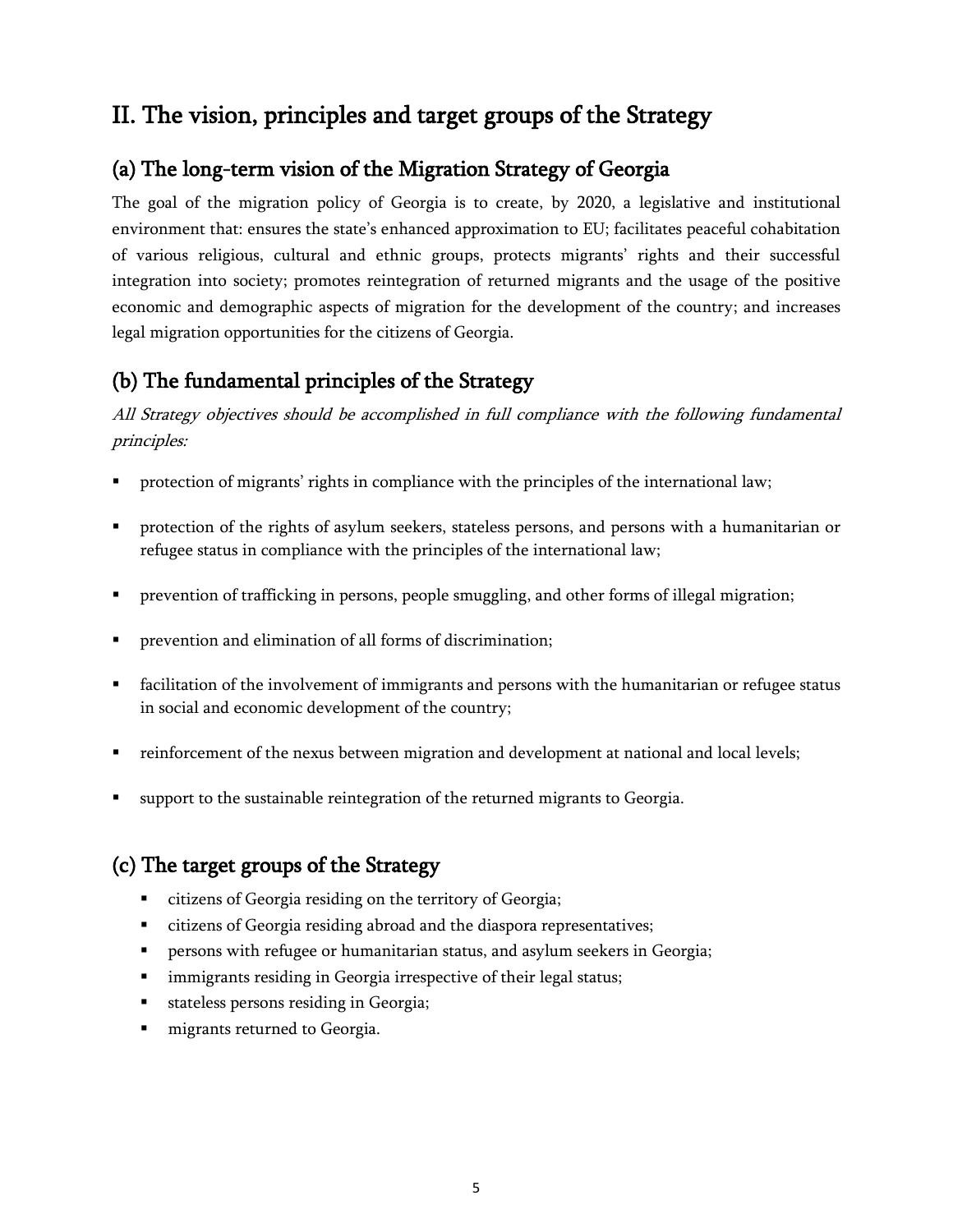# <span id="page-6-0"></span>III. Institutional and legislative framework

#### Institutional framework

In Georgia, the process of institutionalisation of the migration management started in 2010, with the establishment of the State Commission on Migration Issues. The Commission was set up by the ordinance of the Government of Georgia to coordinate the migration policy of the country. The Commission is a consultative body of the Government, which discusses and decides on the issues related to migration management. Currently the Commission consists of the 13 state agencies:



The Commission is chaired by the Ministry of Justice and co-chaired by the Ministry of Internal Affairs.

The Commission is the main platform for discussing migration related issues and constitutes an efficient instrument for coordinating the functions delegated to various agencies. In 2013, by decision of the Commission, a consultative status was granted to seven international and five non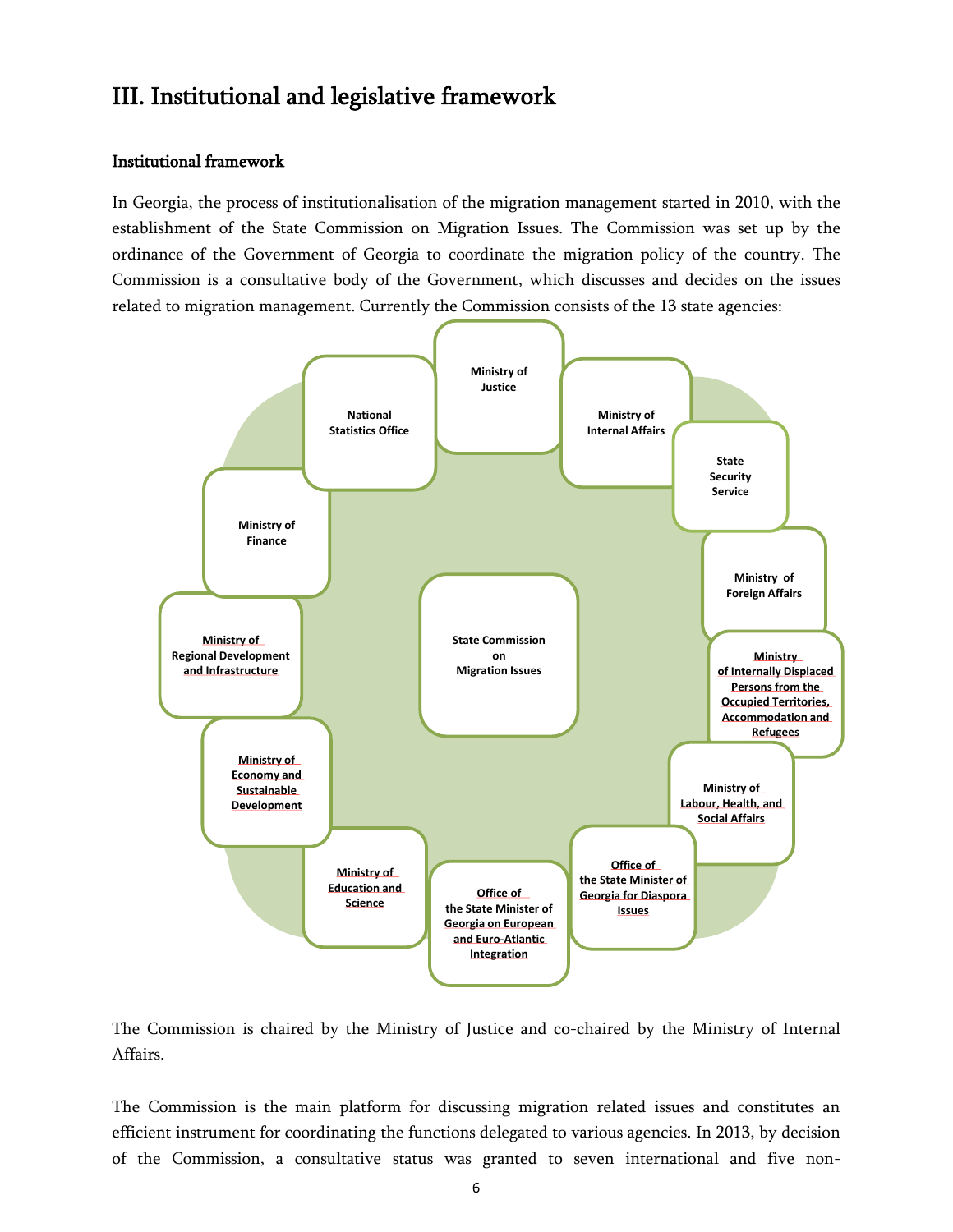governmental organisations, which work on migration issues and actively participate in the work of the Commission. The Commission is provided with the analytical and administrative support by the Secretariat, established within the Public Service Development Agency of the Ministry of Justice of Georgia (Public Service Development Agency) with the assistance of and in cooperation with the EU.

Out of the 13 member agencies of the State Commission on Migration Issues, the following authorities are directly involved in the migration management process:

The Ministry of Justice of Georgia is responsible for administering the Unified Migration Analytical System (UMAS), considering and deciding on issues concerning residence permits and the citizenship of aliens, coordinating activities related to the fight against trafficking, issuing travel documents and determining the status of stateless persons or compatriots;

The Ministry of Internal Affairs of Georgia is responsible for protecting the state border and the state border regime of Georgia, safeguarding and ensuring border regime, and for carrying out border control, and maintaining border regime at border check points. The Ministry is also responsible for combating illegal migration including human trafficking, and is authorised to implement readmission agreements;

The State Security Service is a system of institutions of executive authority with special functions directly subordinated to the Government of Georgia, and ensuring state security within its competence. One of the main areas of activity of the Service is combating terrorism, international crime, and other transnational crime posing threat to national security. To protect the security interests of the state, the State Security Service takes appropriate measures related to migration processes in accordance with the legislation of Georgia and within the scope of its authority;

The Ministry of Foreign Affairs of Georgia through the diplomatic missions and consular offices of Georgia abroad ensures the protection of the rights and legal interests of Georgian citizens and legal persons, and provides foreign citizens with Georgian visas;

The Office of the State Minister of Georgia for Diaspora Issues is responsible for strengthening ties with compatriots living abroad, mobilising the economic and social potential of the representatives of the Georgian diaspora for the development of the country, and preserving the national identity of the diaspora;

The Ministry of Internally Displaced Persons from the Occupied Territories, Accommodation and Refugees of Georgia is responsible for granting refugee and humanitarian statuses, protecting the rights of these persons, and their integration into Georgian society as well as for the reintegration of returned Georgian citizens;

The Ministry of Labour, Health and Social Affairs of Georgia is responsible for regulating issues related to labour migration, including monitoring of employment and paid work outside Georgia,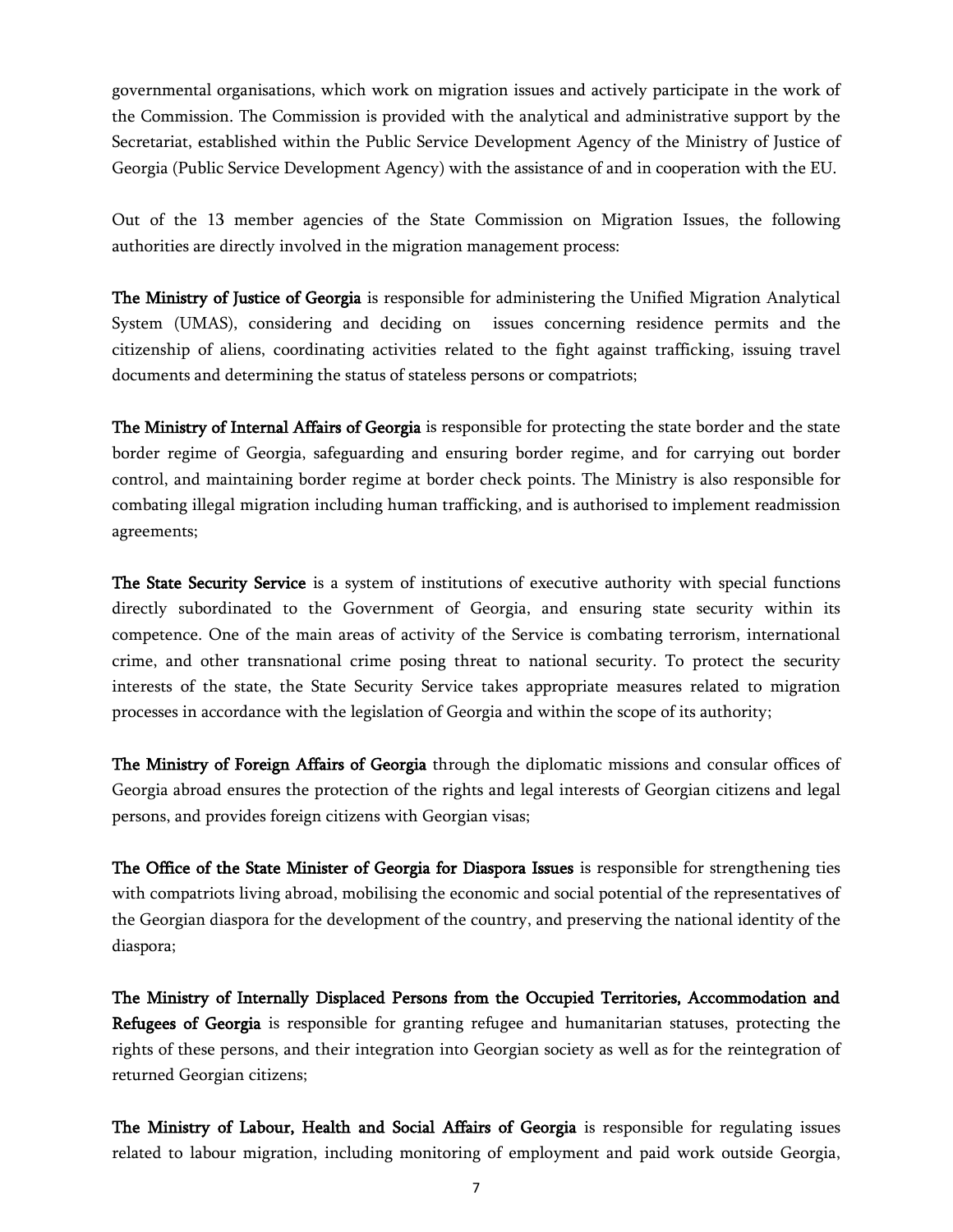protection of interests of persons independently leaving Georgia for employment and paid work, monitoring of the rights and duties associated with the employment and paid work between migrant workers and local employers and for facilitating the integration of immigrants;

Other member agencies of the Commission also actively participate in the ongoing activities of the State Commission on Migration Issues and contribute to the migration policy development and implementation, within the scope of their authority.

## Legislative framework

In recent years, in parallel with the EU approximation process, the legislation of Georgia regulating migration has been updated significantly. This process was stimulated by the Visa Dialogue with the EU and the Visa Liberalisation Action Plan (VLAP) for Georgia. The first phase of the Action Plan stipulated the implementation of necessary legislative changes in the field of migration according to EU standards. In the process of VLAP implementation, several important legislative acts were adopted:

A new Organic Law on the Citizenship of Georgia was developed and approved (2014). The law simplified the process of determining the citizenship of Georgia and introduced new regulations with respect to the procedures for acquiring citizenship by naturalisation. At the same time, the Law was brought in full compliance with the 1961 United Nations (UN) Convention on the Reduction of Statelessness.

In order to improve migration management, a new Law on the Legal Status of Aliens and Stateless Persons was adopted (2014), which sets new grounds for the entry and stay of aliens in Georgia, introduces new visa categories, classifies types of residence permits, and introduces effective mechanisms for removing aliens from the country, all being in full compliance with universally recognised principles and norms of international law, and ensuring the protection of fundamental human rights and freedoms. As a result of the monitoring of the implementation process, several amendments were made to the Law and certain provisions were further refined.

In order to regulate labour migration, the Law on Labour Migration was adopted (2015). The Law establishes a national mechanism for regulating labour migration and determines public administration principles in this field. The main purpose of the Law is to promote the development of legal labour migration and thereby reduce illegal labour migration and trafficking.

Under the Criminal Code of Georgia, trafficking in persons (in 2003) and smuggling of migrants (in 2006) across the State Border of Georgia and/or assisting them with appropriate conditions for illegal stay in Georgia were criminalised.

Other legislative acts regulating migration include: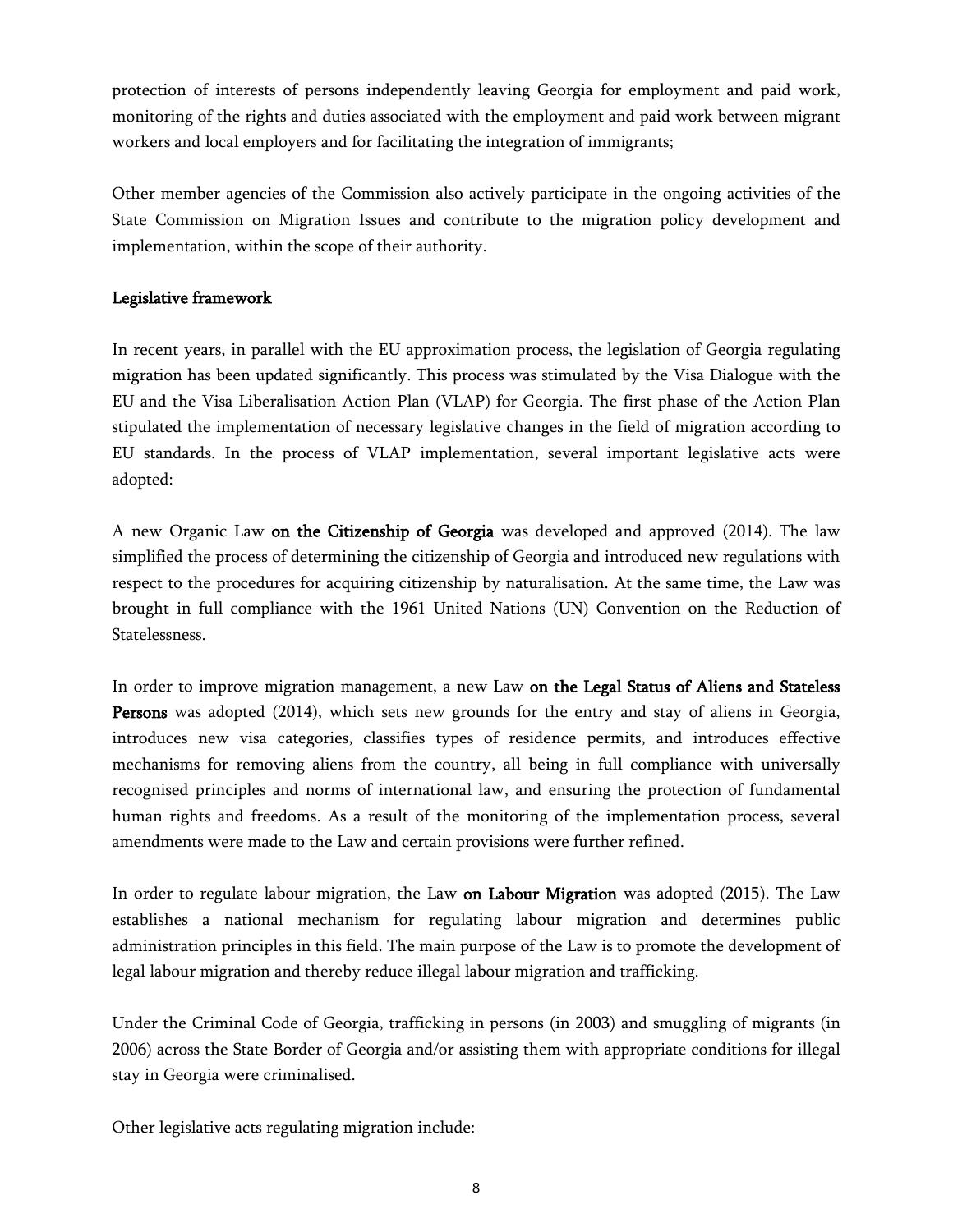- the Law of Georgia on the Procedure for the Citizens of Georgia to Leave and Enter Georgia (1993);
- the Law of Georgia on the Procedures for Registering Citizens of Georgia and Aliens Residing in Georgia, for Issuing Identity (Residence) Cards and Passports of a Citizen of Georgia (1996);
- **the Law of Georgia on the State Border of Georgia (1998);**
- **the Law of Georgia on Combating Trafficking in Human Beings (2006);**
- **the Law of Georgia on Occupied Territories (2008);**
- the Law of Georgia on Refugee and Humanitarian Statuses (2011);
- the Law of Georgia on Personal Data Protection (2011);
- **the Law of Georgia on Compatriots Residing Abroad and Diaspora Organisations (2011).**

It is noteworthy that one of the priorities in the EU integration process is the approximation of the national legislation to the European standards and the EU Acquis, which is stipulated by the following strategic documents: the Association Agreement between the European Union and the European Atomic Energy Community and their Member States, of the one part, and Georgia, of the other part; the Association Agenda between the European Union and Georgia, and the EU Visa Liberalisation Action Plan.

For the efficient implementation of the Migration Strategy it is crucial that it complies with the other strategic documents of the country and takes into consideration the priorities and goals of the state strategies developed in related fields. The following strategic documents of the country were taken into account when developing the Migration Strategy:

- **the State Strategy for the Formation of the Labour Market in Georgia (2015-2018);**
- the State Border Management Strategy of Georgia (2014-2018);
- **the National Strategy for the Protection of Human Rights in Georgia (2014-2020);**
- the Communication and Information Strategy for the European Integration (2014-2017);
- **the Socio-economic Development Strategy of Georgia 'Georgia 2020' (2014-2020);**
- **the Association Agenda between the European Union and Georgia (2014-2016);**
- the Vocational Education and Training Development Strategy of Georgia (2013-2020);
- the Diaspora Relationship Strategy of Georgia (2015 draft);
- the Policy Planning System Reform Strategy (2015-2017);

This Migration Strategy is a principle document defining the state policy in the field of migration. The Strategy is in full compliance with the sectoral strategies in other related fields and policy documents.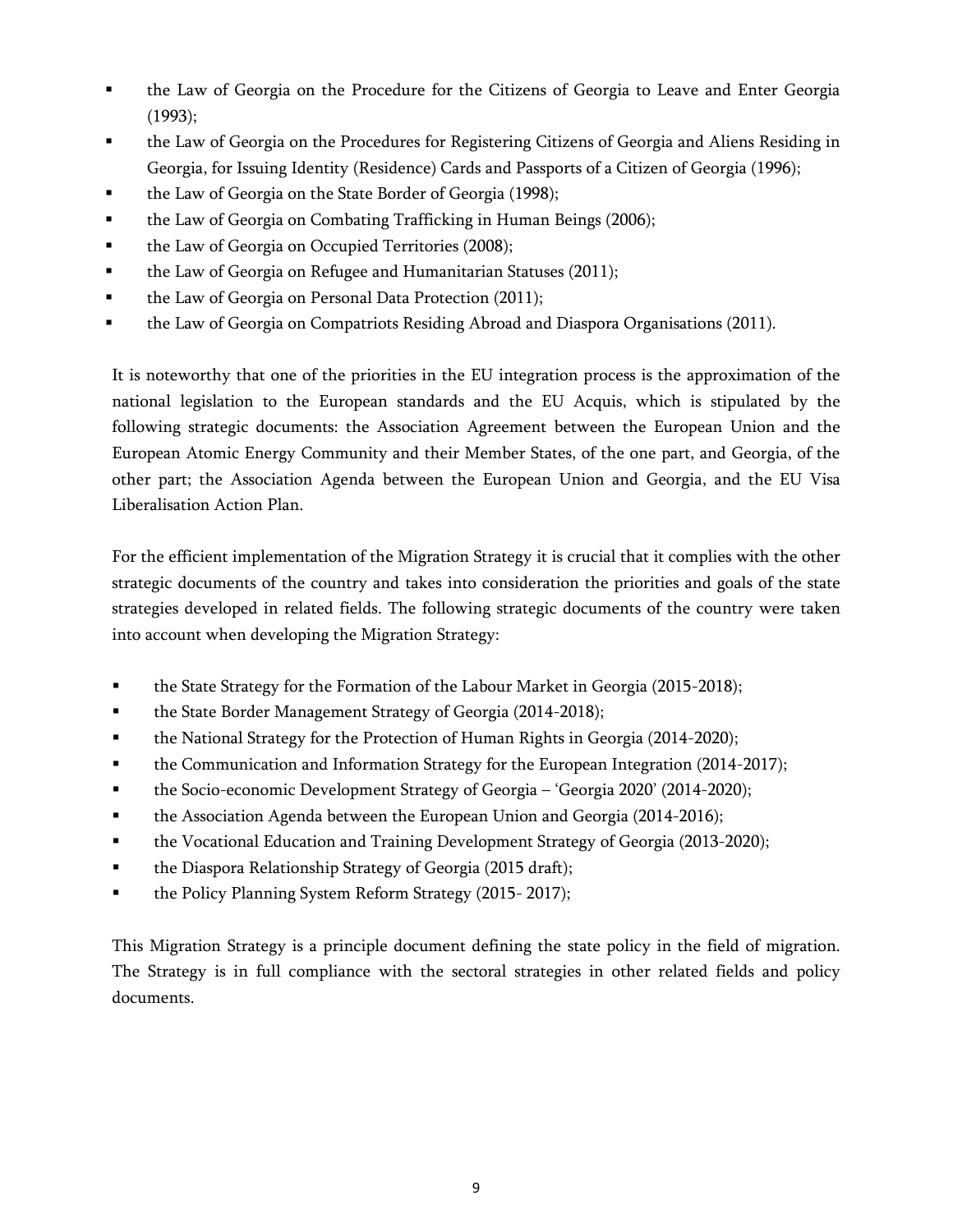#### Long-term Vision of the Migration strategy of Georgia

The goal of the migration policy of Georgia is to create, by 2020, a legislative and institutional environment that: ensures the state"s enhanced approximation to EU; facilitates peaceful cohabitation of various religious, cultural and ethnic groups, protects migrants" rights and their successful integration into society; promotes reintegration of returned migrants and the usage of the positive economic and demographic aspects of migration for the development of the country; and increases legal migration opportunities for the citizens of Georgia.

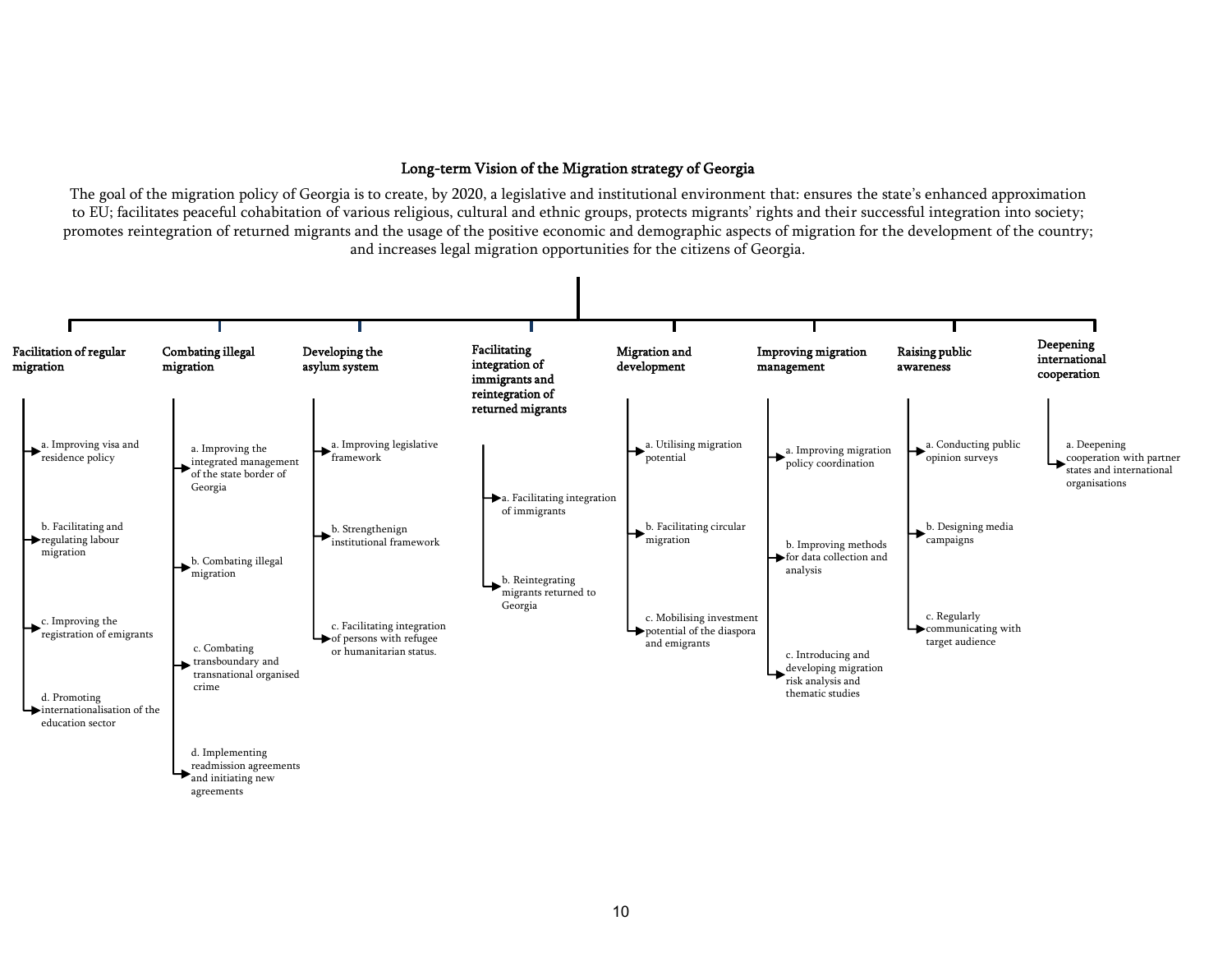# <span id="page-11-0"></span>IV. Facilitation of legal migration

# <span id="page-11-1"></span>Situation analysis

## Visa and residence policy

Visa policy is an important constituent of state security policy, free movement of people, and prevention of illegal migration. The visa regime is also one of the components of the country"s foreign policy. The main goals of the Georgia's visa policy are:

- to register migrant flows and prevent illegal migration in accordance with the state interests and public security requirements;
- to create favourable conditions in the country for attracting foreign investments and qualified labour force, for developing tourism and deepening international cooperation in business, education, culture, and sports;
- to expand the free movement area for Georgian citizens;
- to facilitate the introduction of the visa-free regime with the EU.

Development of tourism and promotion of foreign investments are priorities for Georgia which positively affects the economic growth of the country. Currently, tourism accounts for 7% of the country"s total output. In this regard, it is important to create and maintain free and simplified travel for citizens of strategic countries. Accordingly, the visa policy of the country is focused on providing incentives for the entry and stay of aliens in Georgia, which also means the simplification of bureaucratic mechanisms to the extent that is possible. However, bearing in mind the national interests and international challenges, it is important to maintain balance between the simplification of the visa regime and requirements for effective management of migration, including illegal migration.

The list of the countries whose citizens have the privilege of the visa-free entry to Georgia is defined in the relevant normative  $act<sup>3</sup>$  and on the basis of agreements on visa free movement for the holders of ordinary passports. In other cases, when the entry visa is required, aliens apply to the diplomatic missions or consular offices of Georgia abroad, or use the electronic visa portal (e-visa). In special cases visas may also be obtained at the Georgian state border. Immigration visas are also granted on the territory of Georgia by the Ministry of Foreign Affairs of Georgia. In this regard, it is important to continue improving existing mechanisms and strengthen the appropriate institutions with human and technical resources, in order to carry out administrative procedures faster and more efficiently.

Along with the visa policy, a special importance is attached to the issuance of residence permits to aliens. Residence permits are granted by the Public Service Development Agency. Submitting the application for extending the previously issued residence permit can also be made from abroad via online services. Based on the Law of Georgia on the Legal Status of Aliens and Stateless Persons, the types of residence permits were classified and brought in compliance with the immigration visa categories. As a result, the process of granting the residence permits to aliens and determining their

 $\overline{\phantom{a}}$ <sup>3</sup> Ordinance No 255 of the Government of Georgia on the Approval of the List of the Countries whose Citizens Enjoy Visa-free Entry to Georgia[; https://matsne.gov.ge/ka/document/view/2867361](https://matsne.gov.ge/ka/document/view/2867361)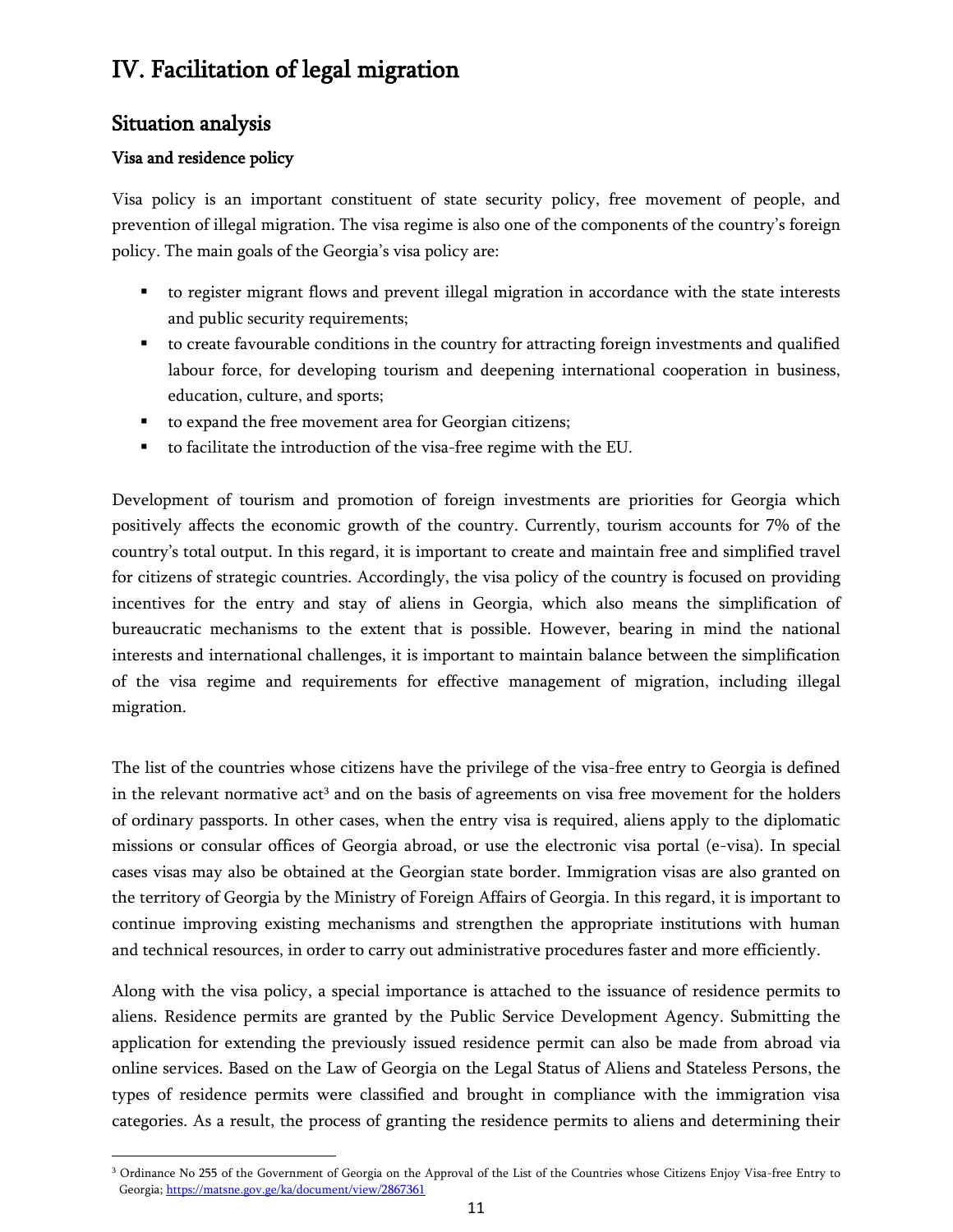purpose of stay in Georgia was improved, which, in turn, enhanced the quality of data collection and processing, that being an essential part of development of sound policies in the field of migration. Furthermore, the relevant residence permit issuance procedures are improved based on the analysis of the international best practice. The Public Service Development Agency is actively working to make this service available in all major population centres and to progressively develop the software required for the provision of the service. It is important to continue monitoring the implementation of the Law, improve the legislation, and ensure the institutional strengthening of the appropriate authorities to meet the relevant practical needs.

Expansion of the free movement area for the citizens of Georgia is important for enhancing the people-to-people contacts, easing the access of Georgian citizens to the world"s leading markets and technological / scientific know-how, etc. It is in Georgia"s national interest to establish bilateral visafree regimes with more countries on the basis of the principle of reciprocity. Accordingly, relevant international agreements were and are being concluded to ensure the visa-free entry and short-term stay of citizens of Georgia in the contracting states. 4

#### Labour migration

The developed labour market and the possibility to attract necessary human resources is one of the important aspects for creating an open and attractive environment for businesses and investments. With the increased opportunities for legal emigration, the citizens of Georgia will have a greater access to the relatively high-paid employment opportunities in countries with developed economies; while the growth of the Georgian economy will increase demand for both high- and low-skilled human resources within the country. In 2015, the Ministry of Labour, Health and Social Affairs of Georgia conducted the first labour market study. It is important to continue this practice on a regular basis in order to have an up to date picture of the professions and skills in demand and to assess the capacity of the labour market to meet those needs.

It is important that the state develops an adequate response mechanism to retrain local human resources and attract foreign labour force, leading to a flexible labour market. In the process of implementation of the Migration Strategy it is advisable to analyse the impact of the Law on Labour Migration on the local economy and labour market, and if necessary to make further improvements to the Law.

#### Emigration

 $\overline{\phantom{a}}$ 

After the collapse of the Soviet Union, Georgia gradually began integrating into the world migration system. For the last two decades the nature, range, and directions of migration from Georgia have changed substantially. Currently, Georgian migrants reside in and move to many different countries of the world.

<sup>4</sup> Ministry of Foreign Affairs of Georgia, information on visa-free movement in foreign countries, <http://www.mfa.gov.ge/MainNav/ConsularInformation/VisaInfoGeorgian/Without-Visa.aspx>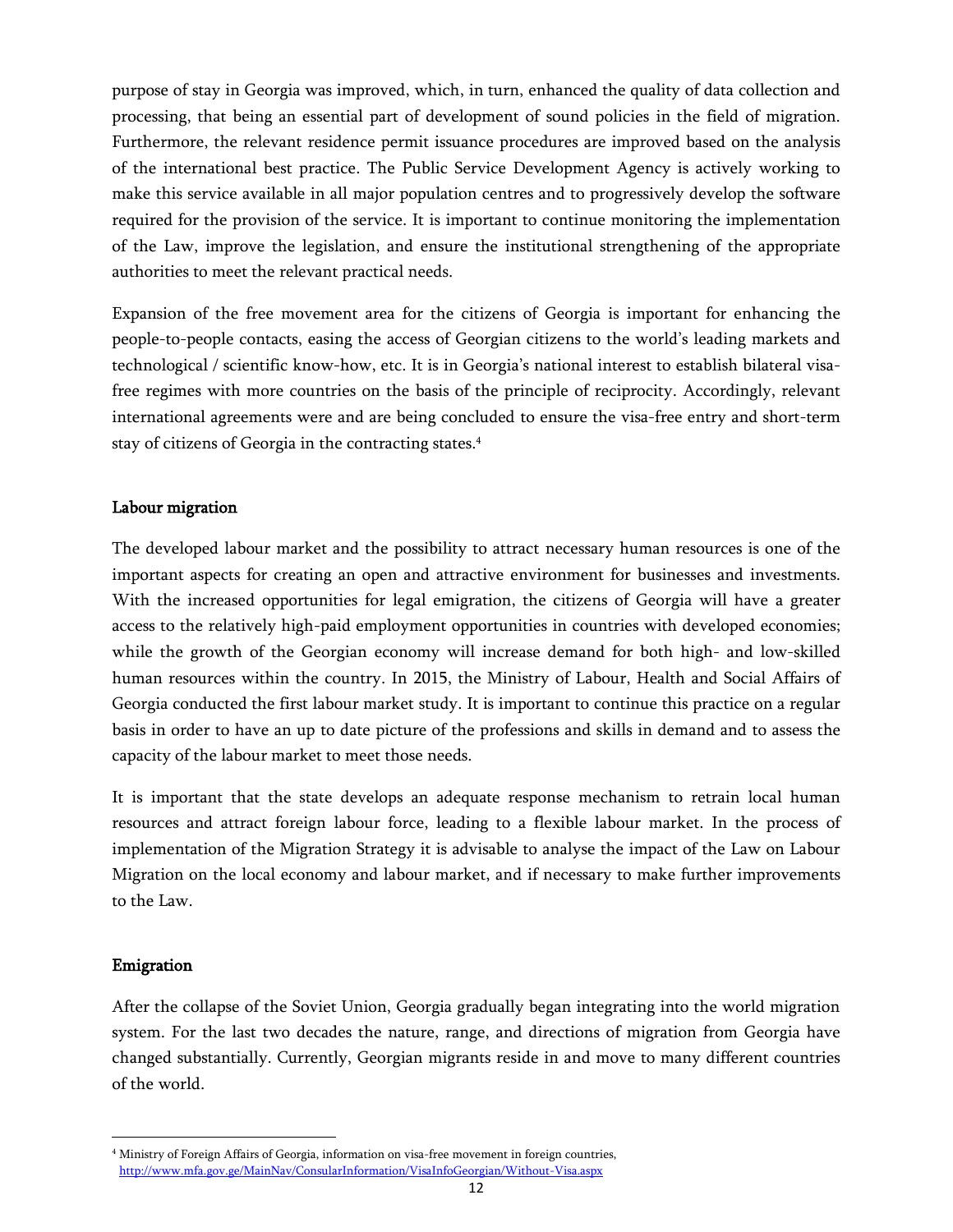One of the components of the Law of Georgia on the Procedure for the Citizens of Georgia to Leave or Enter Georgia adopted in 1993, is to review and decide upon the emigration of the citizens of Georgia. Since that time circumstances have substantially changed and certain provisions of the Law related to the emigration have become out-dated and impractical. The applicable version of the Law does not correspond to the current reality neither from practical nor from legal point of view and does not allow for tracking and accounting for the number of emigrants from Georgia according to destination countries. Therefore, a substantial revision of the Law is on the agenda in the coming years.

At present, Georgia faces three main challenges: 1) reduction of illegal emigration flows by raising the awareness of potential and actual emigrants and by expanding legal migration opportunities; 2) proactive protection of the rights of legal and illegal emigrants living abroad and preservation of their identity, especially in the countries, where the number of Georgian emigrants is high; 3) improvement of the existing mechanisms for registering and studying emigrant flows in an efficient manner.

Emigration is also accompanied by negative social side-effects. One such social effect is the deterioration of family unity, which can severely affect younger members of the family in particular, when the parents have emigrated. It is crucial that the State identify such minors and provide them with appropriate psychological and social care.

#### Internationalisation of the education sector

l

To facilitate globalisation processes and the further development of the country, it is important to support Georgian citizens in studying and gaining experience abroad. Some young Georgians go abroad for study through exchange programmes and scholarships allocated by foreign countries. The Government of Georgia also finances Georgian citizens to receive higher education and qualifications abroad. In 2014 alone, the International Education Centre operating under the Administration of the Government of Georgia financed the studies of 77 Georgian citizens in leading universities across the world.<sup>5</sup> For those Georgians who are acquiring education abroad with state financing, the Government offers employment in the public service upon their return home. It is also important to make such opportunities available to those citizens of Georgia who acquired higher education abroad without state financing.

In recent years, the number of foreign students wishing to study in Georgia has sharply increased. According to the Ministry of Education and Science of Georgia, the number of foreign students admitted annually to Georgian higher educational institutions increased from 294 in 2004 to 2,593 in 2014. It is important to promote the growth in numbers of foreign students to raise the country"s attractiveness and to create opportunities for Georgian higher educational institutions to gain greater international visibility. Typically, foreign students pay higher tuition fees compared to Georgian students and their stay in Georgia has an overall positive economic effect. Enrolment of foreign students in Georgian higher educational institutions also positively contributes to further improving

<sup>5</sup> International Education Center, students financed by the International Education Center in 2014;<http://iec.gov.ge/4240>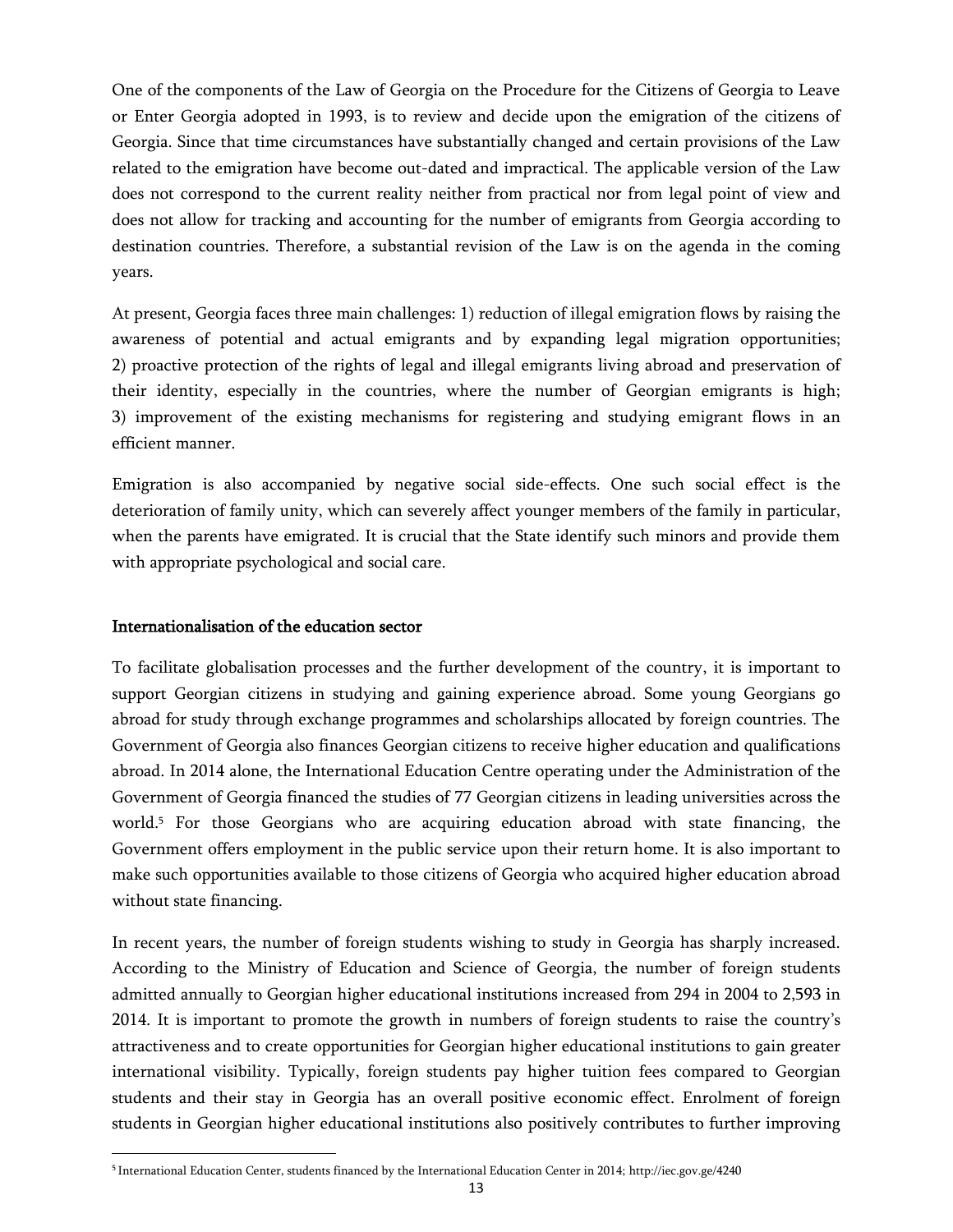the educational programmes and upgrading their quality. In order to attract foreign students, it is necessary that the state or the private educational institutions bring their educational programmes in compliance with not only local but also the demands and standards of the international market and to provide students with the appropriate infrastructure. Due to these positive effects, the attraction of increased numbers of foreign students is one of the priorities of the State.

One of the objectives of the Bologna Process<sup>6</sup> is to increase the mobility of foreign students from the current 3% to 20% by 2020. The internationalisation of the education system, in turn, largely depends on the development and implementation of an adequate migration policy. The educational programmes tailored to the demands of the international labour market are important not only for attracting foreign students but also for increasing competitiveness of local human capital, this being an essential factor for promoting circular migration and attracting investment in Georgia.

# <span id="page-14-0"></span>Goal

l

Further expansion and improvement of legal migration opportunities.

# <span id="page-14-1"></span>**Objectives**

## a. Improvement of the visa and residence policy

- 1. Improvement of the current regulatory framework and ensuring gradual approximation to the best international practice, taking into account the national interests and needs of Georgian state;
- 2. Further refining the procedures for issuing Georgian visas and residence permits;
- 3. Further development and improvement of Georgia's e-visa system;
- 4. Institutional strengthening and enhancement of the qualification of the employees working at the agencies responsible for issuing Georgian visas and residence permits;
- 5. Cooperation with the higher educational institutions of Georgia on the issues related to the entry and stay of foreign students in Georgia;
- 6. Support of the training of judges on migration and related human rights issues;
- 7. Appropriate political and technical dialogue with the target countries to widen the area of the visa-free movement for Georgian citizens.

## b. Facilitation and regulation of labour migration

- 1. Evaluation of the labour migration regulatory framework"s impact on the economy and the labour market and introduction of appropriate changes, if necessary;
- 2. Institutionalisation of the regular studies of the labour market and periodical update of the list of in-demand professions according to the labour market strategy;

<sup>6</sup> The Bologna Process was established in 1999 with signing of the Bologna Declaration. The purpose of the Bologna Process is to create a single European Higher Education Area. The Bologna Process currently has 47 European participating countries; Georgia joined the Process in 2005.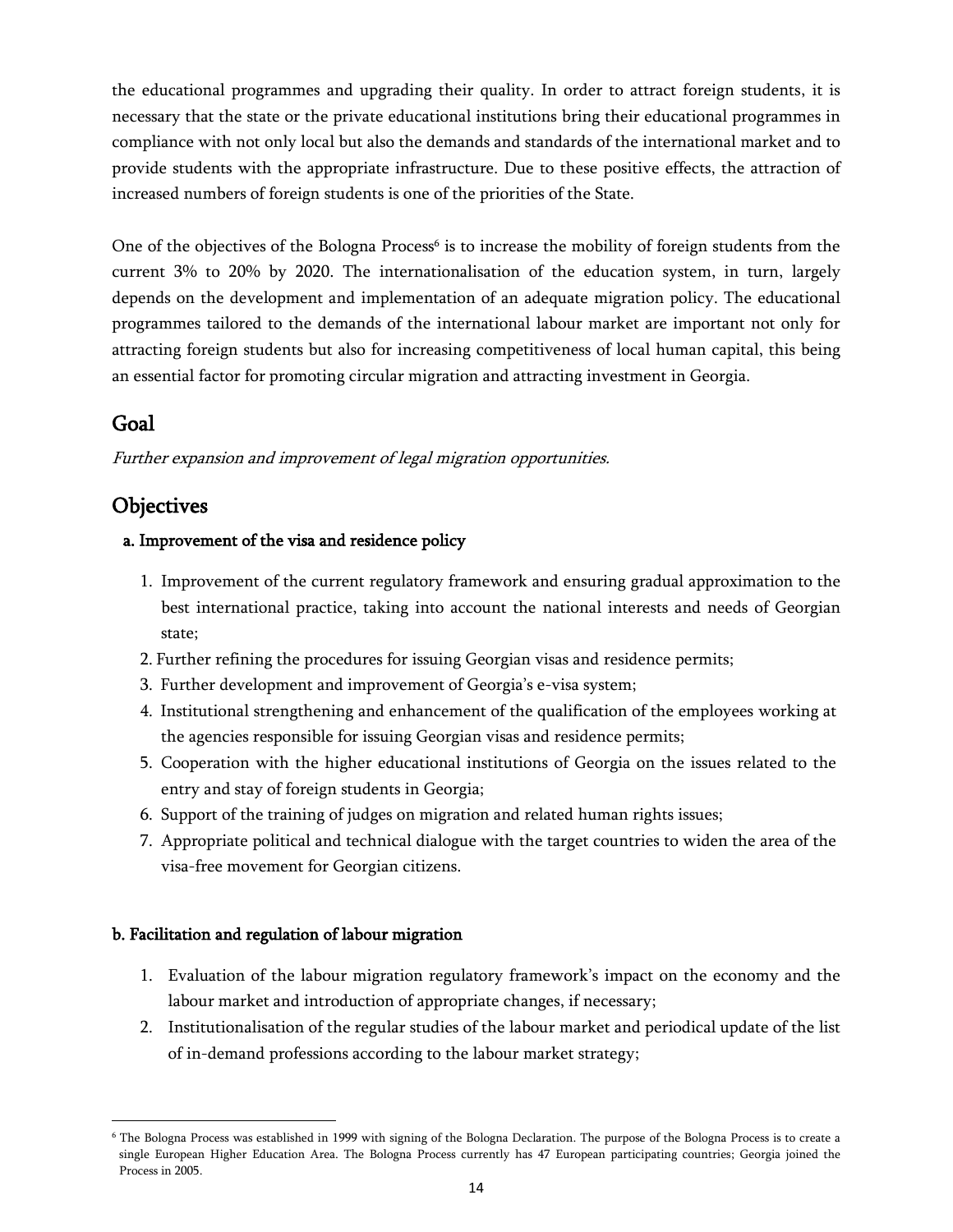- 3. Enhancement of the relevant institutional and administrative resources for the efficient implementation of the Law of Georgia on Labour Migration;
- 4. Monitoring activities of legal entities, individual entrepreneurs, or branches of foreign entrepreneurial or non-entrepreneurial legal entities, and entrepreneurial or nonentrepreneurial legal entities with respect to the provision of employment abroad in accordance with the Law of Georgia on Labour Migration.

## c. Improvement of emigration recording

- 1. Development of efficient mechanisms to improve the recording of the number of Georgian citizens living abroad, including by encouraging voluntary registration at Georgian consular offices abroad;
- 2. Development of the mechanisms for voluntary preliminary registration of Georgian citizens at the relevant Georgian state authorities, when emigrating from Georgia for a long-term;
- 3. Study the shortcomings of the Law of Georgia on the Procedure for the Citizens of Georgia to Leave and Enter Georgia, and develop revised provisions related to the permits for emigration from Georgia;
- 4. Re-training of the employees of diplomatic missions and consular offices of Georgia abroad;
- 5. Identification of school age minors in emigrants' families and ensuing development and implementation of mechanisms for providing them with the proper psychological assistance, where necessary.

## d. Promotion of the internationalisation of the educational sector

- 1. Development and expansion of new scholarship and exchange programmes that will allow the citizens of Georgia to acquire education or broaden their knowledge and experience abroad;
- 2. Regular assessments of the needs of foreign school-age and university students in Georgia;
- 3. Ensure the high quality of education and the internationalisation of programmes at higher educational institutions, and development of the adequate administrative resources;
- 4. Promotion of Georgian educational institutions abroad.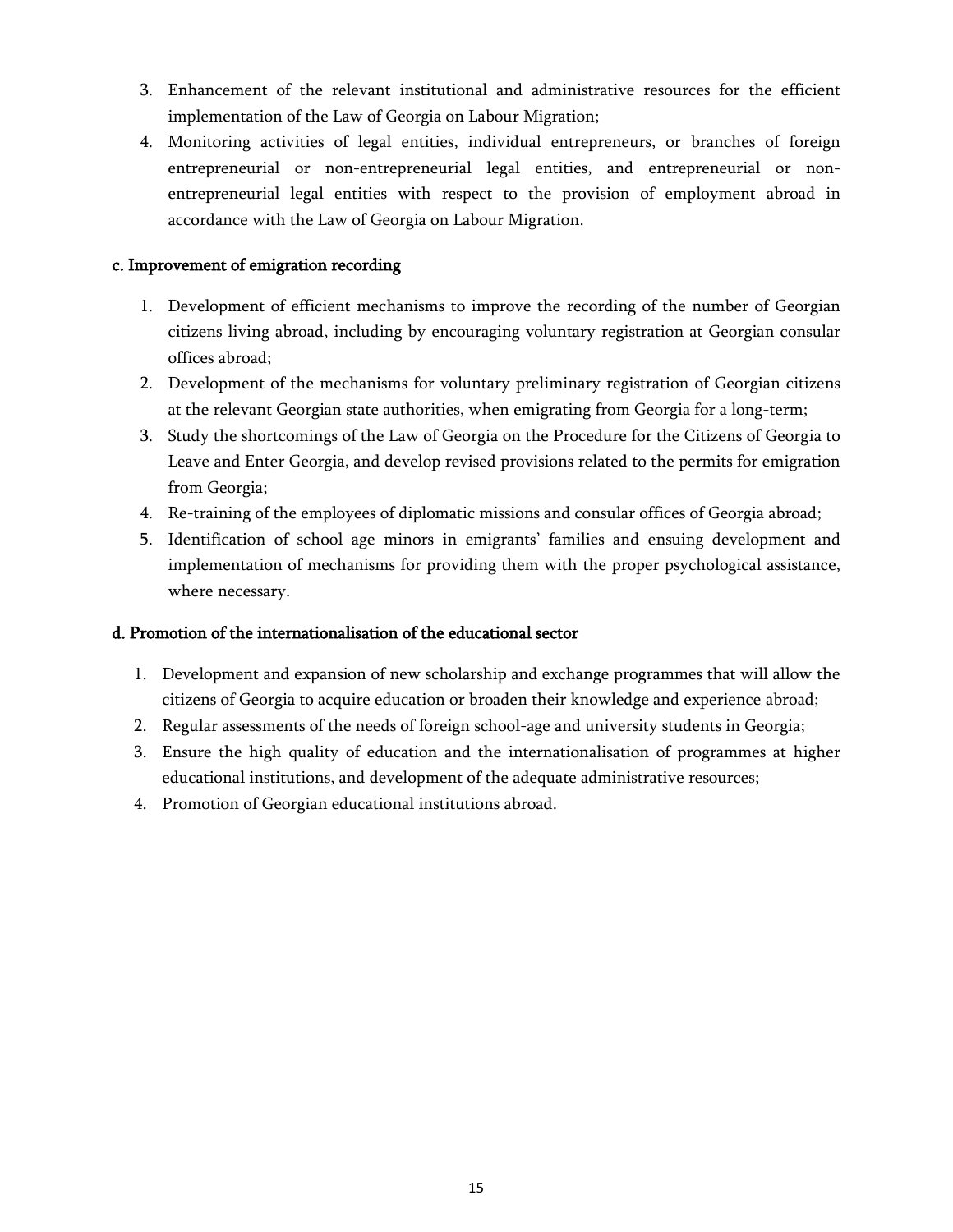# <span id="page-16-0"></span>V. Fight against illegal migration

# <span id="page-16-1"></span>Situation analysis

Fight against illegal migration and related crime is important for both state security and EU approximation. Preventive measures against illegal migration positively affect the development of legal migration opportunities, while the increase of and access to legal migration opportunities facilitate the reduction of illegal activities and other migration related crime.

In parallel with the social and economic development, political stability and EU approximation, the appeal of Georgia as a destination and transit country is growing. It is notable that the social, political, and economic processes in the region can affect the volume of illegal migration flows significantly. Therefore, it is important to have mechanisms in place to respond to the above challenges effectively.

Most immigrants enter the country in full compliance with the entry rules and stay in Georgia on legal grounds. However, there are a number of cases of attempted illegal crossing of state border, or violation of the rules of legal stay after legally crossing the state border.<sup>7</sup> In this regard, it is crucial to ensure an effective system of border security and border control, which largely means having properly functioning border infrastructure, technical equipment, and well-trained personnel. It is also vital to ensure effective cooperation at interagency, intra-agency, and international level and put in place effective mechanisms for identifying aliens illegally staying in the country.

Against this background, it is important to make further progress on the improvement of the integrated management of the state borders, with special emphasis on continuation of delimitation and demarcation works at the state borders of Georgia.

# Occupied territories of Georgia

l

The occupation of Georgian territories by the Russian Federation violates the sovereignty and statehood of Georgia and negatively affects its social, political, and economic stability. Currently, the Georgian authorities are deprived of the possibility to exercise effective control over the occupied territories.

Relevant divisions of the Ministry of Internal Affairs of Georgia and those of the State Security Service (since 2008 and 1<sup>st</sup> August 2015 respectively), together with the EU Monitoring Mission have been present at the occupation line and its adjacent areas. In addition to ensuring the security of the local population, and the safety and stability in the region at large, these mechanisms serve to creating favourable conditions for civilians to cross the occupation line of Abkhazia and the Tskhinvali Region/South Ossetia in both directions, thus reducing the negative impact of the existing occupation line.

<sup>7</sup> See the Migration Profile of Georgia 2015, Aliens Illegally Staying in the Country.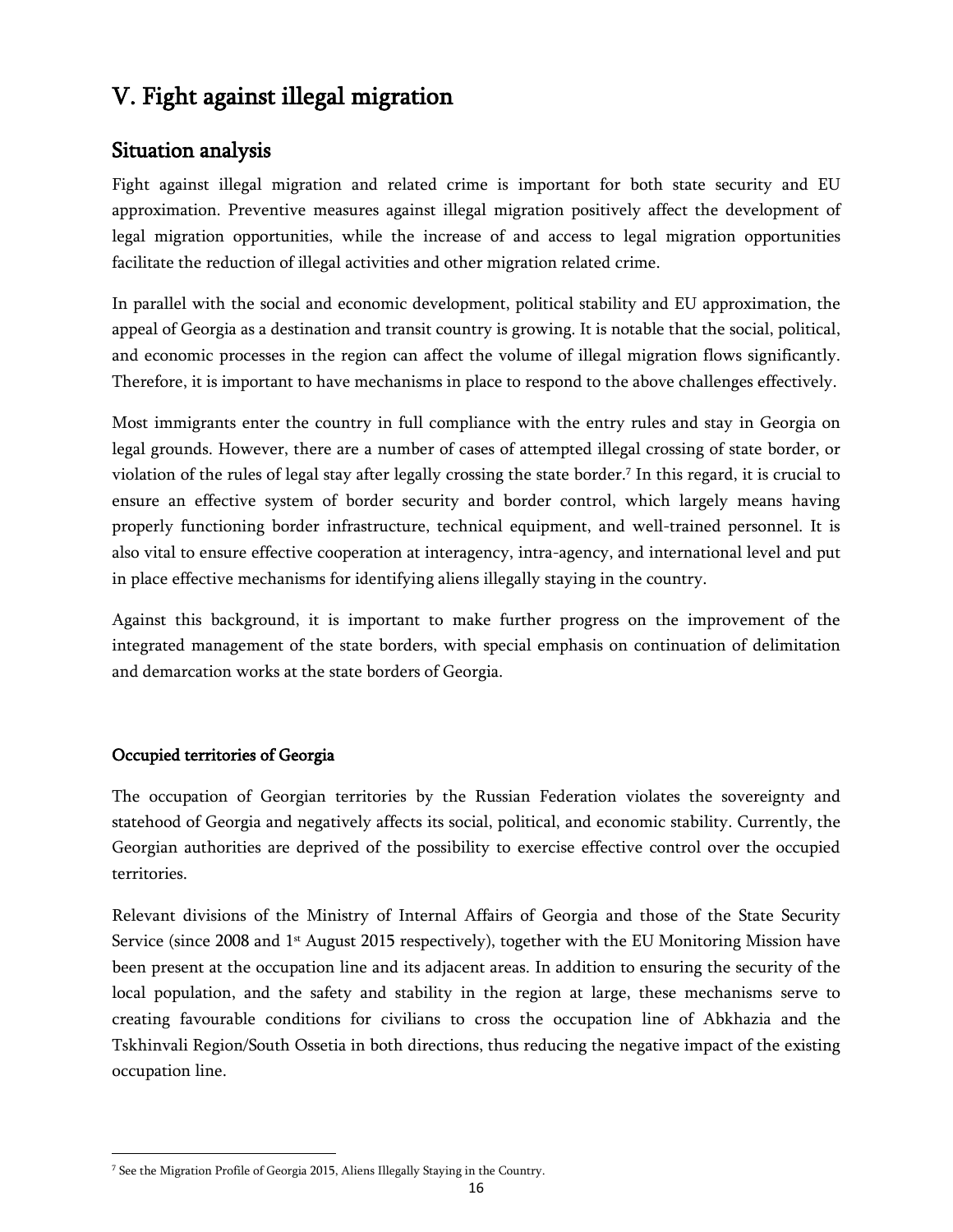In this regard, it is noteworthy that in addition to the passport of the citizen of Georgia, the State issues the Status Neutral Travel Documents (produced in compliance with the international standards) to the persons legally residing in the occupied territories. Georgian State also requests for international monitoring to be exercised at relevant sections of the Georgia-Russia state border.

#### Border management mechanisms

To respond to the challenges posed by illegal migration, continuing development of the state border security and control systems is very important. It is notable that the infrastructure of the border check-points set up for international movements and the technical resources of the border and immigration control system have been completely updated.

Significant progress has been made and important steps are still being taken in refining mechanisms for the detection of fraudulent documents and at the same time, particular attention is being paid to the improvement and modernisation of the infrastructure and equipment of the land and sea segments of the Georgian state border. Significant progress is evident in this regard. Among the ongoing projects, the development of an electronic surveillance system on certain parts of the state border between Georgia and the Republic of Turkey is noteworthy. Provided that (as the respective analysis shows) this border segment accounts for the majority of attempted violations of the Georgian state border, it is a high priority to ensure that this border section is fully equipped in parallel with the continuing efforts to introduce electronic surveillance systems on all sections of the Georgian state border. The introduction of electronic surveillance systems at land border sections is expected to improve the border security measures and contribute to more effective use of the human resources available.

It is important that a Unified Risk Analysis System is being developed and implemented at the Ministry of Internal Affairs of Georgia. This will prevent illegal migration, organised crime, and other violations of the law both at the state border and inside the country by planning and implementing appropriate activities. The Ministry of Internal Affairs is also leading an Interagency Working Group on Migration Risk Analysis System operating under the State Commission on Migration Issues; the aim of this group is to analyse the data related to all types of migration flows, identify trends, evaluate the identified risks, develop preventive measures, and prepare recommendations to make appropriate responses.

For improving integrated border management and introducing new mechanisms, the Georgian State Border Management Strategy for 2014-2018 and its implementing Action Plan have been developed and are being implemented by the Ministry of Internal Affairs of Georgia and appropriate state authorities. The aim of the State Border Management Strategy is to ensure the observance of the open, but controlled and safe state border principle.<sup>8</sup>

l

<sup>&</sup>lt;sup>8</sup> "Georgian State Border Management Strategy" (2014-2018) <u>https://matsne.gov.ge/ka/document/view/2279821</u>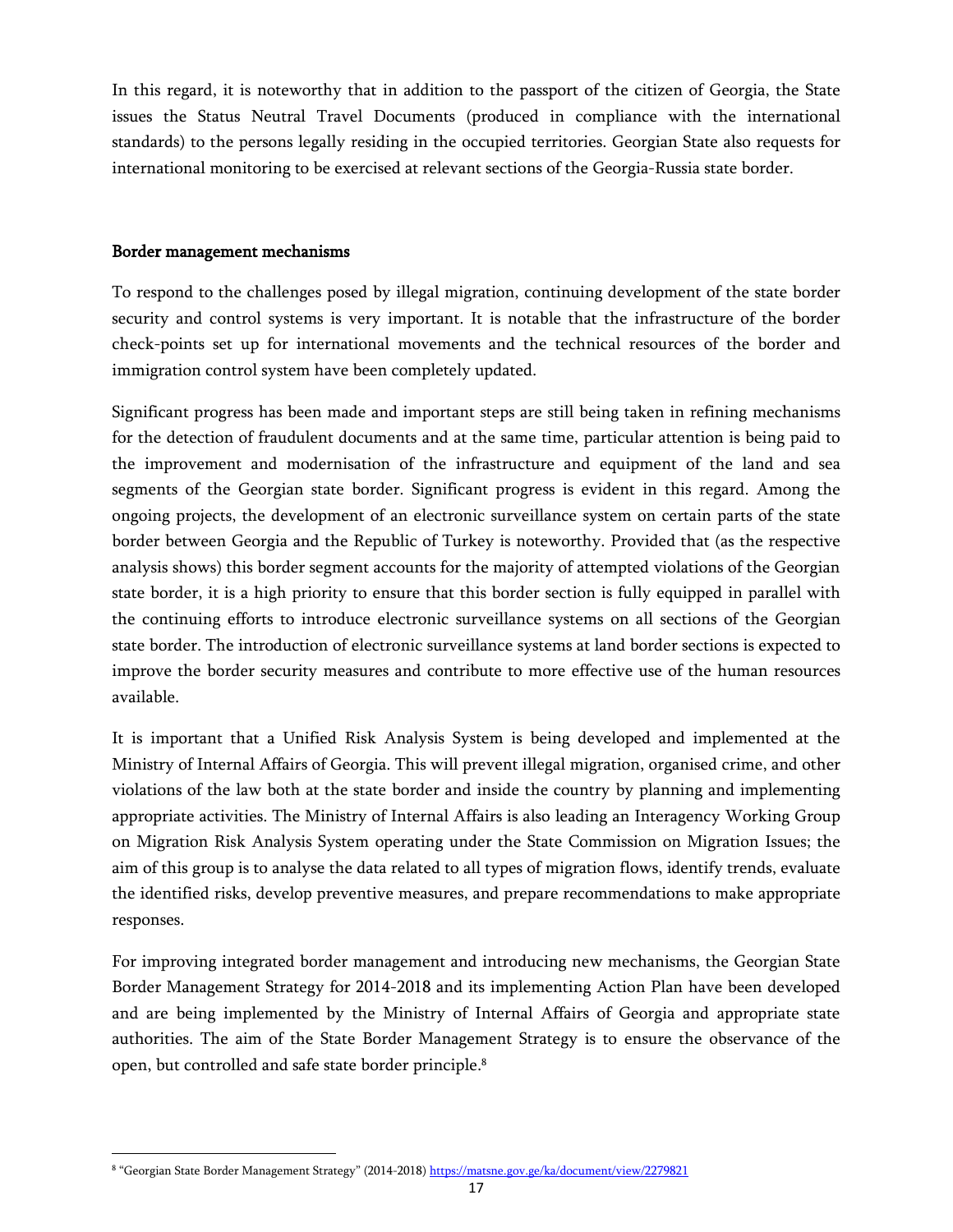#### Combating illegal migration

In order to prevent illegal migration, it is important to enhance the relevant documents and the information security mechanisms on a regular basis. Since 2010, Georgia has been issuing second generation biometric passports. The shift to biometric passport system has considerably increased the reliability of documents issued by Georgia. As of October 1, 2015, the number of Georgian citizens having biometric passports amounted to 750,181.<sup>9</sup> It is vital to continue activities aimed at ensuring document security with the gradual phasing out of non-biometric passports and continued roll-out of biometric travel documents.

Over recent years, one of the main challenges facing Georgia has been the lack of an effective mechanism for combatting illegal migration and monitoring migration flows across the country. The Ministry of Internal Affairs of Georgia has been designated under the Law of Georgia on the Legal Status of Aliens and Stateless Persons as the agency responsible for fighting with illegal migration. In order to perform the obligations assumed under the Law, the Migration Department was created as a structural unit of the Ministry of Internal Affairs of Georgia in August 2014. The Department is responsible for identification of persons illegally staying in the country and implementation of relevant measures for their removal. Considering that after the adoption of the Law, the aliens staying in the country were given the opportunity to obtain the legal grounds for staying in Georgia without leaving the country, the Migration Department started to enforce the expulsion procedures only starting from July 1, 2015, when the grace period of the Law expired. By November 1, 2015, as a result of the measures taken by the Migration Department, the decision on expulsion of illegally staying aliens was made with respect to 42 persons, out of whom 21 have left the country, the rest of them still have time to voluntarily leave Georgia. 10

The Migration Department of the Ministry of Internal Affairs of Georgia also administers the Temporary Accommodation Centre for persons illegally staying in the country. The Centre fully complies with the international standards and requirements of human rights, particularly, the rights of vulnerable groups. To ensure the protection of the rights of persons accommodated in the Centre, a special division of the Migration Department is tasked to continuously monitor the protection of the rights of persons held in the Centre. Also, the Migration Department actively cooperates in this regard with the UN High Commissioner for Refugees (UNHCR), UN Association of Georgia, and the Public Defender's Office.

In order to identify the persons illegally staying in the country, special software was developed to process information on the legal grounds of an aliens" stay in Georgia and thus identify the persons illegally staying in the country.

In addition to the measures described above, close interagency cooperation is vital for effectively combating illegal migration. A Coordination Group on Illegal Migration has been established and operates within the Ministry of Internal Affairs of Georgia. The Group is coordinated by the

 $\overline{\phantom{a}}$ 

<sup>9</sup> Public Service Development Agency.

<sup>&</sup>lt;sup>10</sup> According to the Ministry of Internal Affairs of Georgia, the decisions on expulsion have been made mainly with respect to the citizens of Nigeria (12), Nepal (6), Uzbekistan (4), Pakistan (3), also with respect to the citizens of Russia, India, Azerbaijan, Bangladesh, Afghanistan, Côte d'Ivoire, Lebanon, Latvia and Iran.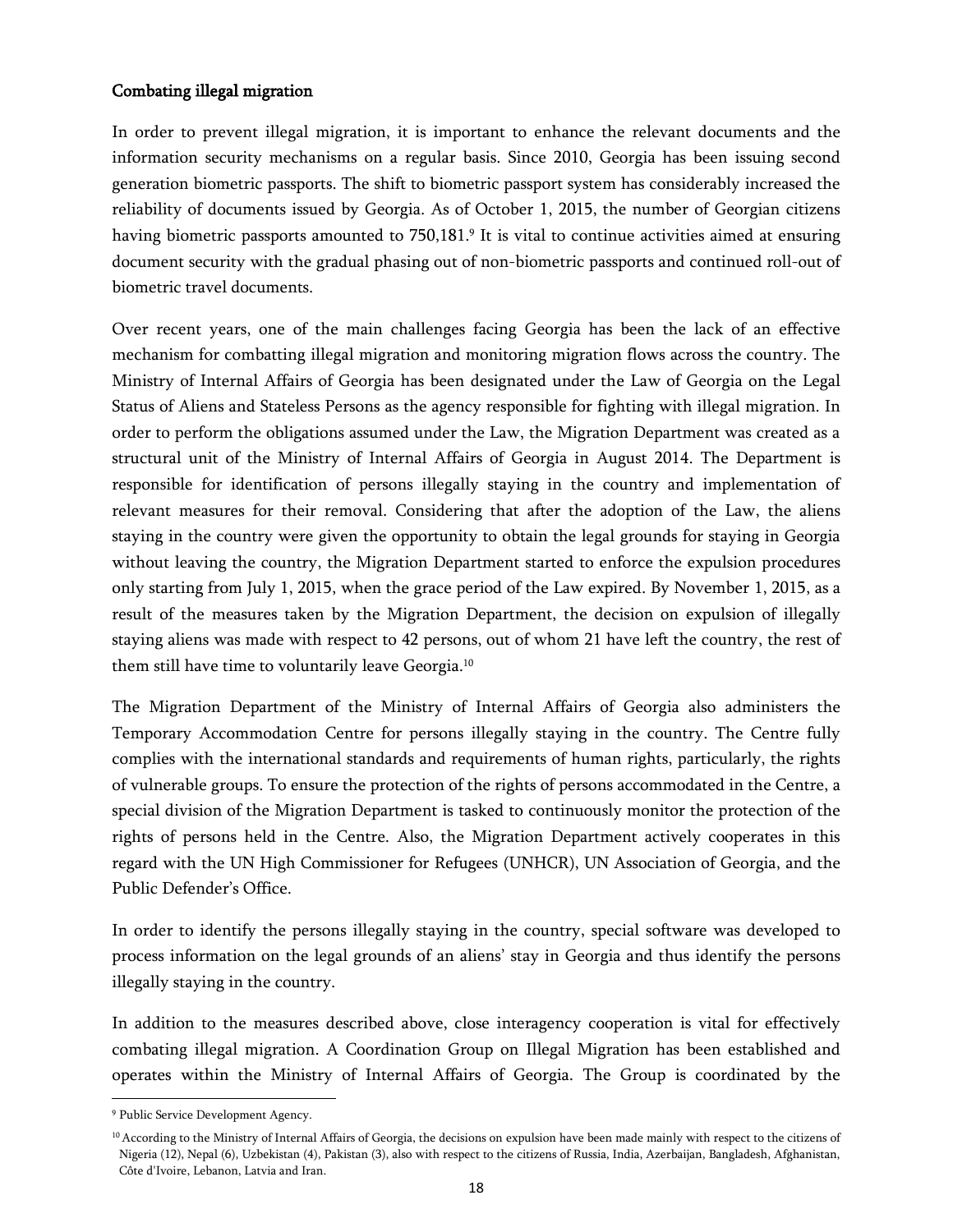Migration Department and is comprised of the representatives from all those units of the Ministry dealing with migration management. If necessary, the competent agencies and international and nongovernmental organisations may be invited to participate in the Group"s work. To increase the effectiveness of the units responsible for identifying aliens illegally staying in Georgia, the Ministry of Internal Affairs has developed Standard Operating Procedures.

In order to identify persons illegally staying in the country, interagency cooperation is also of vital importance. The Ministry of Internal Affairs closely cooperates with the following state agencies: the Ministry of Justice, the Ministry of Foreign Affairs, the Ministry of Corrections and the Ministry of Internally Displaced Persons from the Occupied Territories, Accommodation and Refugees of Georgia. It is also important to deepen cooperation with the Ministry of Education and Science, and the Ministry of Labour, Health and Social Affairs. To identify the violations of the issued residence permits, the Public Service Development Agency, within the scope of its authority, closely cooperates with the higher educational institutions and large business companies.

The Ministry of Internal Affairs closely cooperates with the different international organisations in fight against illegal migration. A Memorandum of Understanding was signed between the Ministry of Internal Affairs of Georgia and the International Organization for Migration (IOM) Mission to Georgia on the Assisted Voluntary Return of Irregular Migrants from Georgia.

## Readmission

One of the important mechanisms for combating illegal migration is the agreements concluded between the states on the readmission of persons illegally staying on their territories. Under the Agreement between the EU and Georgia on the Readmission of Persons Residing Without Authorisation, 5,015 readmission applications were reviewed by Georgia from March 11, 2011 to October 1, 2015. Negative decision was made on 6.5 per cent of the total number of applications, and approximately 3,000 persons returned to Georgia. To implement the readmission agreement concluded between Georgia and the EU efficiently, Georgia is actively concluding implementing protocols with EU member states. Readmission agreements have been signed with Denmark, Norway, and Switzerland, also with Ukraine, Moldova, and Belarus. Negotiations on readmission agreements are underway with Bosnia and Herzegovina, Serbia, Montenegro, and Pakistan. Negotiations have also been initiated with other non-EU member states (India, Bangladesh, Israel, Sri Lanka, Algeria, China, Egypt, Iran, Nepal, Nigeria, and Kazakhstan) and with Georgia"s immediate neighbours (Armenia, Azerbaijan, and Turkey).

Furthermore, to enhance the implementation of the Agreement between the EU and Georgia on the Readmission of Persons Residing Without Authorisation, a Readmission Case Management Electronic System was developed and is increasingly used by various EU states. The System significantly simplifies the process of receiving and reviewing readmission applications from the partner countries and facilitates effective coordination of all the agencies involved in the process.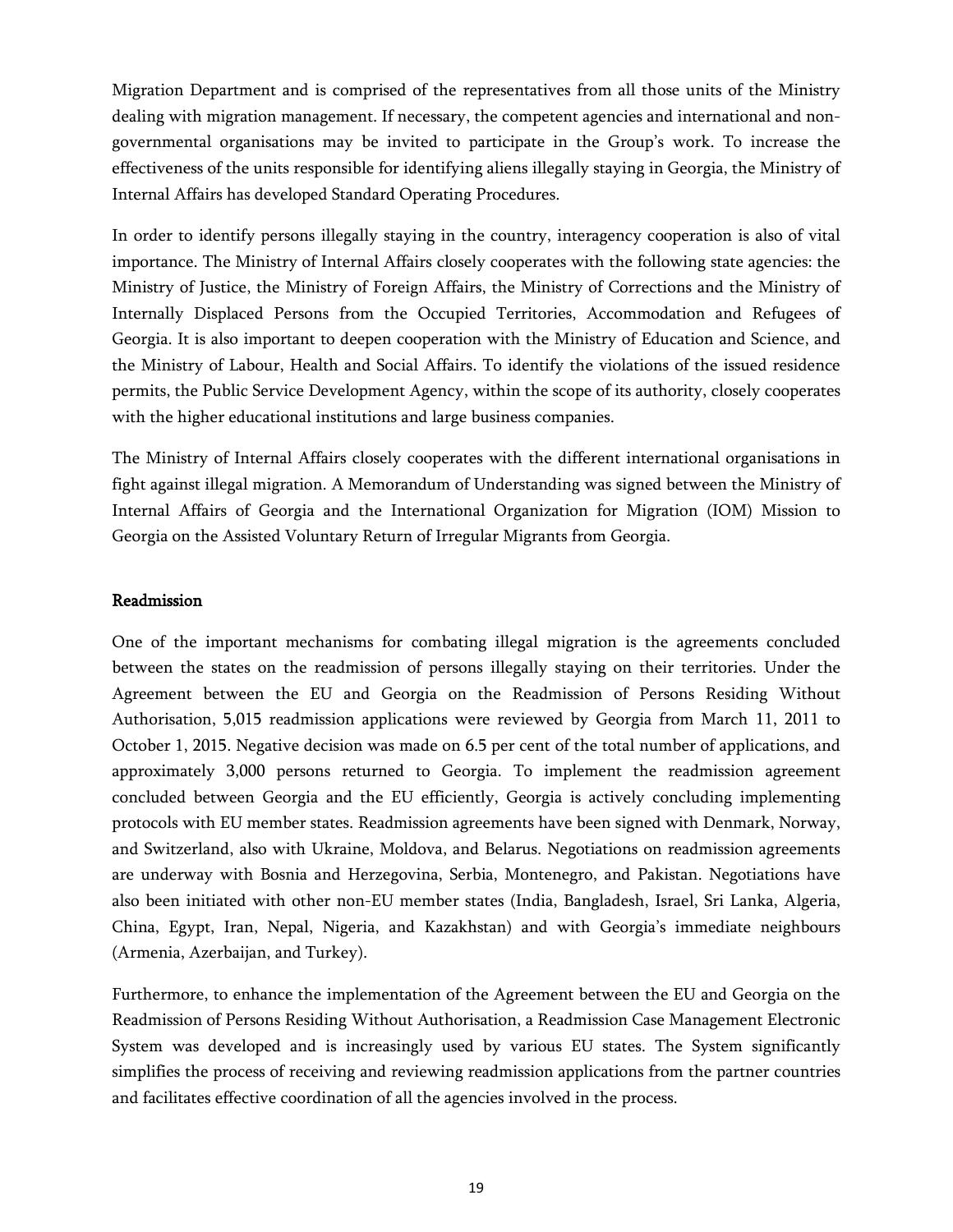All the measures described above are important for facilitating the return of the citizens of Georgia who have emigrated without legal grounds, and for simplifying the process for removal of aliens illegally staying in Georgia.

#### Combating transnational and trans-boundary organised crime

International migration may be accompanied by various forms of transnational and trans-boundary organised crime. One of the main challenges in this regard is the fight against trafficking in human beings. The statistics on trafficking in recent years show that Georgia is a country of origin, destination, transit and exploitation of victims of trafficking.<sup>11</sup> Based on identified cases, the main form of exploitation in Georgia is sexual exploitation of women; there are also cases of labour exploitation of Georgian citizens both domestically and abroad. Most often, Georgian citizens fall victim to human trafficking in Turkey<sup>12</sup>. Most of the cases of trafficking in persons identified on the territory of Georgia include the sexual exploitation of citizens of Central Asian countries. Analysis of the identified cases of trafficking shows that the victims of trafficking and persons committing crime against them are mainly the citizens of the same country.

In order to respond to the existing challenges and to combat trafficking efficiently, Georgia has improved the relevant legislative and institutional framework; mobile groups of specialists have been established within the Ministry of Internal Affairs of Georgia to facilitate proactive identification of cases of trafficking; guidelines and Standard Operating Procedures on criminal investigation, prosecution, and treatment of trafficking victims/affected persons have been prepared for employees of law enforcement authorities, and the unified information strategy for combating trafficking in persons was approved to strengthen crime prevention measures. Additional measures have been taken for minors who have become victims of/have been affected by trafficking, as well as for minor dependents, to ensure that the provision of services is tailored to their individual needs.

Prevention of transnational and trans-boundary organised crime such as terrorism, people smuggling, trafficking in persons, illicit traffic in narcotic drugs, money laundering, financing terrorist activities, and other forms of crime are on the agenda of the Ministry of Internal Affairs and State Security Service of Georgia. Georgia actively cooperates with Interpol (International Criminal Police Organisation) and Europol (European Police Office), and has concluded bilateral agreements on the joint combating of crime and exchange of information with about 30 states.

The Interagency Coordination Council tasked with carrying out measures against trafficking in persons, continues its effective work with the involvement of the state authorities and representatives of the international and local non-governmental organisations. The Action Plan for 2015-2016 on the Fight Against Trafficking has been adopted by the Council and measures determined by the Action Plan are currently being implemented.

 $\overline{\phantom{a}}$ 

<sup>&</sup>lt;sup>11</sup> See Migration Profile of Georgia 2015, trafficking in persons.

 $^{12}$  Ibid.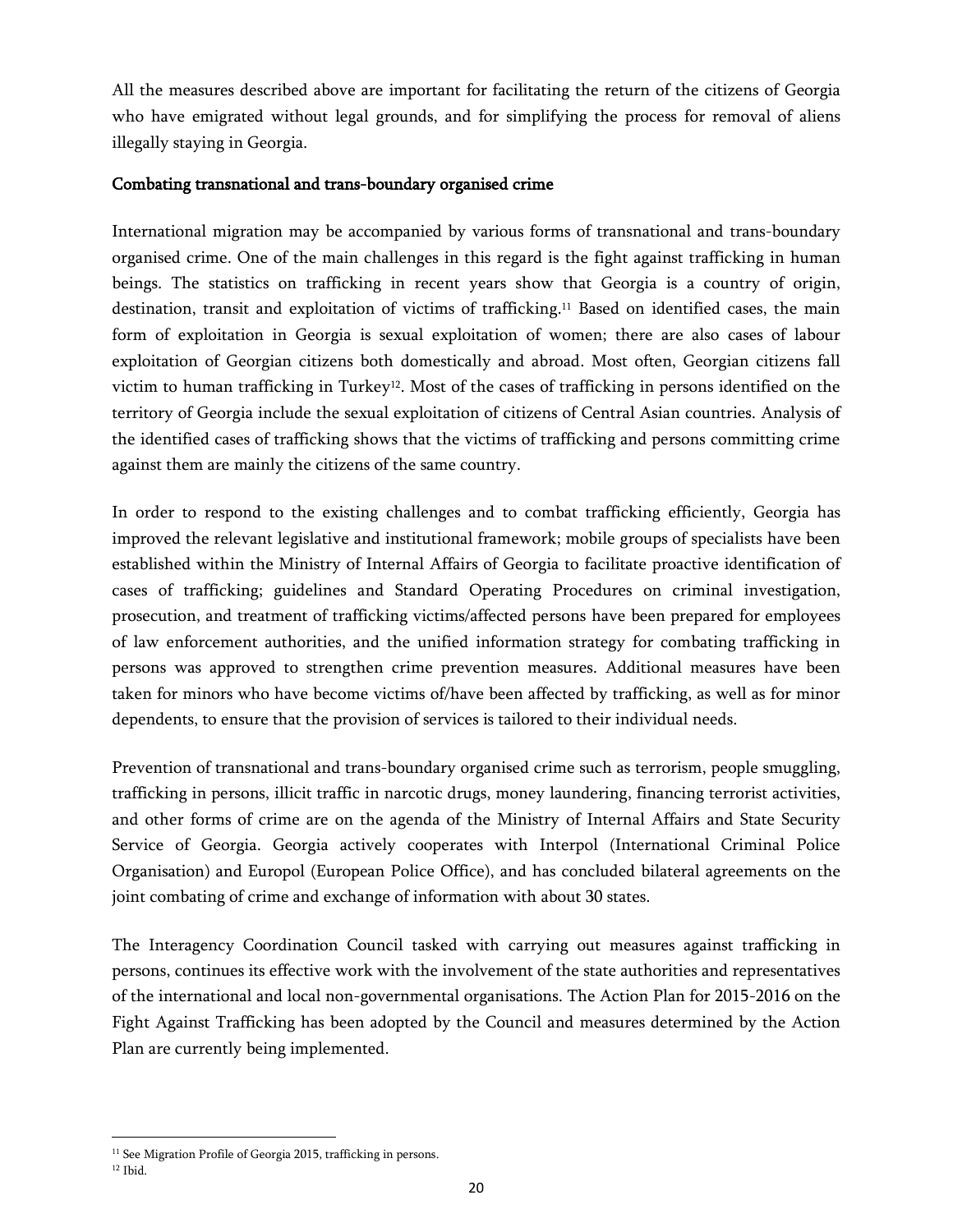# <span id="page-21-0"></span>Goal

Effective fight against illegal migration, trafficking in persons, and people smuggling.

# <span id="page-21-1"></span>**Objectives**

## a. Improvement of the integrated management of Georgian State Border

- 1. Development and implementation of the unified border risk assessment analytical system of the Ministry of Internal Affairs of Georgia;
- 2. Further development of the border infrastructure and provision of appropriate technologies to improve the state border management;
- 3. Introduction and development of the institute of border representatives the Border Commissioner - between the Ministry of Internal Affairs of Georgia and the respective authorities of the neighbouring states;
- 4. Continuation of delimitation and demarcation works on the state border of Georgia;
- 5. Retraining of employees of appropriate units of the Ministry of Internal Affairs of Georgia on a regular basis.

## b. Fight against illegal migration

- 1. Institutional development of the Migration Department of the Ministry of Internal Affairs of Georgia;
- 2. Development of mechanisms for monitoring the protection of the rights of persons placed at the Temporary Accommodation Centre;
- 3. Evaluation of the operation of the Temporary Accommodation Centre and improvement of relevant technical and administrative capacities;
- 4. Further improvement of the software for the detection of persons illegally staying in Georgia;
- 5. Improvement of expulsion mechanisms for persons illegally staying in Georgia;
- 6. Development of incentive mechanisms for facilitating complete phasing out of non-biometric passports and roll-out biometric passports;
- 7. Continuation of the process of digitalisation of paper records of civil status acts;
- 8. Improvement in personal data protection and information security mechanisms in the Public Service Development Agency including development of control and risk management approaches and their implementation in practice, and regular monitoring and evaluation of processes;
- 9. Regular retraining and enhancement of qualification of employees responsible for the receipt and issuance of documents in the identification of fraudulent documents, personal data protection and information security standards.

## c. Intensification of fight against trans-boundary and transnational organised crime

1. Improvement of proactive identification mechanisms of cases of human trafficking and people smuggling, and conducting effective criminal prosecution;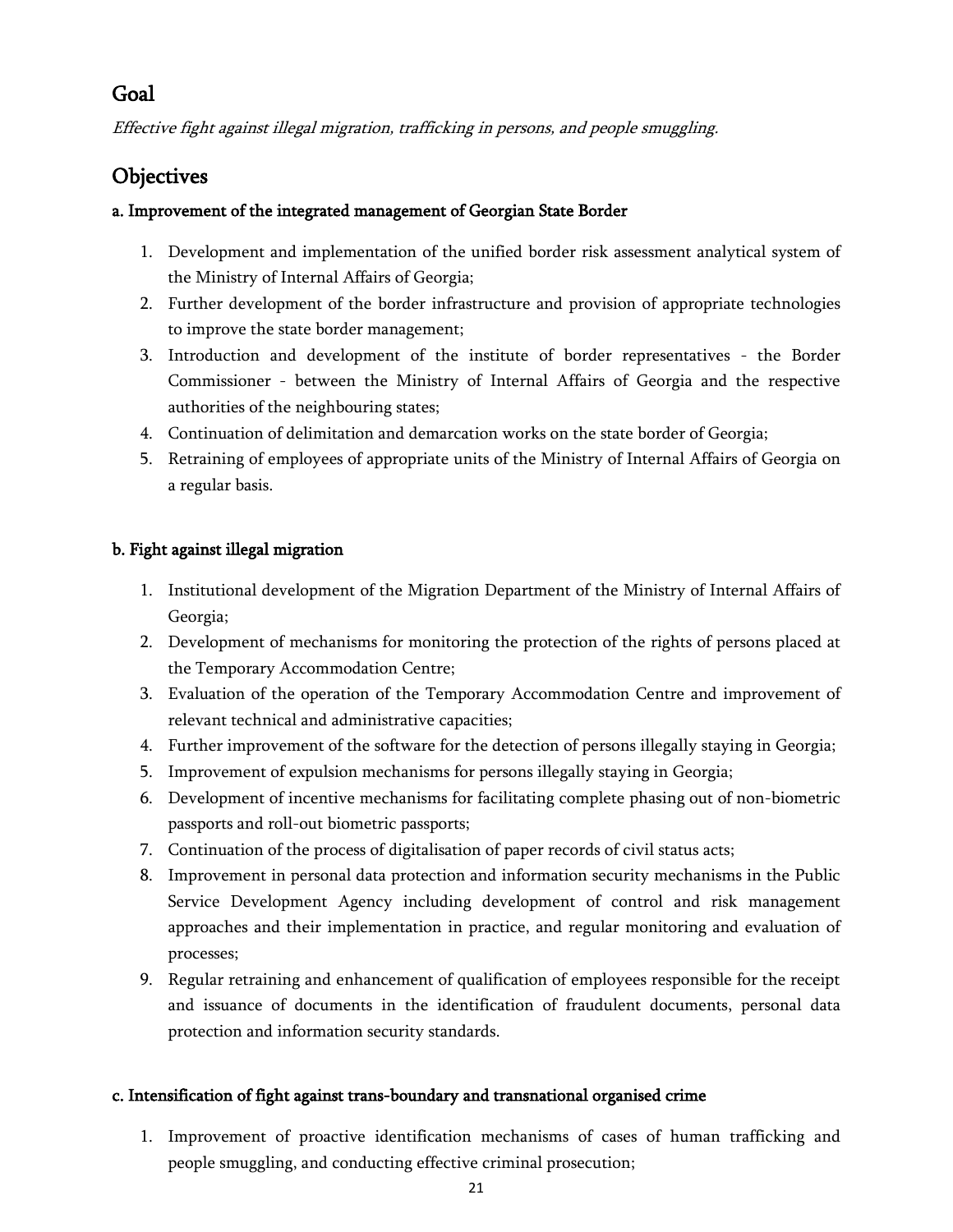- 2. Study and regular monitoring of the victim protection, rehabilitation, and reintegration programmes, and fine-tuning of those programmes in accordance with new trends, if necessary;
- 3. Prevention of possible facts of trafficking in cases when the illegal migration is identified at the border and/or persons illegally staying in the country are detected;
- 4. Targeted qualification enhancement of all the relevant personnel involved in the prevention of human trafficking, people smuggling, and other trans-boundary and transnational organised crime; in particular, the qualifications of prosecutors, investigators, judges, employees of appropriate units of the Ministry of Internal Affairs of Georgia, coordinators of witnesses and affected persons, victims of human trafficking, employees of the State Fund for Protection and Assistance of Victims of Human Trafficking, employees of diplomatic missions and consular offices of Georgia abroad, Georgian military personnel participating in international peacekeeping missions and other target groups;
- 5. Further enhancement of cooperation between the state agencies and non-governmental organisations working on issues related to trafficking in persons to strengthen measures aimed at qualification development of target groups, prevention of human trafficking, and protection of victims of human trafficking.

#### d. Implementation of readmission agreements and initiation of new agreements

- 1. Finalisation of the process of concluding bilateral implementing protocols with the states that are parties to the Agreement between the EU and Georgia on the Readmission of Persons Residing Without Authorisation;
- 2. Conduct of relevant preparatory works and initiation of negotiations to conclude the readmission agreements with third countries of strategic importance;
- 3. Continuation of the format of annual joint meetings of committees for the monitoring of the implementation of the Agreement between the EU and Georgia on the Readmission of Persons Residing Without Authorisation;
- 4. Encouragement of new states to join the Readmission Case Management Electronic System developed by Georgia and its promotion with third countries.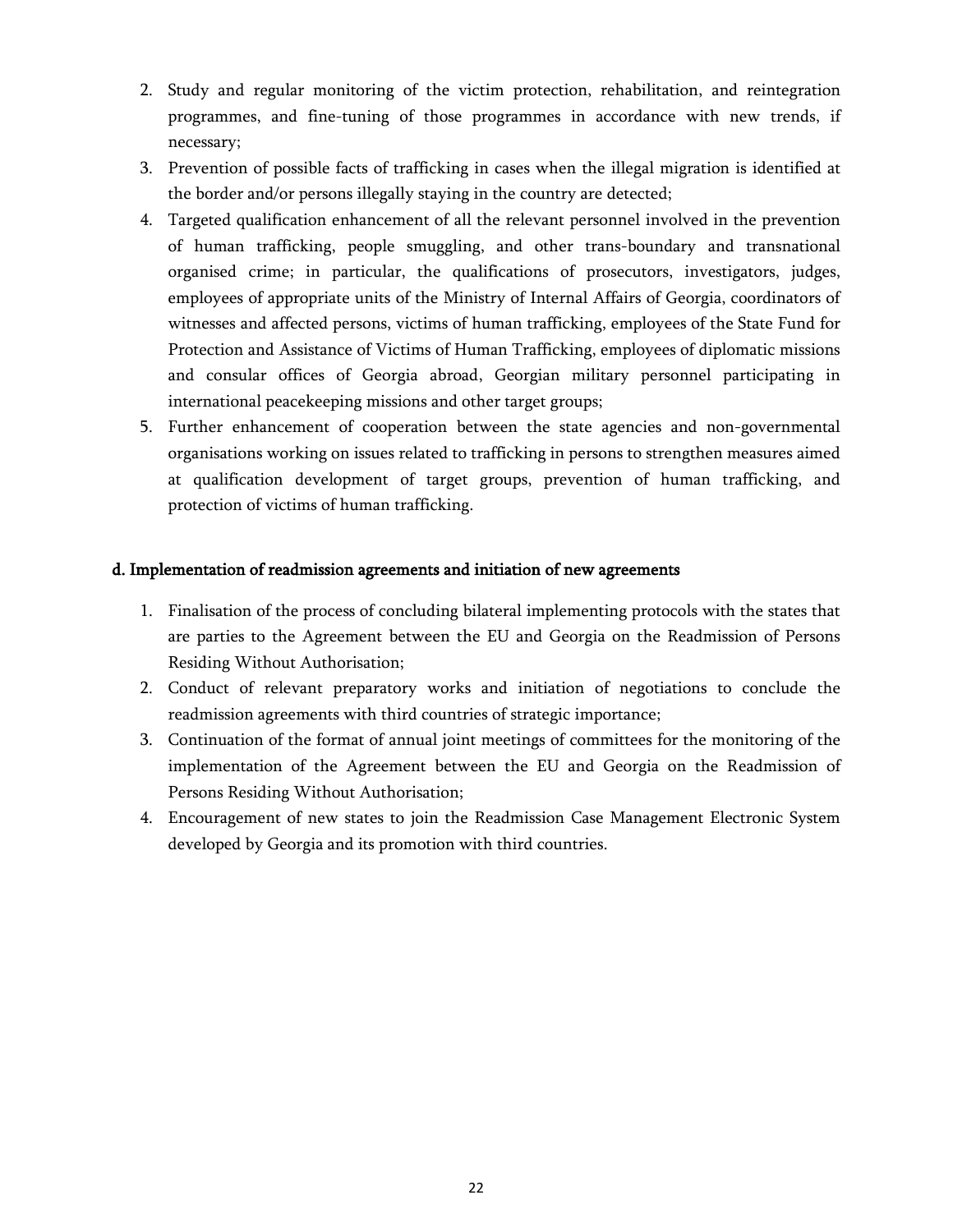# <span id="page-23-0"></span>VI. Development of the asylum system

# <span id="page-23-1"></span>Situation analysis

In the history of independent Georgia, the first mass request of asylum occurred in 1999, caused by the renewed hostilities in the Russian Federation (the Autonomous Republic of Chechnya). The second wave of significant numbers of asylum seekers started in 2012. Compared to 2010-2011, the number of asylum seekers increased 20 times and more by the end of 2014 (see Chart No 1). Such an increase was mainly caused by the escalation of civil confrontation and armed conflict in the Middle East. The conflict that started in Ukraine in 2014 has also contributed to the increase of the number of asylum seekers in Georgia. Out of 951 asylum seekers registered in 2015, 377 were from Ukraine and 381 from the Republic of Iraq. The number of asylum seekers from other countries is also growing, slowly but significantly. By October 1, 2015, the number of persons with the refugee and humanitarian status totalled 1,215 in Georgia, out of whom 369 persons were granted refugee status, and 846 persons were granted humanitarian status.



Chart 1. The number of asylum seekers in Georgia 2010-2015

\* The 2015 data contains applications received in the first nine months (January – September).

Source: The Ministry of Internally Displaced Persons from the Occupied Territories, Accommodation and Refugees of Georgia.

Taking into consideration the events occurring in the Middle East and Ukraine, it is expected that the number of asylum seekers will remain high in the near future (1,792 applications in 2014, and 951 applications in the first three quarters of 2015). Similarly, the number of persons with refugee and humanitarian status will also increase. Given the above forecast, it is on the agenda of the appropriate authorities to prepare administrative and human resources for receiving and serving such flows, to provide asylum seekers with temporary accommodation, adjust the legislative framework to international standards, and implement efficient mechanisms for risk analysis.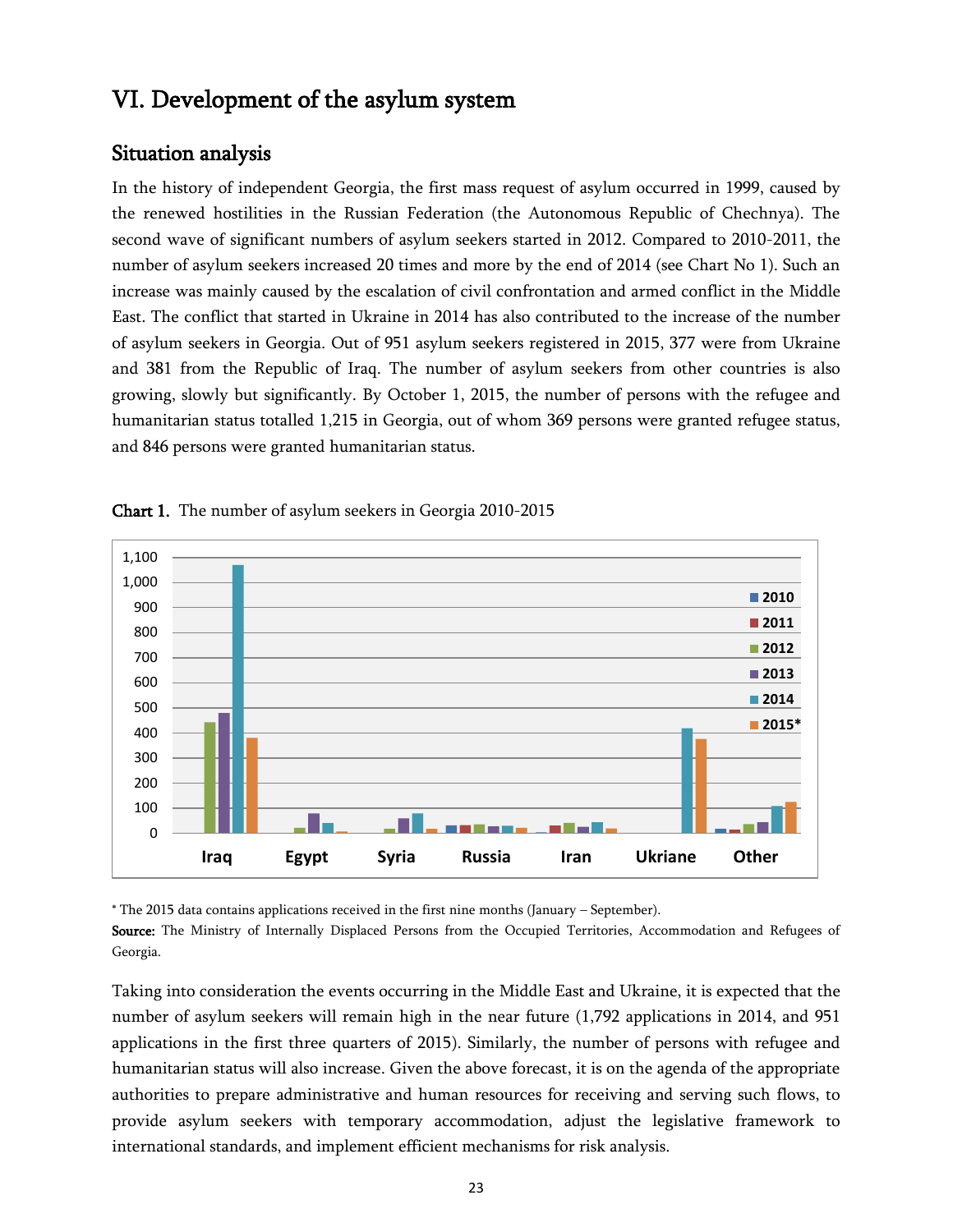#### Improvement of the legislative framework

The Ministry of Internally Displaced Persons from the Occupied Territories, Accommodation and Refugees of Georgia is working on a new law, which aims at introducing new important terms and procedures. The essential new elements of the draft law include the introduction of the notion of expedited procedures as well as new definitions such as minors" best interest, internal movement alternative, and other concepts and general principles.

The draft law also specifies the procedures for asylum seekers belonging to vulnerable groups and procedures for family reunification; introduces the concept of temporary protection for persons entering Georgia from conflict zones; refines the procedures related to the non-refoulement principle and introduces a concept of a refugee *sur place*. The new Law will further differentiate between the cases of termination, revocation, and deprivation of the status. After the adoption of the Law, appropriate amendments will be made to a number of by-laws.

#### Further development of the institutional framework

As a result of the close cooperation and coordination between the Ministry of Internally Displaced Persons from the Occupied Territories, Accommodation and Refugees of Georgia and the relevant state agencies, asylum seekers in Georgia are currently guaranteed safe entry and stay as well as impunity in cases of usage of falsified documents or absence of any documents at the time of entry. The status determination procedures are coherent and asylum seekers receive appropriate social and economic guarantees during the period when their status is being determined. Asylum seekers have the ability to appeal the decisions made on their status and have the right to enjoy free legal assistance provided by the state. To ensure the receipt and timely processing of the growing number of asylum applications it is necessary to train and enhance the qualifications of the employees of the Ministry of Internally Displaced Persons from the Occupied Territories, Accommodation and Refugees of Georgia. The Quality Control and Training Department is being formed to serve this purpose and develop personnel training mechanisms at the Ministry. As the flows of asylum seekers are unstable and difficult to forecast, in order to prepare for the critical situations, similar to what has occurred in Georgia"s neighbourhood in 2012-2014, it is also necessary to train and maintain reserve staff.

In 2014, the Country of Origin Information Department was created at the Ministry of Internally Displaced Persons from the Occupied Territories, Accommodation and Refugees of Georgia; the Department is responsible for obtaining, processing and periodically updating the information on the countries of origin of asylum seekers. The information on the countries of origin will be unified in the electronic database of the Ministry, operational since June 2015. The access to the database and availability of the information on the countries of origin will significantly improve the application reviewing process.

For timely and efficient implementation of administrative proceedings, the time limits for appealing decisions to a court have been extended and the procedural time limits for the review of the cases have been reduced. The appeal stages for judicial review have been reduced from three to two. The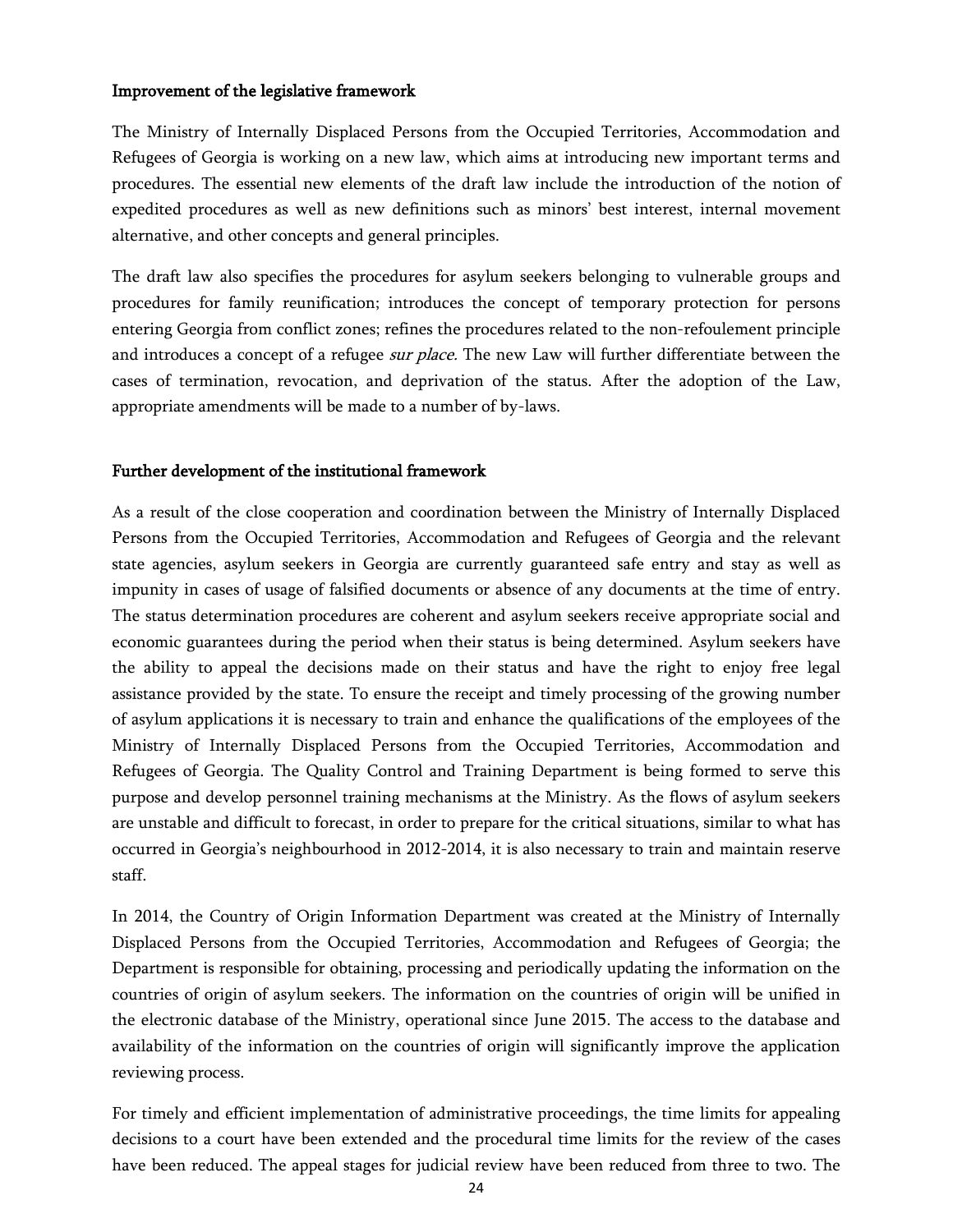upgrade of the qualification of judges concerning international protection issues will favourably contribute to the efficiency of court proceedings.

Naturally, due to the growing number of asylum seekers, the capacities for their temporary accommodation are limited. Currently, a new reception and accommodation centre is being built in Martkopi, where additional 72 persons could be placed. Hence, by 2016, it will be possible to accommodate at least 132 persons at the same time at both accommodation centres. In order to meet the increased needs, the Ministry is taking measures to mobilise funds and ensure temporary accommodation of asylum seekers. <sup>13</sup> In 2014, the Order of the Minister of Internally Displaced Persons from the Occupied Territories, Accommodation and Refugees of Georgia on the Approval of the Rule of Admission to, Conduct in, and Removal from the Accommodation Centre was reviewed and improved.

## Further development of integration policy

l

In Georgia, there is a relevant legislative framework in place to facilitate the integration of refugees and humanitarian status holders; the regulatory framework guarantees the right of their social, economic, and cultural integration as they have access to health, educational, and other state services. However, existing mechanisms need further development and refinement for successful integration of persons with a refugee or humanitarian status. The integration policy covers three basic issues:

- 1) Amendment of the legislative framework to facilitate integration;
- 2) Facilitation of the socio-economic integration of refugees and humanitarian status holders, including by proactively informing them about available public services and opportunities, and by simplifying access to these services;
- 3) The socio-cultural integration of the refugees and humanitarian status holders, *inter-alia* with the focus on the improvement of the teaching of Georgian language as the most important precondition for integration.

According to the findings of the study<sup>14</sup> on integration needs, conducted with the coordination of the Ministry of Internally Displaced Persons from the Occupied Territories, Accommodation and Refugees of Georgia, refugees and humanitarian status holders face barriers in the recognition of their educational qualifications acquired abroad, learning the Georgian language, and the inclusion into professional retraining programmes. All the above factors affect the employment opportunities of the refugees and humanitarian status holders in Georgia, which is being one of the most important factors in their successful integration.

Asylum seekers as well as a refugee and humanitarian status holders have access to educational and health services available in Georgia.

<sup>&</sup>lt;sup>13</sup> The Ministry of Internally Displaced Persons from the Occupied Territories, Accommodation and Refugees of Georgia is receiving financial assistance from the UN High Commissioner for Refugees.

<sup>&</sup>lt;sup>14</sup> Participatory Assessment for Identification of Integration Needs of Refugees and Humanitarian Status Holders in Georgia (2014). The study was conducted with the participation of the Ministry of Internally Displaced Persons from the Occupied Territories, Accommodation and Refugees of Georgia, the UN High Commissioner for Refugees, the UN Association of Georgia, and the Innovations and Reforms Centre.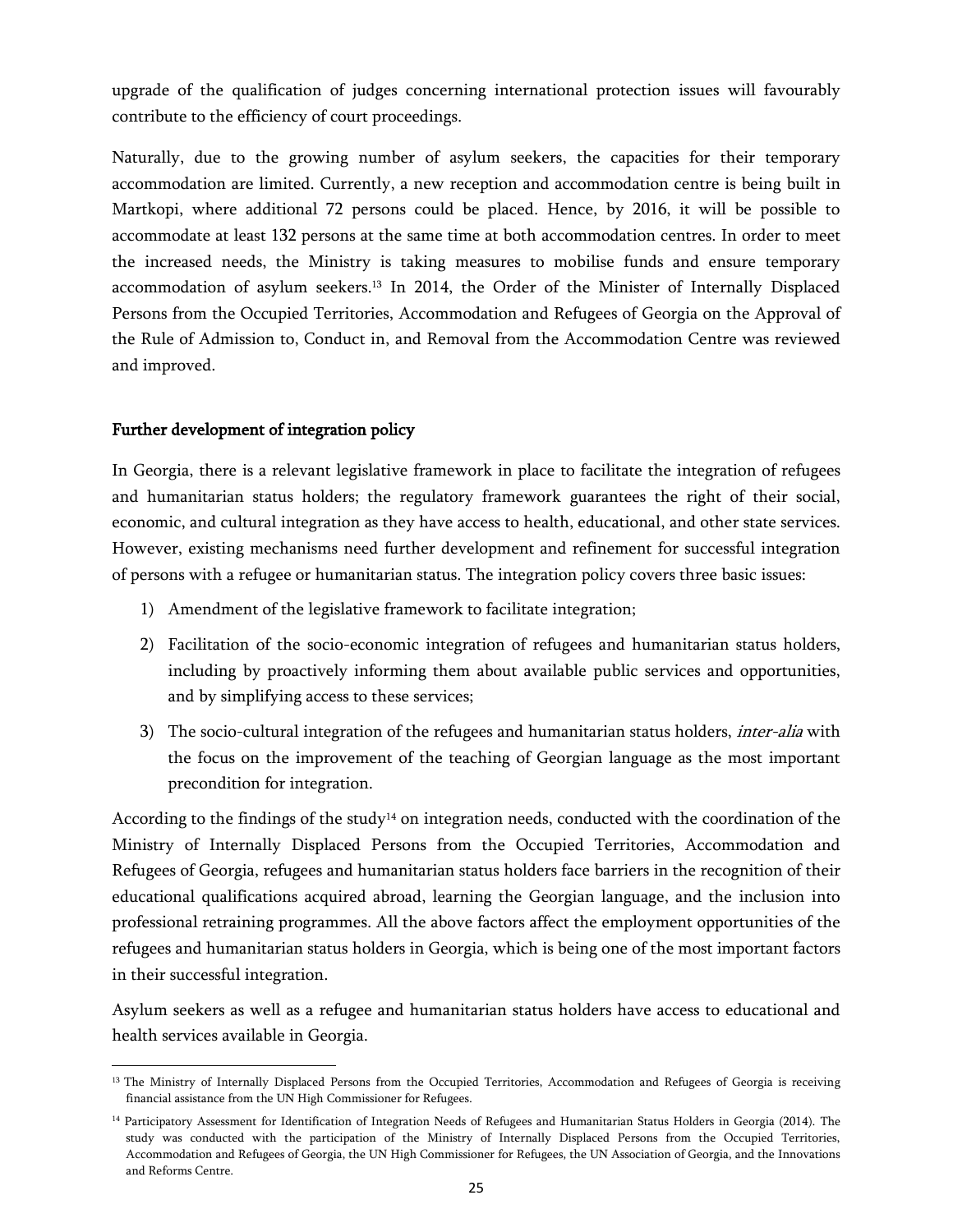Refugees and humanitarian status holders can be enrolled in public schools in Georgia and can take intensive Georgian language courses free of charge. At this stage, the language courses are fragmented and lack systematisation; hence, it is necessary to institutionalise these courses and extend them to adult refugee and humanitarian status holders. Georgian language skills will significantly increase their chances to benefit from the state programmes, to be enrolled in vocational and higher educational programmes, or benefit from the professional retraining opportunities for finding their place in Georgia's labour market.

In parallel with removal of legislative barriers, it is important to simplify access to state services and opportunities. The progress achieved in providing relevant identity and travel documents to the asylum seekers, refugee and humanitarian status holders in Georgia must be noted. Furthermore, it is planned to issue travel documents to persons holding humanitarian status.

Refugees are guaranteed the right of naturalisation and enjoy simplified requirements for obtaining Georgian citizenship; these requirements being: knowledge of the official language, the basics of the history of Georgia and Georgian law within certain limits, and legal residence in Georgia for the last five years. From 2009 until June 2015, 480 refugees were granted Georgian citizenship; most of them were citizens of the Russian Federation. To encourage the naturalisation process, Georgian language and history programmes are regularly improved and made available to refugees.

# <span id="page-26-0"></span>Goal

Further development of the legislative and institutional framework of the asylum system considering the integration needs.

# <span id="page-26-1"></span>**Objectives**

## a. Improvement of the legislative framework

- 1. Adoption of the Law of Georgia on International Protection;
- 2. Adoption of the appropriate by-laws on the basis of the Law of Georgia on International Protection.

# b. Institutional development of the Ministry of Internally Displaced Persons from the Occupied Territories, Accommodation and Refugees of Georgia

- 1. Qualification enhancement of the employees working on asylum issues;
- 2. Effective functioning of the Quality Control and Training Department of the Ministry to systematically enhance the qualification of employees;
- 3. Further development of the Country of Origin Information database and ensuring access to the database for all interested parties;
- 4. Identification of existing gaps and exploring the possibilities of increasing the accommodation capabilities of asylum seekers.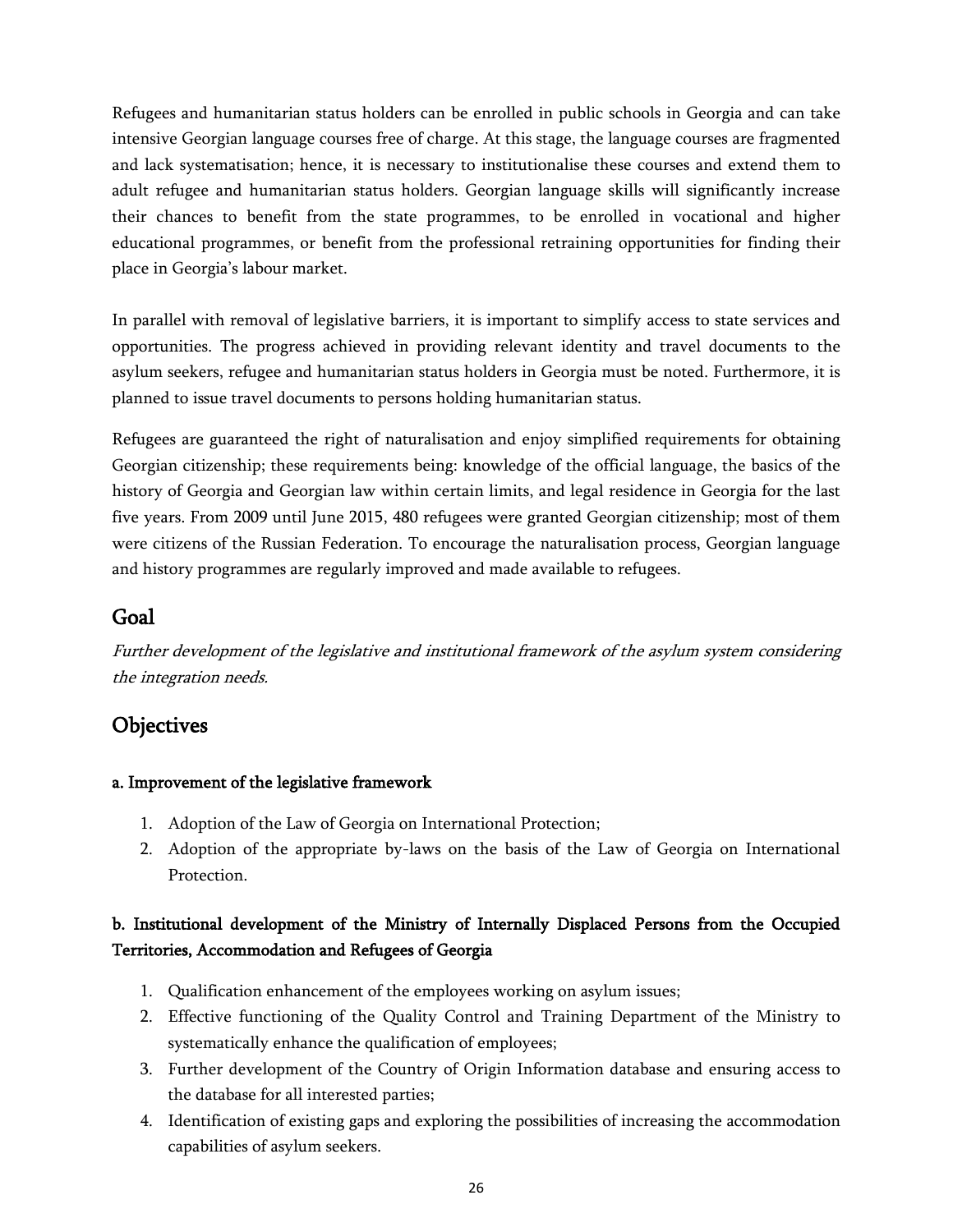#### c. Facilitation of integration of refugee and humanitarian status holders

- 1. Development of indicators of successful integration of refugee and humanitarian status holders and improvement of the data collection necessary for monitoring these indicators;
- 2. Guaranteed access to educational institutions for asylum seekers, refugees and humanitarian status holders through identifying and eliminating existing gaps;
- 3. Further development of the intensive programmes in the Georgian language, culture, civic education, and basics of law and offering these courses to the school-age and adult refugees in Georgia on a regular basis to support their naturalisation process;
- 4. Improvement of Georgia"s formal and informal education recognition methodology in compliance with the 2013-2020 Vocational Education Reform Strategy of Georgia and the document on the strategic areas of the education and science system development that will positively affect the recognition of formal and informal education of refugee and humanitarian status holders in Georgia;
- 5. Involvement of refugee and humanitarian status holders in the state programme for the professional training-retraining for job-seekers and the advanced training for job qualification enhancement;
- 6. Support the enrolment of refugee and humanitarian status holders in Georgia"s vocational educational institutions established by/with the participation of the State;
- 7. Issue of travel documents to persons holding humanitarian status;
- 8. Improvement of accommodation capacity for asylum seekers, refugees and humanitarian status holders in Georgia;
- 9. Protection of the rights of asylum seekers, refugee and humanitarian status holders in Georgia, including their right to family reunification.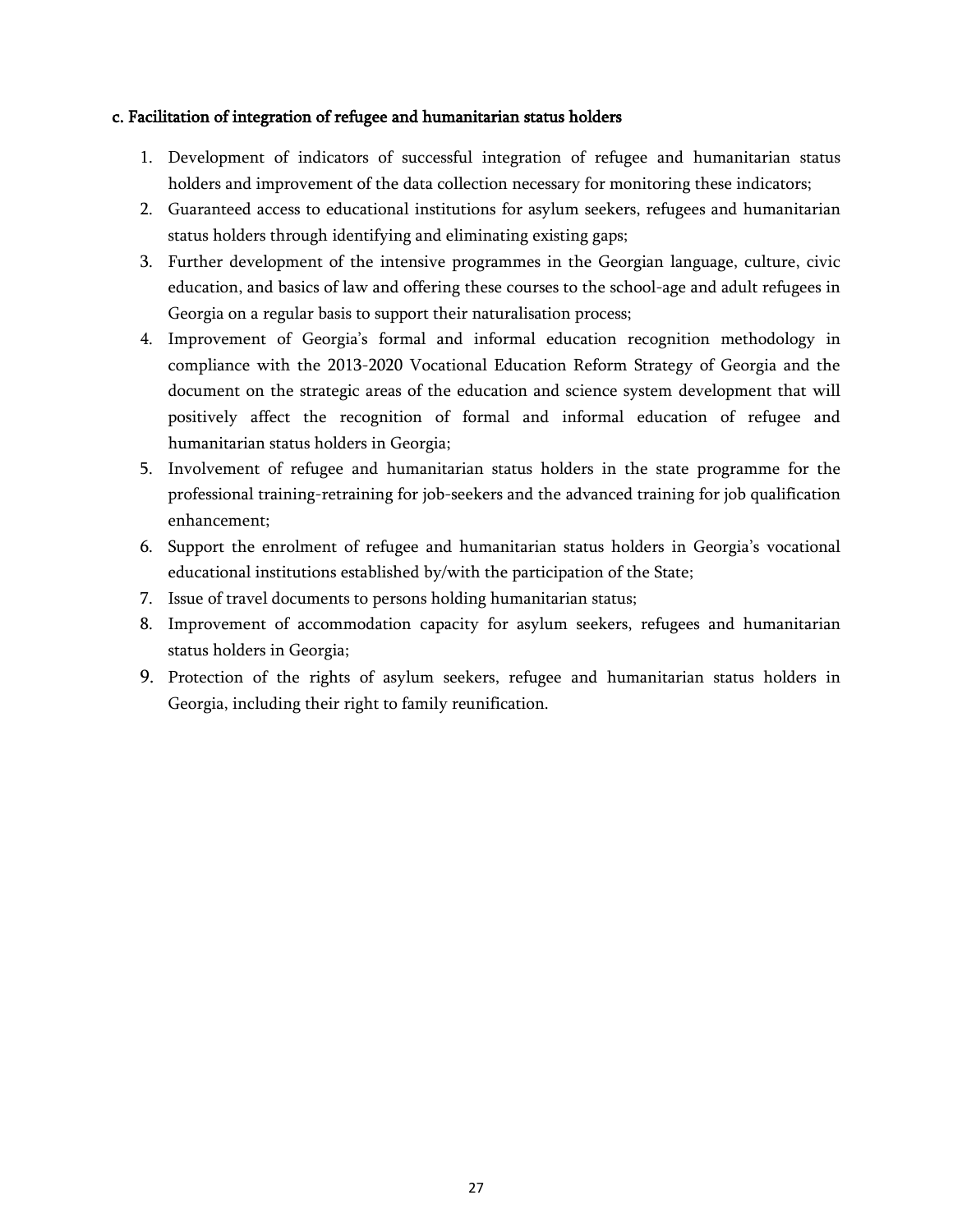# <span id="page-28-0"></span>VII. Facilitation of the integration of immigrants and reintegration of returned migrants

# <span id="page-28-1"></span>Situation analysis

# Integration of immigrants

The number of aliens holding residence permits in Georgia has been growing during recent years. 63,469 residence permits were issued to the citizens of foreign countries in 2010-2015<sup>15</sup> (see Chart 2). The major part of the residence permits was granted to the citizens of the Russian Federation on the grounds of former citizenship of Georgia. The residence permits on the grounds of family reunification were issued mostly to the citizens of Russian Federation, Turkey, and Ukraine. The majority of work residence permits were issued to the citizens of China; a significant number of work residence permits were issued to citizens of Turkey, India, Iran, and the Russian Federation. Most of the study residence permits were issued to Indian nationals, followed by the citizens of Sri Lanka, Nigeria, Turkey and Middle Eastern countries.





\*Includes short-term, special, investment, and permanent residence permits. These types of residence permits have been issued since September 1, 2014 under the new Law of Georgia on the Legal Status of Aliens and Stateless Persons. \*\* 2015 data includes the data of only three quarters (January-September). Source: Public Service Development Agency.

The increase in the numbers of foreign students in general educational institutions of Georgia is also reflected in the growth of the overall number of immigrants. While in the 2011-2012 academic year,

l

<sup>&</sup>lt;sup>15</sup> 2015 data includes the data of only three quarters (January-September).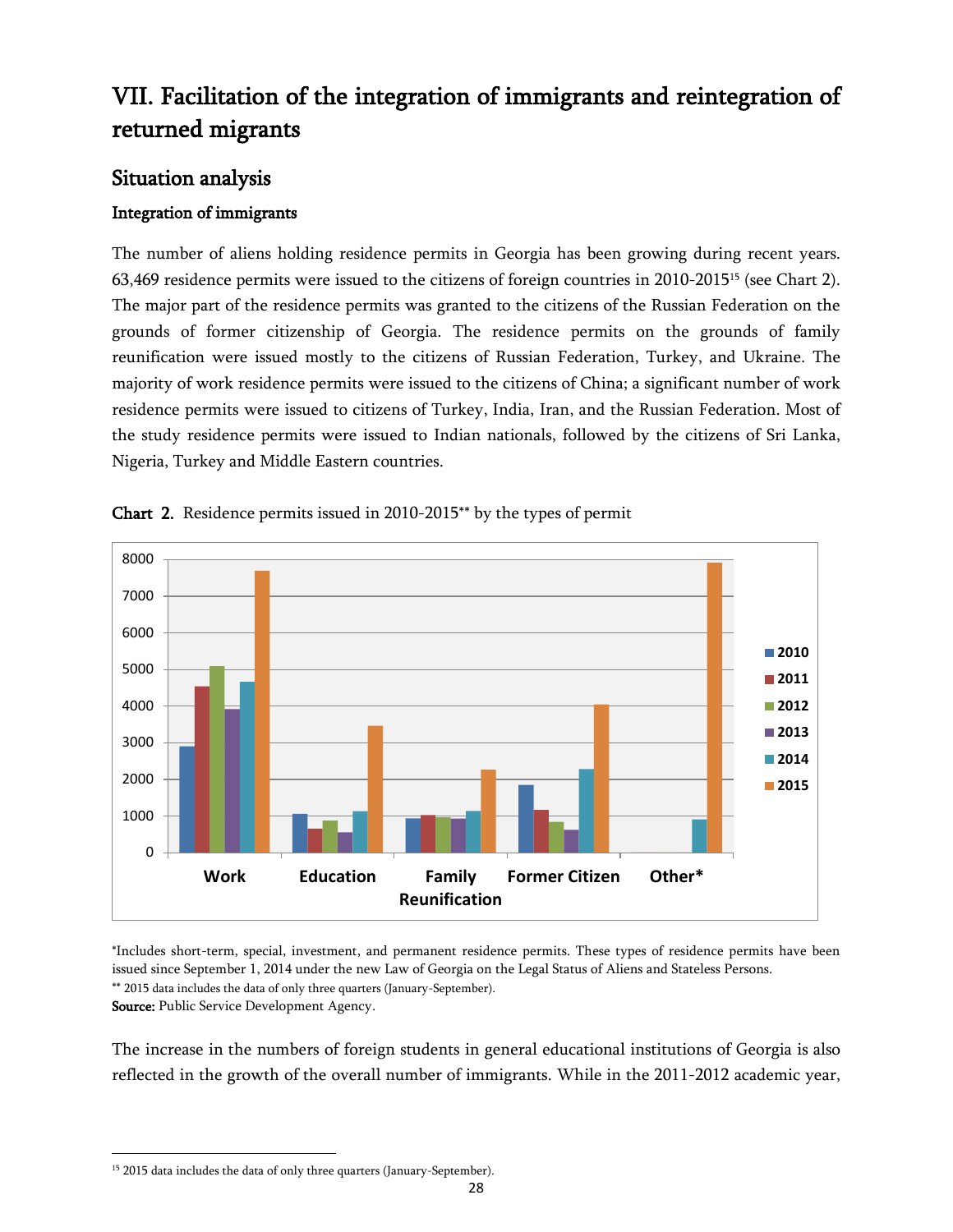the number of foreign students at Georgian secondary schools was 1,147 across the country, in 2014- 2015 academic years this numbers increased three-fold, reaching 3,404.<sup>16</sup>

As a result of comprehensive legal changes implemented in 2013-2015, the legal regulations related to integration such as the legal status of aliens, issuance of residence permits or granting citizenship of Georgia have been synchronized with international best practice. Certain issues concerning the integration of persons such as refugees or humanitarian status holders, asylum seekers, and stateless persons have been included into the competences of the Ministry of Internally Displaced Persons from the Occupied Territories, Accommodation and Refugees of Georgia and the Public Service Development Agency. However, to facilitate the integration of other categories of immigrants it is important to improve the integration policy of Georgia in the following areas: civic engagement of immigrants, access to educational institutions at all levels, and provision and improvement of acculturation and integration possibilities. The revision of the institutional and legislative framework for integration may also be put on the agenda.

A comprehensive study of the abovementioned processes is a necessary precondition for the development of an informed immigration and integration policy. In this regard, one of the main objectives is to develop integration indicators and carry out regular monitoring and evaluation of their performance, in coordination with the appropriate state authorities. A brief description of the current situation in the various fields of integration of immigrants is given below.<sup>17</sup>

- Labour market mobility. In terms of regulating the access of aliens to the labour market, the immigrants residing in Georgia act with the same conditions as the citizens of Georgia do. The only requirement for local employers is to inform the LEPL Social Service Agency of the Ministry of Labour, Health and Social Affairs of Georgia on the employment of an immigrant in Georgia. The above is regulated by the Law of Georgia on Labour Migration and the Ordinance No 417 of August 7, 2015 of the Government of Georgia on the Approval of the Procedure for Employment of Migrant Workers (aliens without a permanent residence permit in Georgia) by Local Employers and of the Procedure for Engaging in Paid Work. It is also important that aliens with the permanent residence permit in Georgia have access to employment facilitation and professional retraining programmes of the Ministry of Labour, Health and Social Affairs of Georgia;
- Right to family reunification is recognised and protected by Georgian legislation, which envisages issuance of immigration visas and residence permits for family reunification purposes. In addition, permanent residence permits may be granted to the spouses, children, and parents of citizens of Georgia. For spouses of the citizens of Georgia simplified procedures have been introduced for acquiring Georgian citizenship;

 $\overline{a}$ 

<sup>&</sup>lt;sup>16</sup> 2015 Migration Profile of Georgia; Immigration to Georgia.

<sup>&</sup>lt;sup>17</sup> The integration indicators developed by the Migrant Integration Policy Index (MIPEX) are the following: labour market mobility, family reunification of the citizens of third countries, education, political participation, long-term residence, access to naturalisation and non-discrimination [\(www.mipex.eu\)](http://www.mipex.eu/).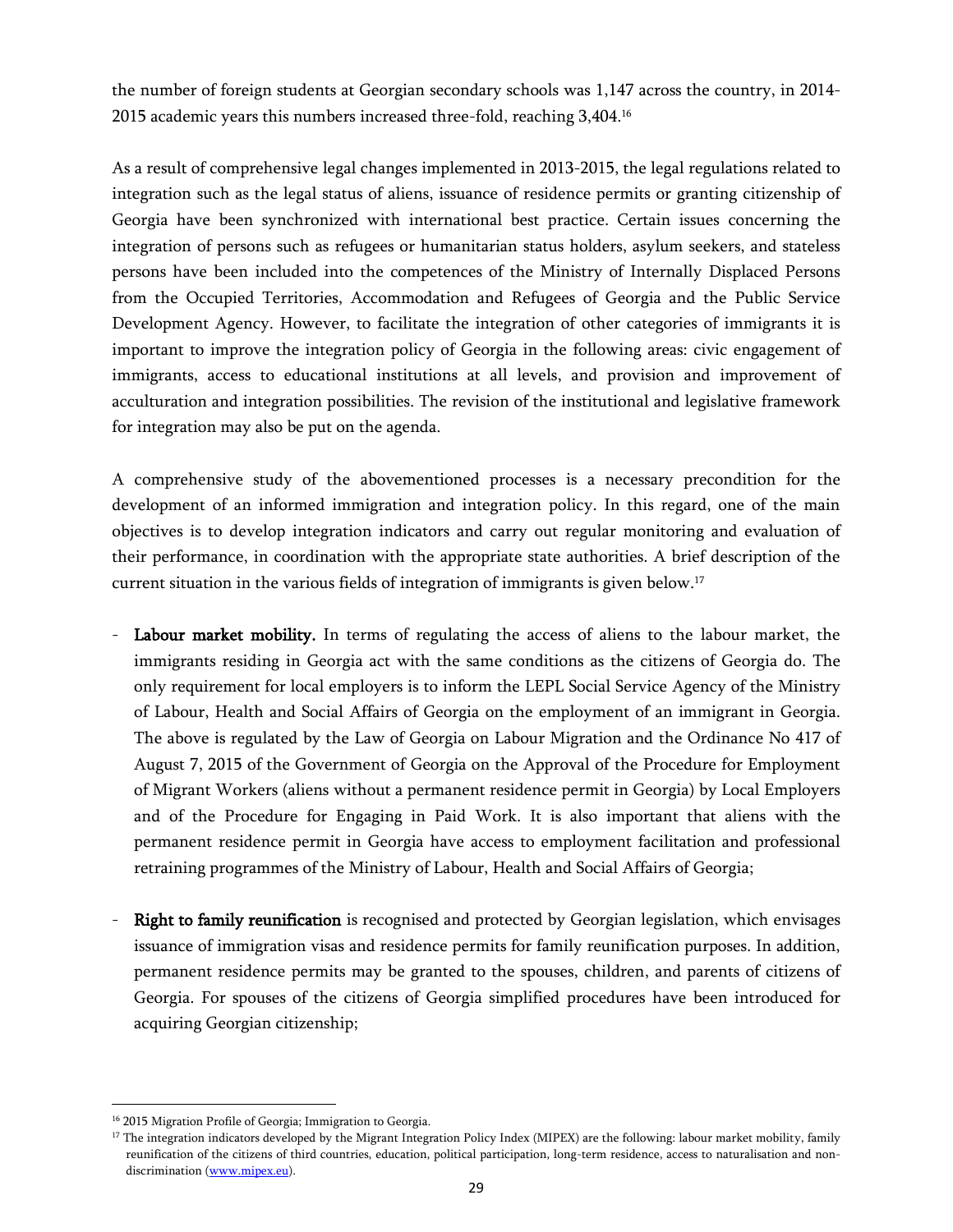- No discriminatory regulations are in place with respect to aliens in terms of access to general, vocational and higher education. However, some issues related to the access to vocational education and the recognition of informal education still needs improving. Provision of more opportunities for learning the Georgian language<sup>18</sup> is also on the agenda to enable immigrants to enrol in the state educational programmes and improve the quality of their integration into Georgian society;
- In terms of political engagement, as regulated by the Georgian legislation, foreign citizens do not have the right to become a member of political party, engage in respective activities, establish a political party in Georgia, or participate in elections. However, aliens like citizens of Georgia, may become members of public associations, trade unions, scientific, cultural, sports, and other similar organisations, and enjoy the freedom of assembly and demonstration;
- Under the legislation of Georgia, aliens may receive temporary or permanent residence permits. A relevant residence permit is issued according to the purpose of stay of an alien in the country;
- The legislation of Georgia determines several forms of acquisition of citizenship by naturalisation: granting Georgian citizenship under Regular Procedure; granting Georgian citizenship under Simplified Procedure; granting Georgian citizenship by Exception; granting Georgian citizenship by its Restoration. For acquiring the citizenship of Georgia under the Regular Procedure, aliens must pass a test in the official language, history, and the basics of the law.
- The Law of Georgia on the Legal Status of Aliens and Stateless Persons recognises nondiscriminatory treatment as one of the basic principles related to the entry, stay, transit, and departure of aliens from Georgia. The Law also prohibits the discriminatory, humiliating, and degrading treatment of aliens. In addition, the Law on the Elimination of All Forms of Discrimination has been in force since 2014 in Georgia.

#### Reintegration of returned migrants to Georgia

 $\overline{\phantom{a}}$ 

Considering the demographic, social, and economic situation in Georgia and the migration forecasts for the coming years, one of the priorities for the country is to encourage the return of the citizens of Georgia residing abroad and facilitate their reintegration. Currently, most of the reintegration programmes in Georgia are targeting only those returnees who have been staying abroad illegally. However, the return and reintegration of the citizens of Georgia legally residing abroad for educational purposes is equally important for the development of the country.

In order to collect reliable data on returning migrants flows, it is important to improve the mechanisms for registering and processing the data on returned migrants in the unified database in order to accurately determine the volume, educational level, qualifications and professional skills, and consequently, define the needs of the target groups for reintegration programmes.

<sup>&</sup>lt;sup>18</sup> Educational portal created by the Ministry of Education and Science of Georgia to facilitate the learning of Georgian as a foreign language: [http://geofl.ge/#!/page\\_home](http://geofl.ge/#!/page_home)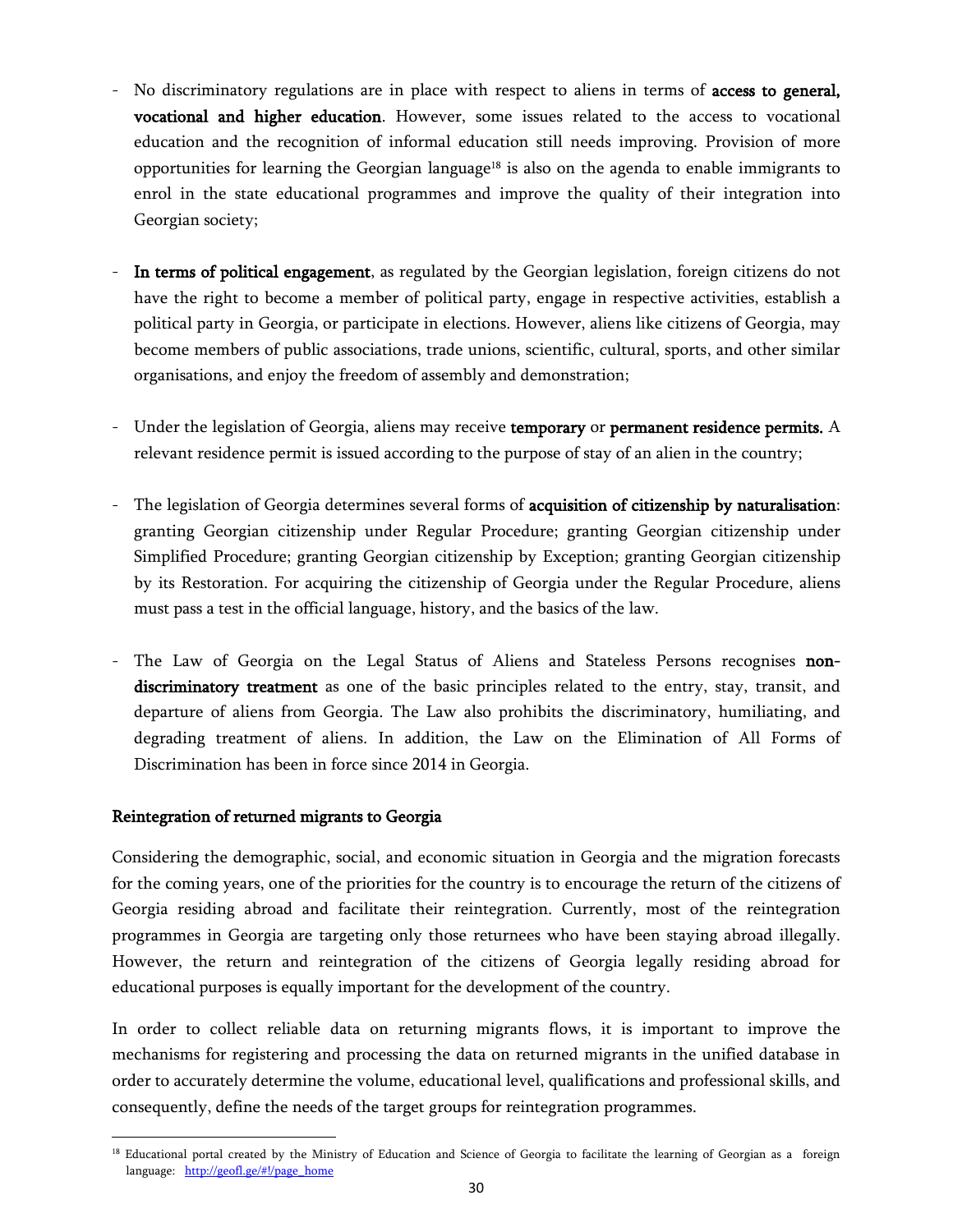The Ministry of Internally Displaced Persons from the Occupied Territories, Accommodation and Refugees of Georgia is responsible for the reintegration of returned migrants. Furthermore, an interagency coordination mechanism - Working Group for Consolidation of Reintegration Activities is operating under the State Commission on Migration Issues, led by the Ministry of Internally Displaced Persons from the Occupied Territories, Accommodation and Refugees of Georgia. It is also vital to develop mechanisms for the assessment of the risk of a potential mass return of Georgian citizens, its impact on Georgia"s socio-economic environment, and the relevant mitigation measures.

To ensure the reintegration of returned migrants to Georgia, the State actively cooperates with international organisations. Currently, the Ministry of Internally Displaced Persons from the Occupied Territories, Accommodation and Refugees of Georgia, in coordination with the IOM, is implementing the EU-funded project "Reinforcing the Capacities of the Government of Georgia in Border and Migration Management". One of the main areas of the project is support to the reintegration of the Georgian returnees. Under the project, Mobility Centres operate at the Central Office of the Ministry and in three regions of Georgia (Kutaisi, Telavi, and Batumi); their main function being facilitation of reintegration of Georgian returnees. Since 2014, Mobility Centres have been offering various reintegration services to relevant beneficiaries.

From December 2016, the Ministry will gradually and completely take over the management of the Mobility Centres, ensuring continuation of sustainable funding of the Centres, and enhancing their capabilities, in response to the needs of returned migrants and their estimated numbers. At the same time, to improve the reintegration process of the returned citizens of Georgia, the analytical reporting system estimating the numbers of returned citizens will be actively used, development of which has already started.

Under the project "Supporting Reintegration of the Returned Georgian Migrants", the Ministry of Internally Displaced Persons from the Occupied Territories, Accommodation and Refugees of Georgia is cooperating with non-governmental organisations selected through an open call grant competition. The selected non-governmental organisations provide services for the returned migrants in the following areas: funding of medical care and medications (including psychosocial rehabilitation), professional training, funding of social projects, paid internships, legal assistance, and public awareness programmes. The project contributes to the dignified reintegration of returned citizens of Georgia, on the one hand, and to the development and strengthening of the non-governmental organisations in the field, on the other hand.

Presently, there is a lack of reintegration opportunities for highly-qualified returnees who legally resided abroad. This category of returned emigrants is also in need of social and psychological support from the State for reintegration in the social and cultural environment of Georgia. Therefore, it is important to develop, in coordination with international partners, initiatives for facilitating the reintegration of highly-qualified returnees with due regard to their potential for the country"s development. Several international organisations and state agencies are already carrying out programmes facilitating the recruitment of highly-qualified returnees in the Georgian public sector. For example, the Centre for International Migration and Development project (CIM) supported by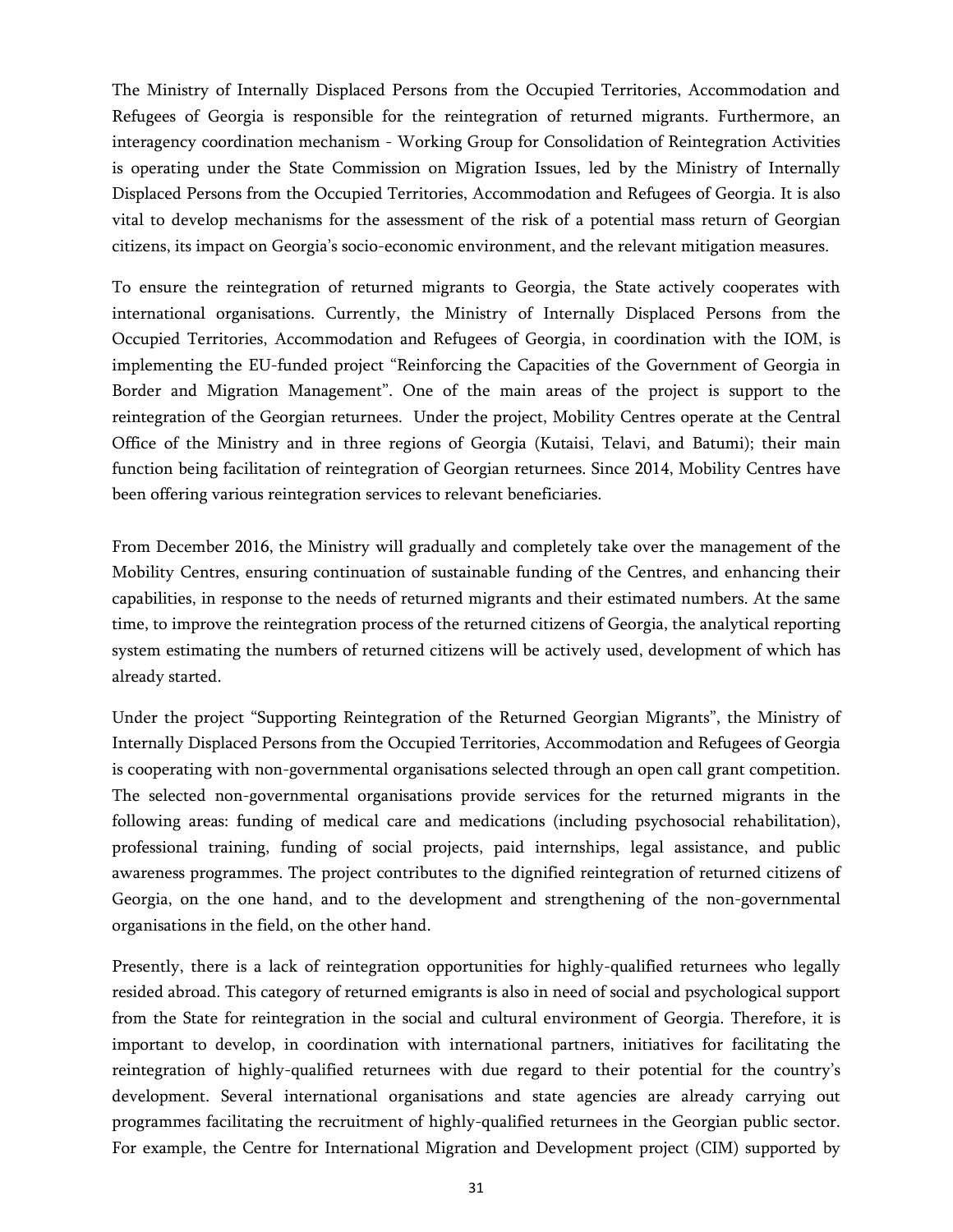the Government of Germany, project Temporary Return of Qualified Nationals (TRQN III) supported by the Government of Netherlands and the internship programme of the Office of the State Minister of Georgia for Diaspora Issues.

It is important to broaden state initiatives for more active and efficient use of the potential of highlyqualified returnees. In particular, this applies to the graduates of foreign universities. At the same time, the difficulties associated with the recognition of vocational and informal education faced by returnees must also be taken into account. It is important to provide relevant information to the returned migrants on the opportunities for starting a business in the country and on the priority sectors of the economy in which to invest. It is noteworthy, that the state programme "Produce in Georgia" began in 2014, intended to promote industrial and agricultural production and provide financial and technical support to encourage micro and small entrepreneurial activities, with exclusive focus on the regions of the country. The Programme extends to all citizens of Georgia including returned migrants.

One of the important elements for the efficient implementation of integration and reintegration policies is the organisation of intensive information and awareness raising campaigns both in Georgia and abroad. In this regard, the Ministry of Internally Displaced Persons from the Occupied Territories, Accommodation and Refugees of Georgia actively cooperates with the non-governmental organisations active in the field of migration in Georgia. More detailed analysis of the current situation in terms of awareness raising and the future plans is given in Chapter X of the Strategy.

# <span id="page-32-0"></span>Goal

Improvement of the immigrant integration policy and fine-tuning of the reintegration programmes for migrants returned to Georgia.

# <span id="page-32-1"></span>**Objectives**

## a. Promotion of the integration of immigrants

- 1. Evaluation of the identified integration needs and development and adoption of the relevant legislative amendments to improve and institutionalise immigrants' integration policy;
- 2. Development and implementation of targeted Georgian language and culture programmes for foreign students enrolled at Georgian schools, and their parents;
- 3. Development and introduction of informal education recognition procedures in compliance with the vocational education reform strategy's action plan;
- 4. Further development and refinement of the on-line platform for learning and teaching Georgian as a foreign language;
- 5. Support to immigrants' enrolment in vocational education programmes;
- 6. Ensure access to state programmes for professional training-retraining and advanced training for foreign citizens with the permanent residence permit in Georgia.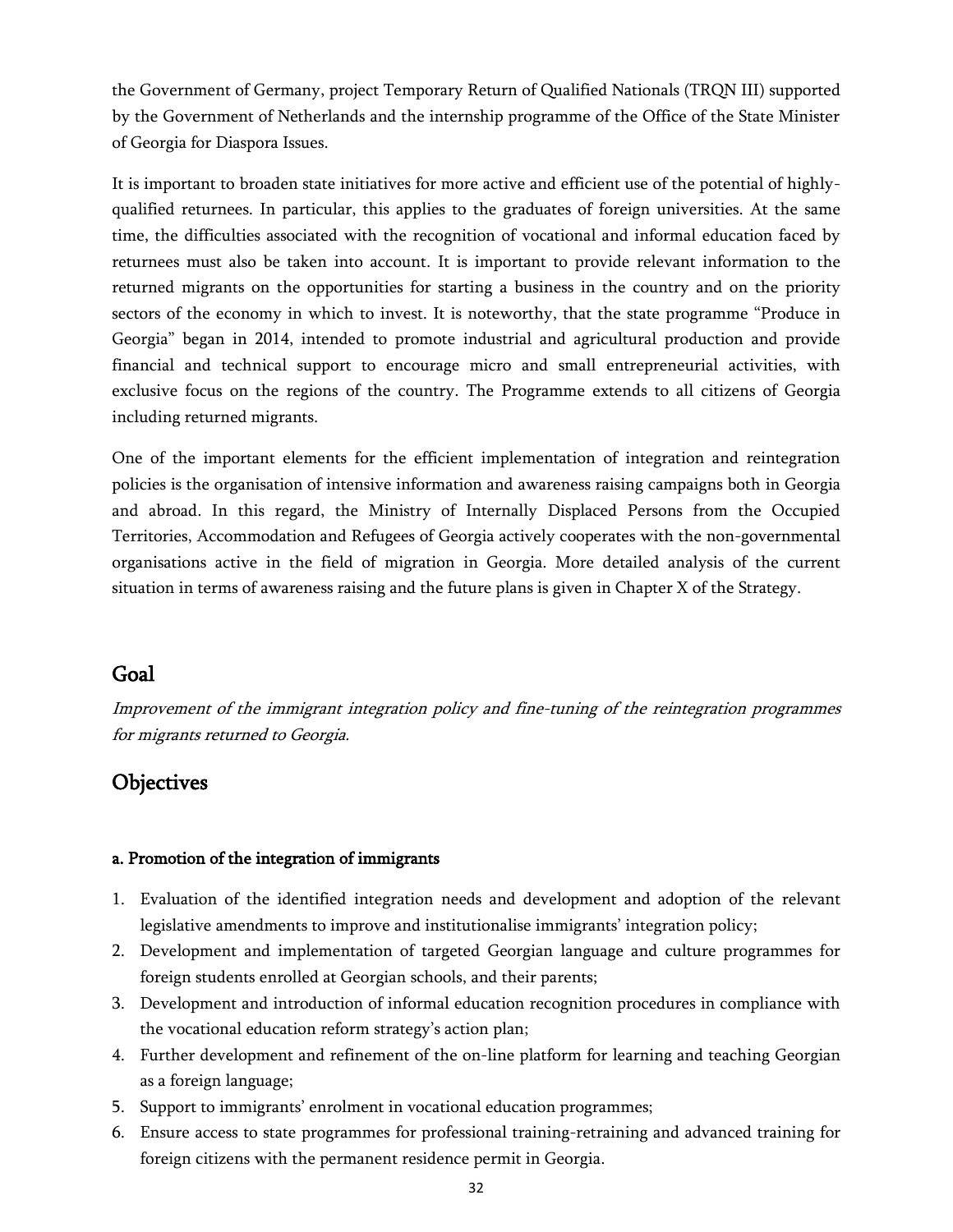#### b. Reintegration of migrants returned to Georgia

- 1. Provision of sustainable funding for reintegration programmes and their capacity building based on the results of relevant needs assessment and forecasts;
- 2. Improvement of returnee registration methods, as well as development of mechanisms for the risk assessment of mass return of migrants, and mitigation measures;
- 3. Process and analyse reintegration programmes" statistics to further enhance the reintegration of returning migrants;
- 4. Improvement and expansion of reintegration programmes targeting returned migrants who illegally resided abroad;
- 5. Development and implementation of reintegration programmes targeting returned migrants who legally resided abroad;
- 6. Improvement of accessibility to professional retraining programmes for migrants returned to Georgia;
- 7. Evaluation and recognition of the educational qualifications and professional skills acquired abroad by returned migrants, to facilitate their successful reintegration.

# <span id="page-33-0"></span>VIII. Migration and development

## <span id="page-33-1"></span>Situation analysis

Migration is considered to be a process facilitating country"s development due to its profound economic and societal impacts. The so called "Agents of Development" may be both the Georgian emigrants and their family members who remain in the country and immigrants who bring with them international experience, skills, and, in certain cases, financial capital. Regular remittances and investments made by emigrants (diaspora direct investments - DDI, foreign direct investments - FDI, and portfolio investments), as well as philanthropy, trade and other relationships encouraged between the host and the home countries significantly contribute to poverty reduction and the economic development of the migrants" countries of origin. Returnees bring back new knowledge and skills, modern technologies and values, ideas and innovations, which are no less important than the financial resources.

Migration affects socio-economic development at different levels (national/regional) and in various areas (business, culture, and education). In order to harness the benefits of migration, development of specific state programmes and the relevant policy is becoming an increasingly topical issue worldwide. International organisations and Forums such as the UN, the World Bank, the Organisation for Economic Co-operation and Development (OECD), the International Organization for Migration, the Global Forum on Migration and Development (GFMD), the UN Global Development Agenda 2030, etc., urge and support countries to account for the potential of migration when planning and implementing migration or other policies.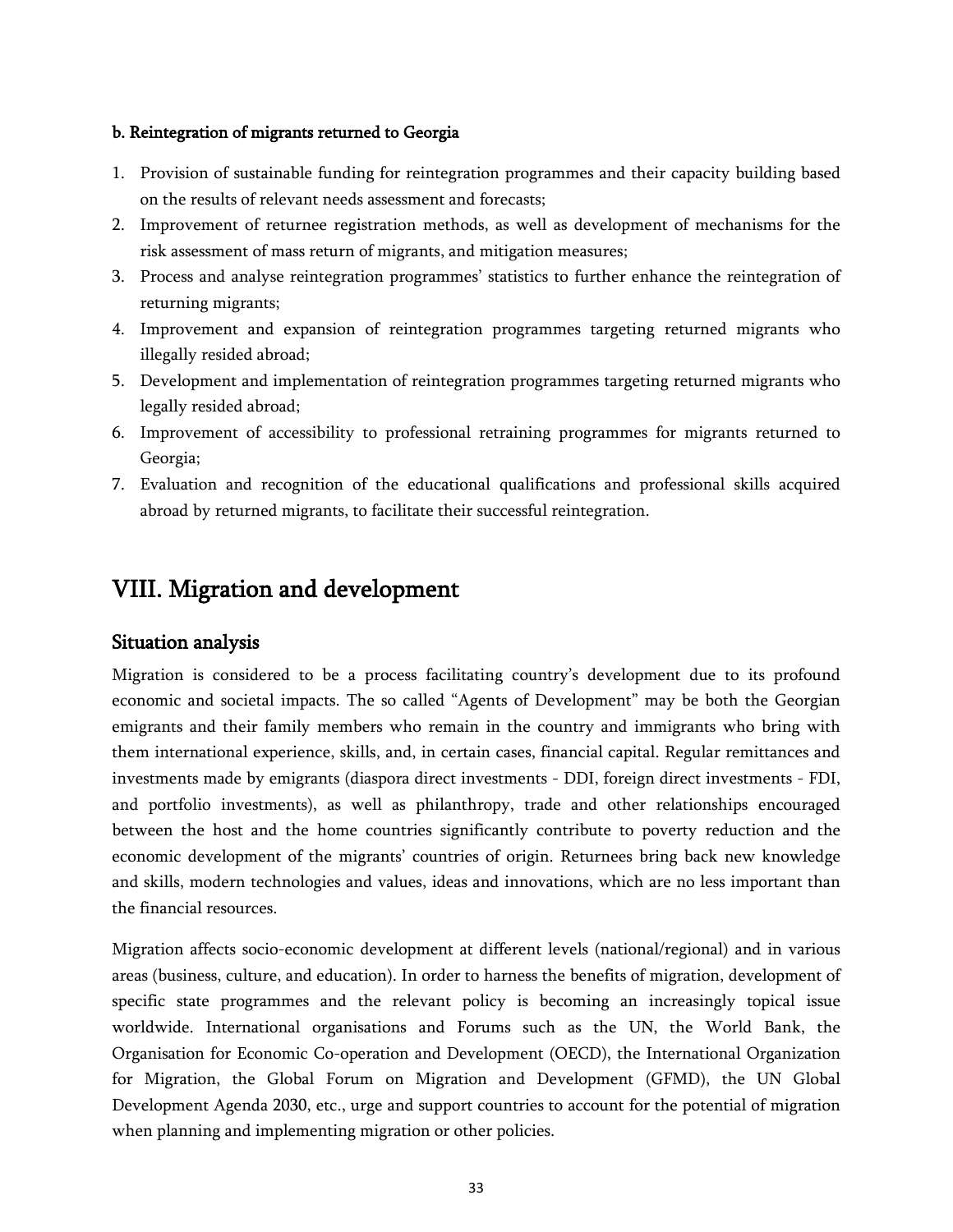The development potential of migration is not directly highlighted in the strategy of socio-economic development of Georgia – "Georgia 2020"; however, the increase in the availability of financial capital, mobilisation of investment resources and inclusive economic development in the country are included in its fundamental goals. The achievement of these goals is directly linked to the mobilisation of financial resources of emigrants and diaspora, as well as of immigrants and returned migrants, and the inclusion of all these groups into the economic development of the country both at national and local levels. It is noteworthy that migration and development issues are not among the priorities of the 2010-2017 State Strategy for Regional Development of Georgia or in other regional development strategies for different years approved by the Government of Georgia.

The 2016-2020 Migration Strategy is the first strategic document for Georgia, which consolidates and coordinates various state policies and programmes in the area of migration and development. The Office of the State Minister for Diaspora Issues is also working on the diaspora relations strategy, which, in the future, will focus on the investment potential of the diaspora more comprehensively.

The utilisation of migration's potential requires a coordinated and comprehensive approach in different sectors, both at national and local levels. Accordingly, it is essential to establish an institutional system that facilitates coordination, with the municipalities as well. In order to thoroughly evaluate and effectively use the potential for development, the links and interrelations between migration and socio-economic development have to be studied and, where appropriate, apply the recommendations derived from the relevant studies.

## Using the potential of migration

In Georgia, the main source countries of remittances are Russia, Greece, Italy, the USA, and Ukraine.<sup>19</sup> In 2014, the amount of remittances to Georgia decreased by approximately USD 40 million



compared to 2013; the downward trend continued in 2015 (see Chart 3) largely due to the crisis in Russia and Ukraine. Despite this fact, the amount of remittances in 2014 exceeded USD 1.440 billion, making up to 8.7 per cent of Georgia's GDP.<sup>20</sup> According to the World Bank estimates, remittances transferred to Georgia electronically make up about 60-70% of all the remittances flowing into the country.<sup>21</sup>

l <sup>19</sup> National Bank of Georgia, Remittances by countries[. https://www.nbg.gov.ge/index.php?m=304](https://www.nbg.gov.ge/index.php?m=304)

<sup>20</sup> National Statistics Office, Georgian GDP[; http://geostat.ge/index.php?action=page&p\\_id=119&lang=eng](http://geostat.ge/index.php?action=page&p_id=119&lang=eng)

<sup>&</sup>lt;sup>21</sup> The World Bank, Topics in Development- Migration, Remittances, Diaspora and Development. [http://web.worldbank.org/WBSITE/EXTERNAL/TOPICS/0,,contentMDK:21924020~pagePK:5105988~piPK:360975~theSitePK:214971,00.ht](http://web.worldbank.org/WBSITE/EXTERNAL/TOPICS/0,,contentMDK:21924020~pagePK:5105988~piPK:360975~theSitePK:214971,00.html) [ml](http://web.worldbank.org/WBSITE/EXTERNAL/TOPICS/0,,contentMDK:21924020~pagePK:5105988~piPK:360975~theSitePK:214971,00.html)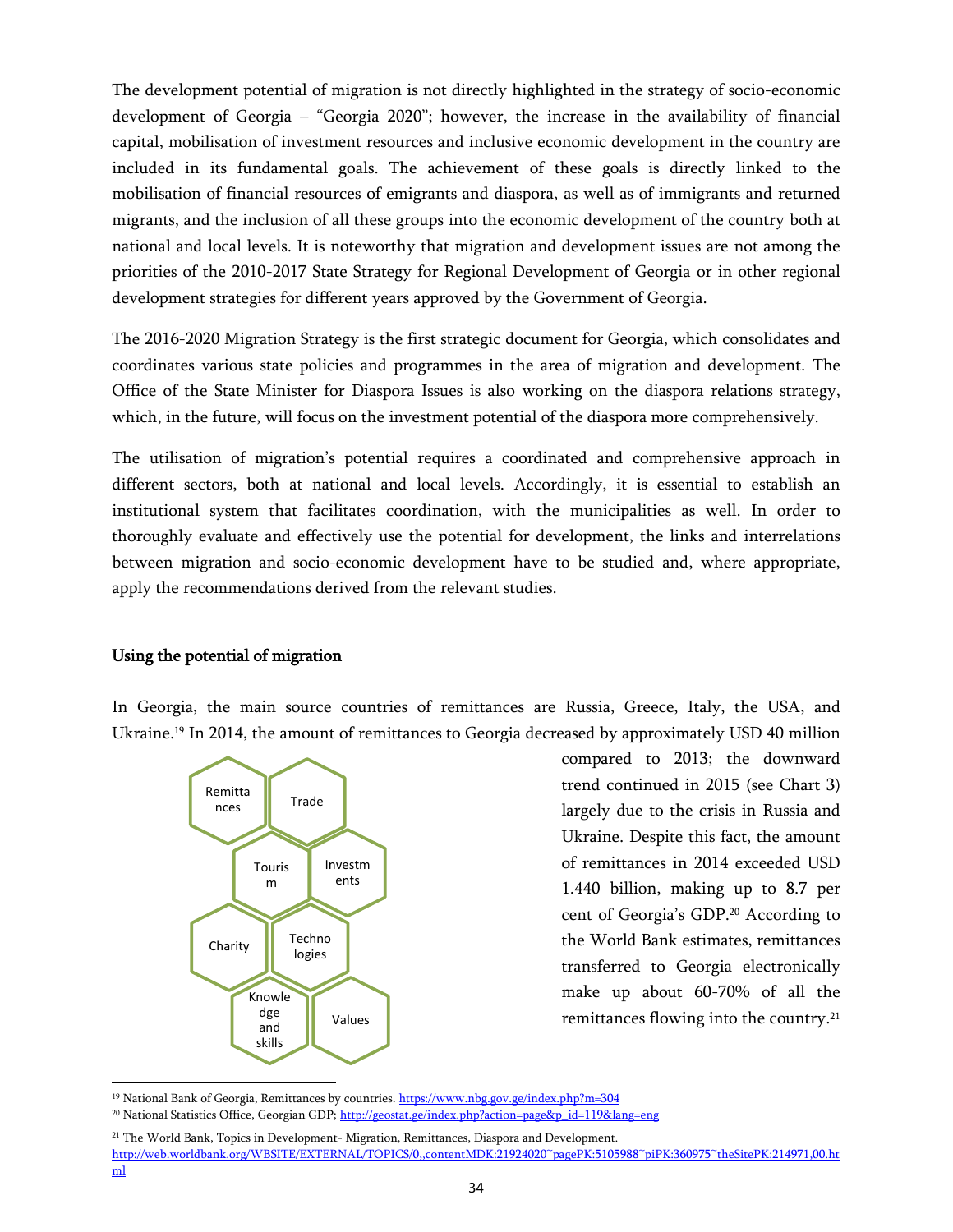

Chart 3. Remittances transferred to Georgia in 2010-2015\*, by countries, in USD

\*The data for 2015 includes only first three quarters (January-September). Source: the National Bank of Georgia.

As a rule, a major part of remittances is used for unproductive consumption (for essential commodities); although, emigrants and families receiving remittances also invest money in real estate, education, and healthcare. Therefore, remittances play a significant role in poverty reduction in Georgia. Nevertheless, the share of remittances accumulated and invested in entrepreneurial activity is very low in Georgia.<sup>22</sup> Accordingly, it is vital to direct the potential of remittances towards socio-economic development and raise the financial awareness of remittance receiving household members.

Brain drain hinders development of the country of origin. However, channelling the knowledge and qualification acquired by emigrants abroad towards the development of the home country and the effective use of this potential may become a significant driver of economic growth. Likewise, aliens residing in a given country can serve as an important human, intellectual, and financial resource for the host countries. Many countries of destination in the world meet their labour market and growing economic needs thanks to foreign labour.

Studies show that both in receiving countries and countries of origin migrants are more entrepreneurial than the rest of the population;<sup>23</sup> 17-18 per cent of the polled returned migrants are either employers or self-employed.<sup>24</sup> The studies conducted by different organisations on the

 $\overline{a}$  $22$  European Training Foundation (2013), Migration and Skills in Georgia, results of the 2011/12 migration survey on the relationship between skills, migration and development; p. 38.

<sup>&</sup>lt;sup>23</sup> Organisation for Economic Co-Operation and Development (OECD), 2010, Entrepreneurship and Migrants, Report by the OECD working party on SMEs and Entrepreneurship.

<sup>&</sup>lt;sup>24</sup> European Training Foundation (2013), Migration and Skills in Georgia, results of the 2011/12 migration survey on the relationship between skills, migration and development; p.40.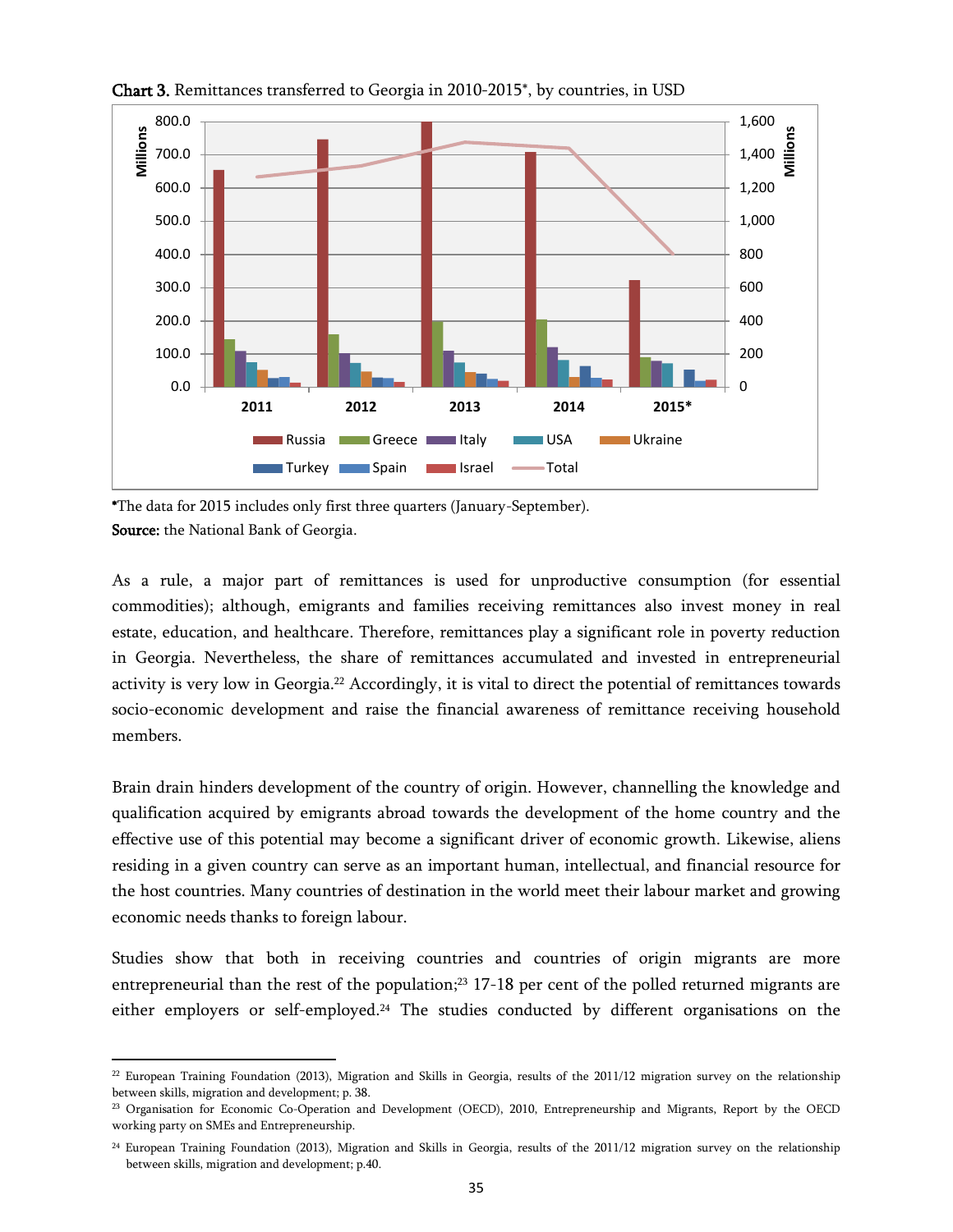Georgian diaspora and emigrants<sup>25</sup> point to the brain and talent drain from Georgia and identify the skills and needs of emigrants to be integrated into Georgian society. However, these studies provide only a fragmented picture. In order to analyse a full picture of the brain drain and brain gain, it is necessary to conduct a more comprehensive study of emigration and diaspora, which is one of the objectives of this Strategy.

For the effective use of this resource, significant measures are already being taken under the state strategy for the labour market development. However, it is essential to develop further mechanisms for the temporary and long-term employment/recruitment of emigrants to ensure the most effective use of the qualifications and knowledge of emigrants from Georgia and immigrants residing in the country. This requires the administration and enhancement of coordinated activities of the Employment Department of the Ministry of Labour, Health and Social Affairs of Georgia, professional retraining and vocational education centres, private employment agencies, and employers' associations.

## Circular migration

l

The benefits of emigration may be enhanced through the development of circular migration schemes. Such schemes help in putting migration flows within legal limits, facilitate meeting the demands of host countries and return of migrants. Circular migration can improve the economic conditions, professional skills, and overall migration experiences of Georgian citizens. Presently, negotiations on labour migration agreements are underway between Georgia and the three EU countries (Austria, Greece, and Germany). Furthermore, pilot circular migration projects are being implemented in cooperation with Germany, Estonia and Poland with the support of the German Society for International Cooperation, and the International Organization for Migration.

Labour force supply and demand in Georgia's labour market should serve as the basis for the development of the circular migration schemes and international labour agreements. The Ministry of Labour, Health and Social Affairs of Georgia plans to conduct regular studies of the labour force demand on foreign labour markets, which is important not only for the development of circular migration schemes, but also for the development of Georgia"s vocational education system, which, in time, must adapt to the demands of both the Georgian and the global markets.

Proactively informing and preparing potential emigrants for future job placement abroad is the precondition for successful circular migration. Pre-departure orientation trainings should cover topics such as relevant laws and norms, opportunities for employment, education, employment upon return, and reintegration.

In parallel with the implementation of circular migration schemes, it is important to assess their impact on migrants, on their employers in sending and receiving countries, and on their family members. Such assessments are necessary after the implementation of pilot schemes as well.

<sup>&</sup>lt;sup>25</sup> Among such studies, the following are worth mentioning: Georgian diaspora and migrant associations in Germany, Greece and Turkey (ICMPD, April 2014); Individual assistance to Georgian migrants; Baseline survey report (CiDA, 2014); Interrelations between the public policy, migration and development in partner countries (OECD, 2013-2016).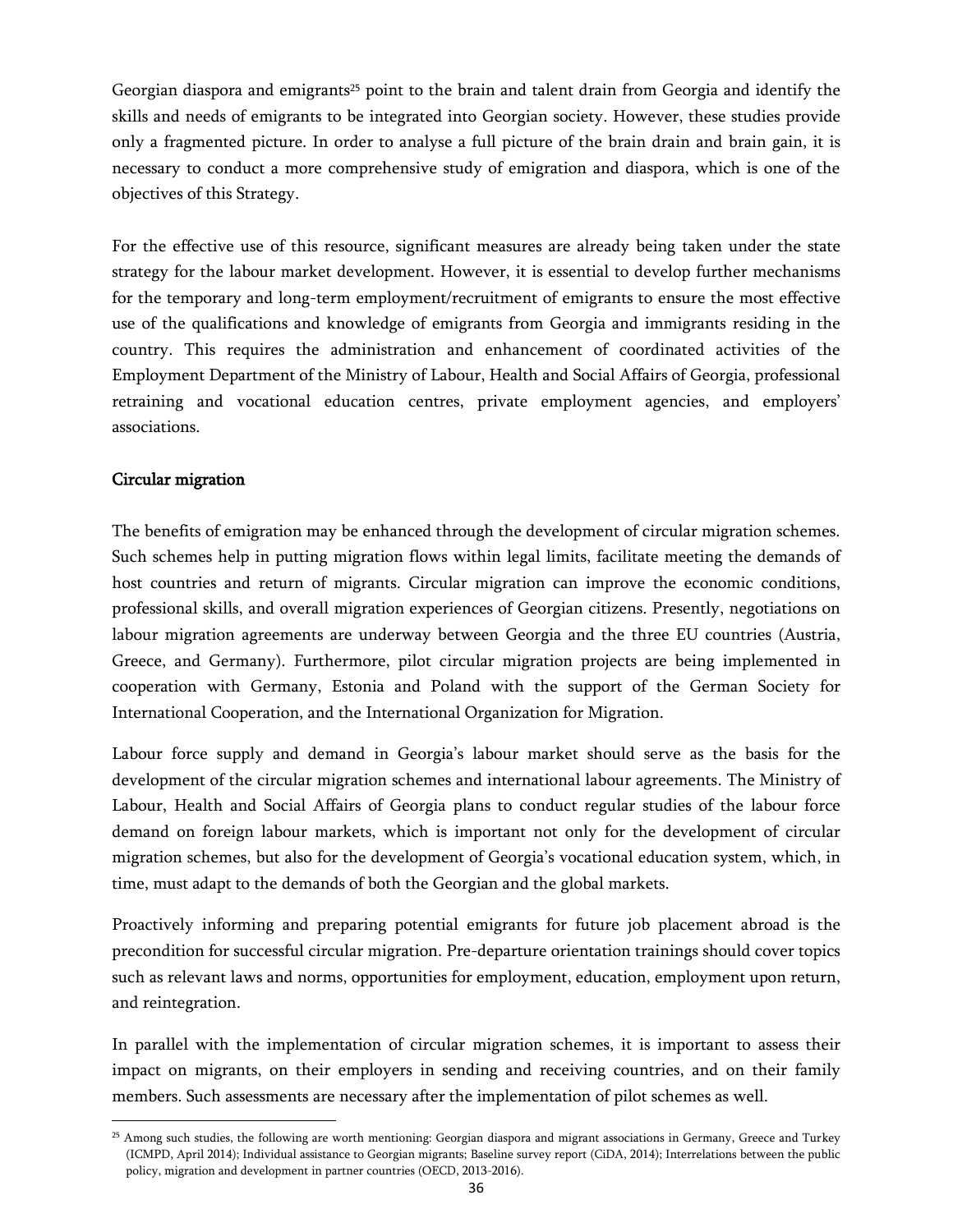## Mobilisation of diaspora investment potential

Georgian diaspora groups live in many countries of the world. They have a different socio-economic and legal status in their host societies and the level of their involvement in Georgia's socio-economic life varies accordingly. It is vital that relevant agencies study the investment potential of the Georgian diaspora and develop investment packages available that are suitably attractive.

To effectively mobilize diaspora investment and human resources it is important to enhance the cooperation between the Office of the State Minister of Georgia for Diaspora Issues, the National Investment Agency of Georgia and Georgia"s Innovation and Technology Agency.

# <span id="page-37-0"></span>Goal

Channelling the economic and human resources of Georgian citizens residing abroad, diaspora representatives, and immigrants into the development of the country.

# <span id="page-37-1"></span>**Objectives**

## a. Utilization of the potential of migration

- 1. Development of targeted programmes to attract and employ highly-qualified Georgian citizens residing abroad;
- 2. Support to recruitment and employment of highly-qualified foreign citizens to Georgia based on the needs identified by labour market study;
- 3. Based on the needs identified by the labour market study, direct the knowledge and experience of highly-qualified immigrants towards the development of the local workforce;
- 4. Develop and implement targeted financial literacy training programmes for emigrants and their family members residing in Georgia;
- 5. Provide immigrants residing in Georgia with access to the investment projects to mobilise their financial capital.

## b. Facilitation of circular migration

- 1. Facilitation of inter-state cooperation in the areas of circular migration and temporary labour force employment;
- 2. Conduct regular studies and situation analysis of potential partner states' labour market demands to lay the foundation for legal exchange of labour force and foster bilateral cooperation with the European Union and other countries in the area of temporary labour migration;
- 3. After completion of the pilot circular migration scheme cycle, assessment of its impact on all those involved;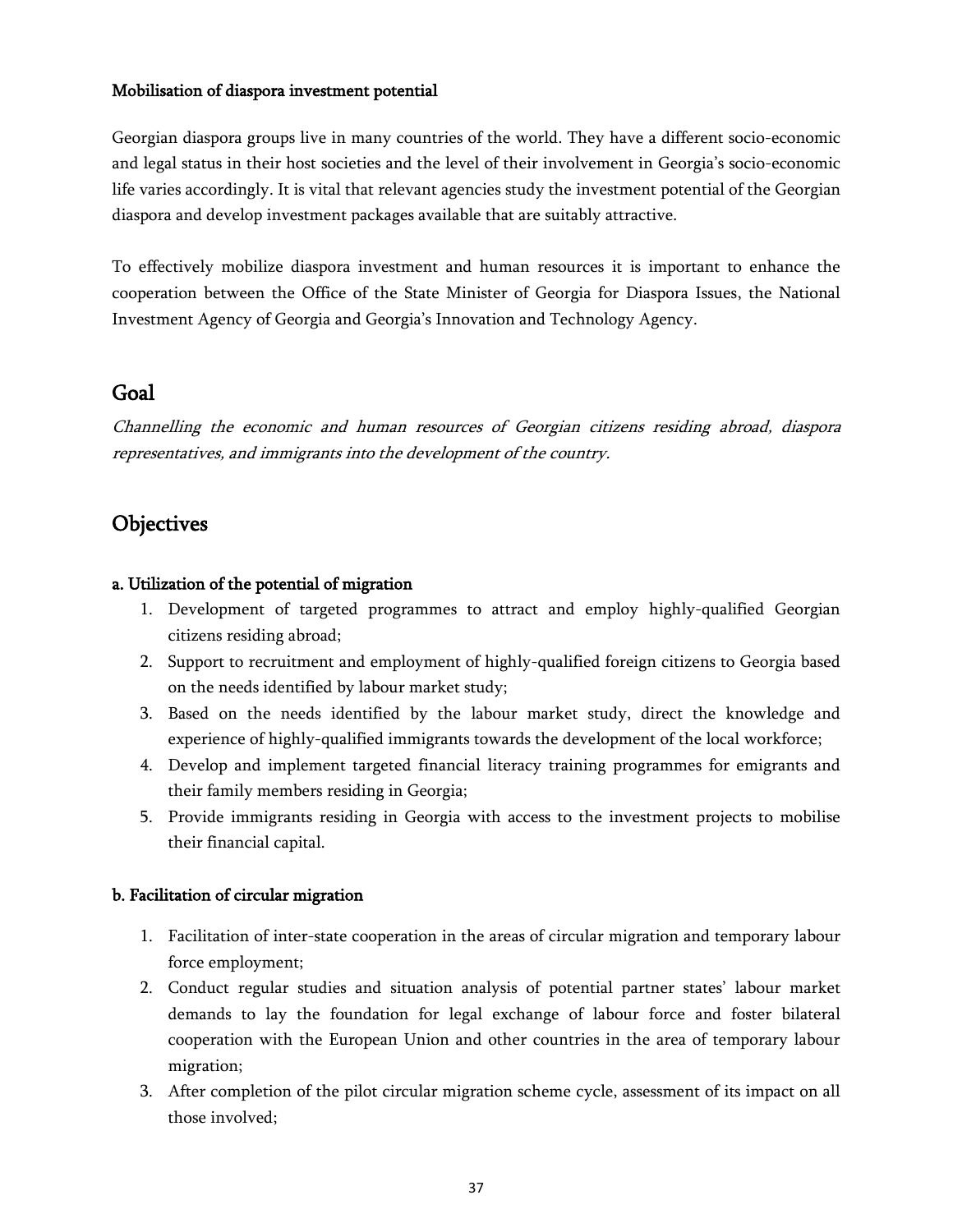- 4. Periodical updating of Georgian vocational educational institutions with the study results of labour markets of the partner states and the main destination countries for Georgian emigrants;
- 5. Initiation and facilitation of pilot circular migration projects through cooperation with partner states and international and local non-governmental organisations;
- 6. Take into account the study results of the Georgia"s labour market and in-demand professions while designing circular migration schemes or in the course of relevant negotiations, to prevent the outflow of people with professions already in short supply in the Georgian labour market;
- 7. Qualification enhancement of state agency employees implementing circular migration schemes as well as of the relevant personnel of diplomatic missions and consular offices of Georgia abroad on labour migration issues, and their direct involvement in the implementation of circular migration schemes.

## c. Mobilisation of diaspora and emigrants investment potential

 $\overline{\phantom{a}}$ 

- 1. Conduct a study of the investment potential and the needs of the Georgian diaspora;
- 2. Establish relations between the local communities<sup>26</sup> and the diaspora organisations to engage the Georgian diaspora in the local community development projects;
- 3. Ensure the accessibility of investment projects to attract the financial resources of the diaspora;
- 4. In cooperation with donor organisations, develop and implement the pilot matching fund projects for emigrants" investments and provide support through training programmes.

<sup>&</sup>lt;sup>26</sup> Community is a unity of persons living in certain geographic area, under common social, economic, and cultural conditions and having similar interests, problems, and needs.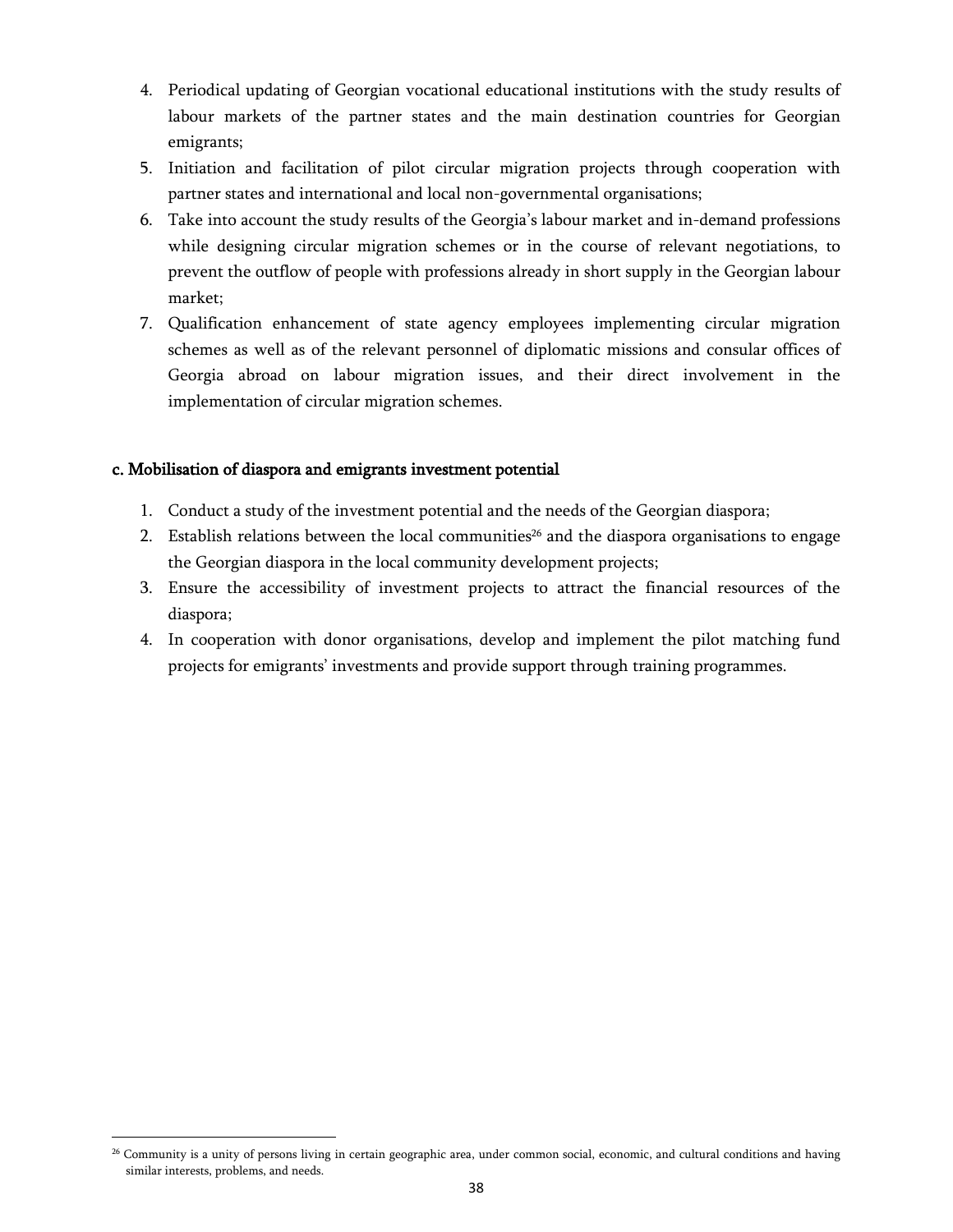# <span id="page-39-0"></span>IX. Further development of migration management

# <span id="page-39-1"></span>Situation analysis

## Migration policy coordination

In recent years, the Government of Georgia has implemented significant measures through the State Commission on Migration Issues to improve the coordination of migration policy. The Working Groups set up under the Commission provide an effective platform for interagency cooperation. Currently, there are six working groups:

- Working Group for the Reduction of Statelessness;
- Working Group for the Consolidation of Reintegration Issues;
- Working Group on Migration Strategy;
- Working Group for the Unified Migration Analytical System;
- Working Group Monitoring the Law on the Legal Status of Aliens and Stateless Persons;
- Working Group for Migration Risk Analysis.

The Commission and its Secretariat actively cooperate with the academic community and educational institutions in order to develop educational programmes and conduct research in the field of migration. A Memorandum on Mutual Cooperation has been concluded between the Commission and Ivane Javakhishvili Tbilisi State University.

Furthermore, migration policy coordination requires efficient operation of interagency councils such as the Coordination Council for Implementing Measures against Human Trafficking and the Interagency Coordinating Council for Combating Illegal Migration under the Ministry of Internal Affairs of Georgia. One sign of the close interagency cooperation is the improvement of mutual access to the electronic databases of partner agencies such as the databases on readmission, trafficking, and country of origin information. Along with the improvement of policy coordination, it is planned to further expand mutual access to the databases in the future.

One of the important components of the coordination of migration policy is the regular monitoring on implementation of the policy defining document - the Migration Strategy, which is executed quarterly by the Secretariat of the State Commission on Migration Issues. Further development of the monitoring and evaluation of the Migration Strategy implementation is another priority in the coming years.

Along with the development of migration policy, new and complex issues are emerging. To resolve these issues, in certain cases, it will be necessary to strengthen coordination in the future, and in other cases, to create new implementing entities. For example, new policy areas such as immigrant integration and directing opportunities created by the international migration towards the development of the country require additional interagency coordination and institutionalisation.

It is also crucial to further strengthen the appropriate structural units involved in migration management.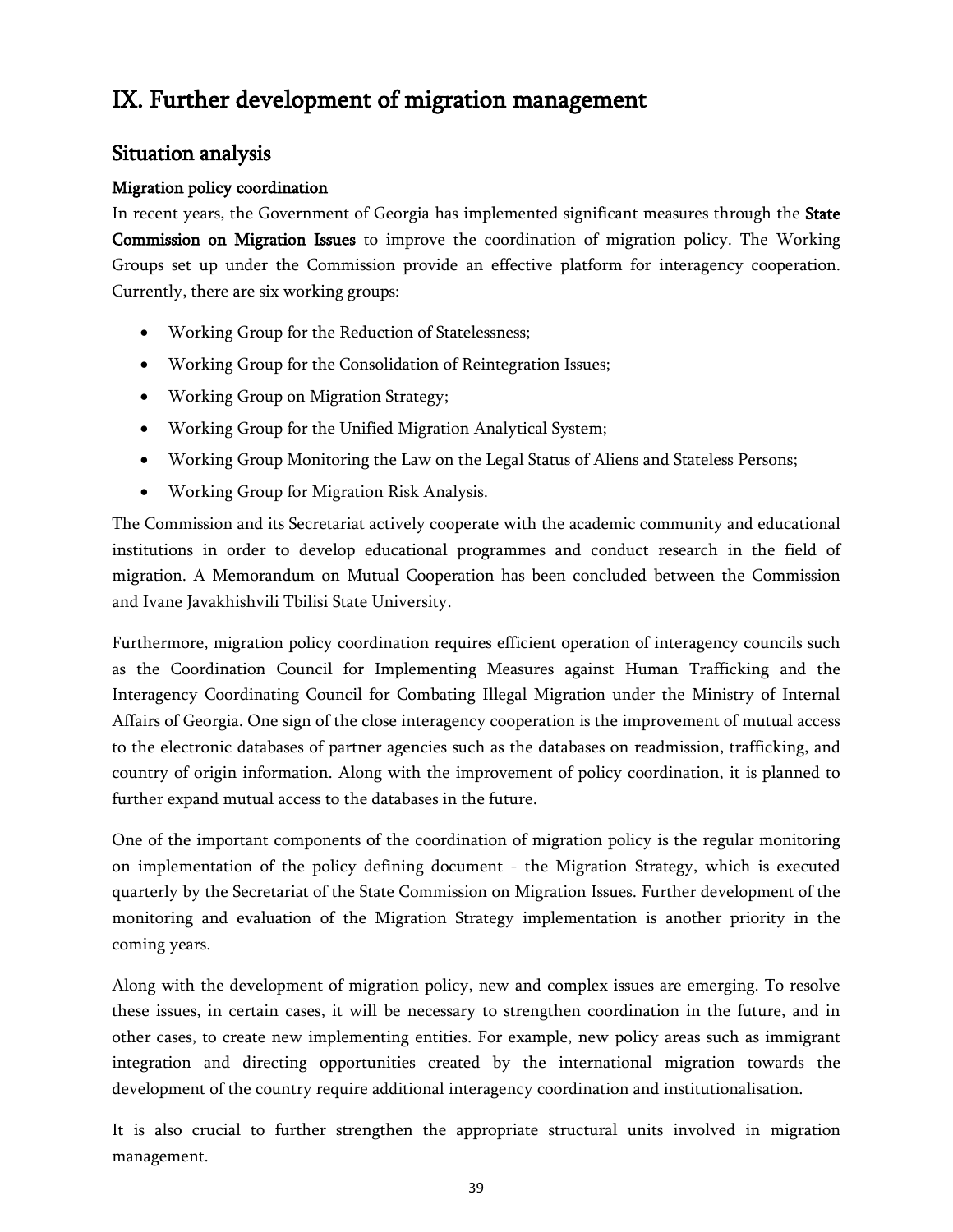#### Data collection and analysis

One of the main challenges in developing migration policy is the lack of reliable data, which adversely affects the respective statistics and the informed decision-making in the field. Therefore, it is necessary to take action in the following three directions:

1) improvement of statistical data collection; development of indicators to evaluate the efficiency of migration policy and collection of a new type of data by both the state agencies involved in migration management and the National Statistics Office of Georgia; refinement of the form and means of collecting and exchanging data by agencies.

Data collection must be improved in the following areas:

- emigration flows;
- citizens of Georgia living abroad;
- integration of aliens and persons with the refugee and humanitarian status;
- reintegration of returned migrants;
- economic activity of immigrants.
- 2) To maximize the technical potential for analysing the existing data, the Unified Migration Analytical System is being developed; the concept of the system has already been defined and the preparatory work has been completed. The aim of the Unified Migration Analytical System is to facilitate processing and analysis of migration data; the System will be used solely to keep statistics and conduct analysis.
- 3) To institutionalise the regular analysis and update of the full migration picture in the country. Georgia has joined the countries which update their **migration profiles** on a regular basis. A migration profile is a short analytical document summarising the statistical data describing different aspects of migration, intended to inform a wide audience, contribute to policy development, and provide resources for researchers.

#### Policy planning and thematic studies

In recent years, significant changes have been made to the legislative framework regulating migration in Georgia in order to harmonise it with the European standards and to improve overall migration management. Taking into account the complexity of migration policy and the challenges identified in the law-making process, it is important to introduce the practice of conducting a meticulous preliminary study of the issues that are to be regulated. This will allow for the preliminarily assessment of the expected social and economic impact of the new regulations and implementation of preventive measures. In this respect, migration policy must be developed in conformity with the Strategy for the Policy Planning System Reform of the Government of Georgia.

It is important that the harmonisation of the national legislation with the EU Acquis, stipulated by the Association Agreement with EU continues consistently; EU regulations and directives on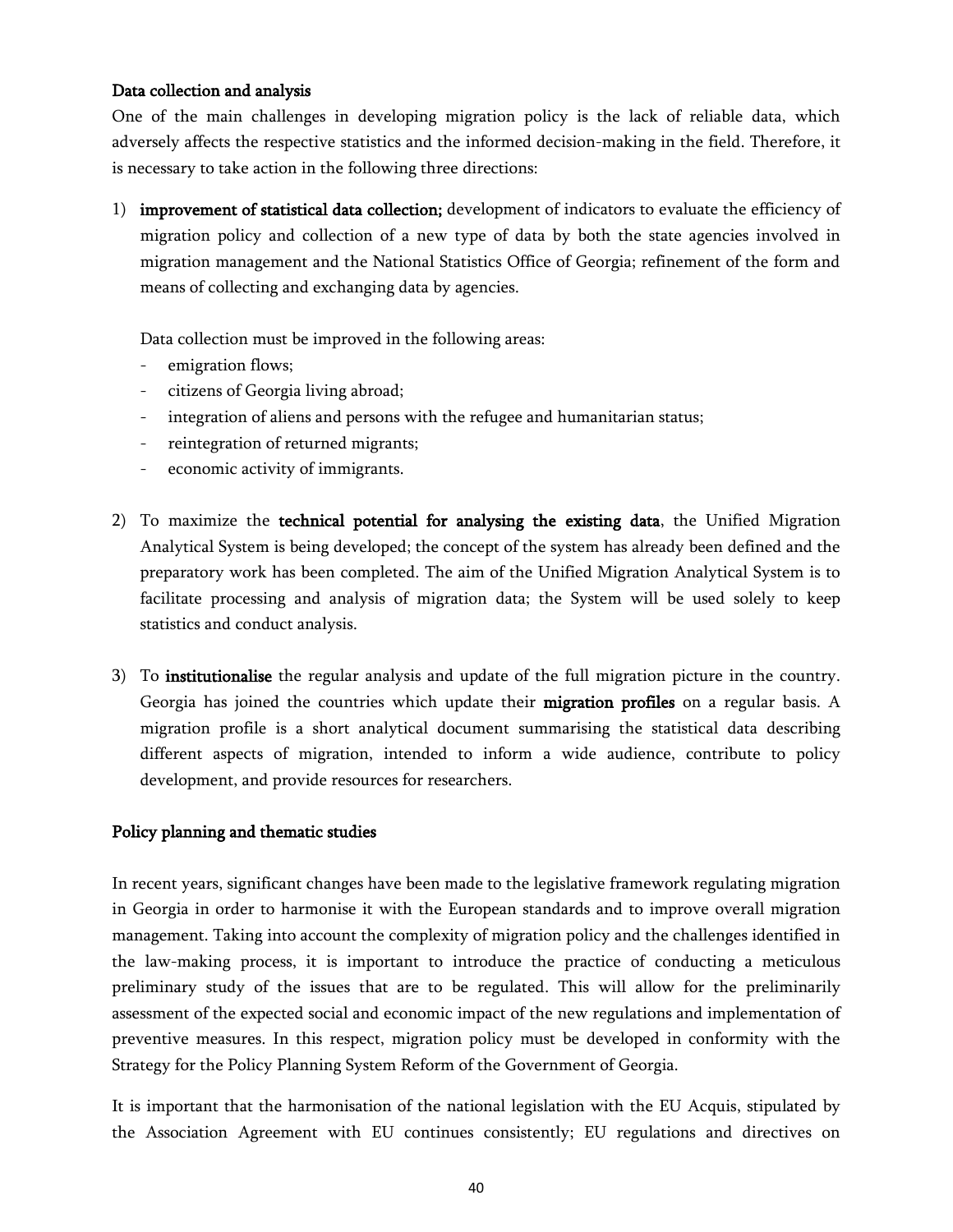migration are comprehensively studied and the appropriate agencies incorporate and use them in the law-making process, as required.

One of the necessary components of proper policy planning is the introduction of the practice of regular and comprehensive risk analysis. The State Commission on Migration Issues has already approved the concept of the Migration Risk Analysis System. Within the framework of this concept, it is important to ensure the phased implementation of the individual action plan within the agencies, promote interagency cooperation in this direction, and introduce the comprehensive risk analysis system.

To contribute to informed migration policy development, it is also important to conduct various thematic (both small- and large-scale) studies of the current policy issues, and to evaluate and analyse the implemented measures. The objective of the Commission and its Secretariat is to facilitate the enhancement of analytical resources both locally (within the Commission and the Secretariat) as well as around the Georgian academic community and the non-governmental sector; it is desirable to attract additional budgetary and non-budgetary funds for this purpose.

Priority issues to be studied for the next five years:

- preliminary evaluation and monitoring of the impact of the implemented or planned legislative amendments on social, economic, and business sectors;
- integration of immigrants;
- emigration;
- reintegration of returned emigrants;
- migration and development in Georgia;
- internationalisation of education;
- potential of circular migration in Georgia;
- public attitudes towards immigrants and persons with a refugee and humanitarian status;
- employment of foreign workers in the Georgian labour market by the sectors of their job placements.

# <span id="page-41-0"></span>Goal

Improvement of the migration policy planning and the means of data collection and analysis for informed decision-making.

# <span id="page-41-1"></span>**Objectives**

## a. Improvement of migration policy coordination

- 1. Enhancement of interagency cooperation and consolidation of the existing coordination mechanism for migration management (the State Commission on Migration Issues, Secretariat);
- 2. Reinforcement of the relevant administrative units of the agencies involved in migration management;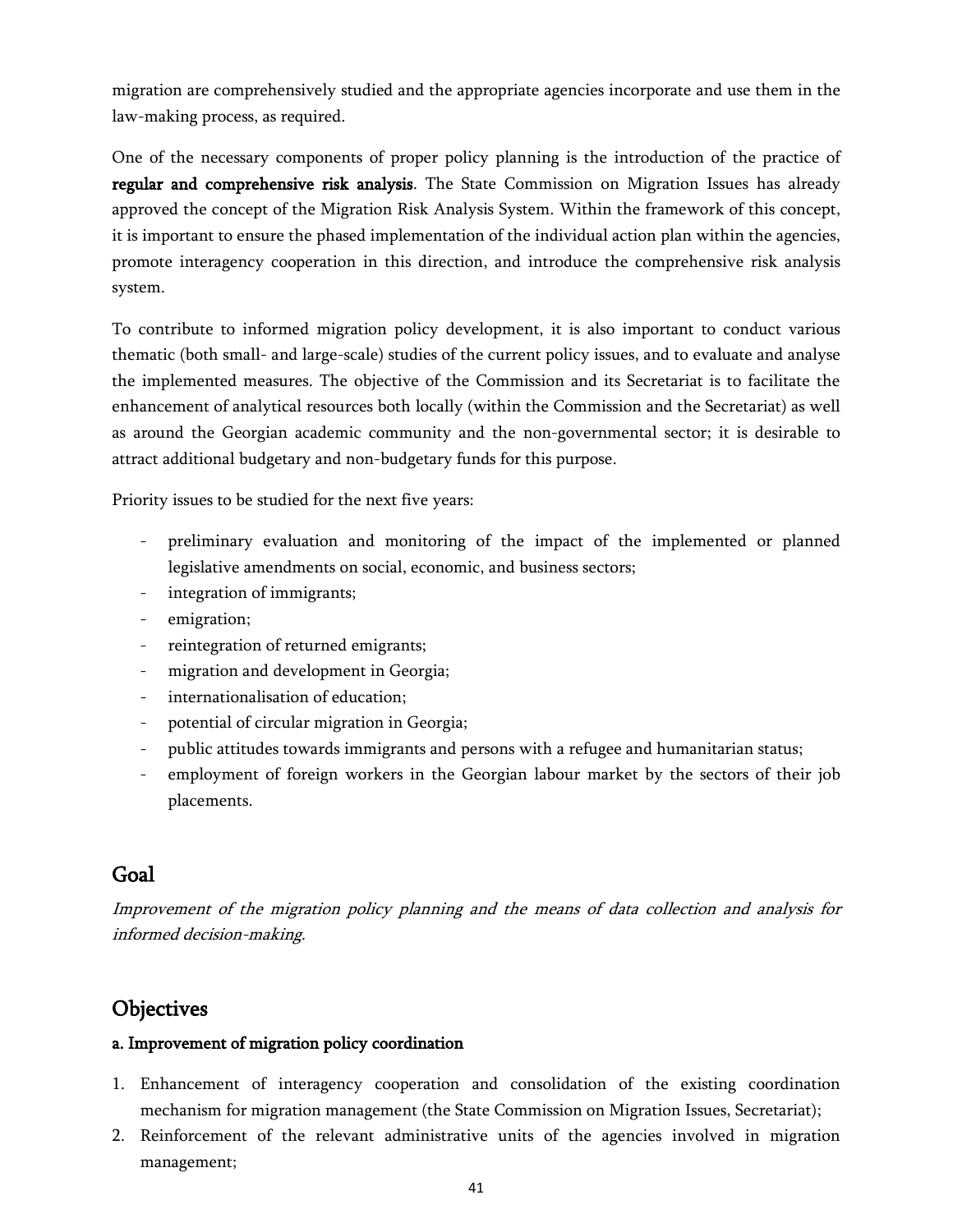- 3. Taking account of the personal data protection regulations, widening of mutual access to the migration databases of the state agencies involved in migration management to facilitate the comprehensive and effective fulfilment of their obligations;
- 4. Improvement of the monitoring and evaluation mechanisms to assess the implementation of the Migration Strategy of Georgia;
- 5. Under the framework of the Commission, preliminarily evaluation/study of the issues subject to regulation and appropriate planning of the working process, while working on important or especially complex legislation;
- 6. Make fundamental EU regulations and directives related to migration freely available in the Georgian language;
- 7. Qualification enhancement of the municipality employees on migration related issues;
- 8. Engage with and raise awareness of the academic community and the non-governmental organisations working in different areas of migration;
- 9. Institutionalise proper planning and coordination of the immigrant integration policy in one or more agency (agencies) involved in migration management;
- 10. Incorporate the migration policy priorities in the main strategy documents of the State.

## b. Improvement of the data collection and analysis methods

- 1. Regular collection and analysis of migration data via the Unified Migration Analytical System;
- 2. Identification of the new types of data needed for the migration policy analysis;
- 3. Development of indicators of immigrant integration and economic activity and collection/monitoring of relevant data;
- 4. Development of reintegration indicators of emigrants returned to Georgia and regular monitoring of performance based on these indicators;
- 5. Introduction of a new practice of comprehensive data description and analysis by developing and periodically updating the Migration Profile of Georgia.

## c. Introduction and development of the practice of migration risk analysis and thematic studies

- 1. Introduction of the practice of regular thematic studies of priority issues mentioned in the Strategy and conduct of regulatory and/or policy impact analysis, to enable the Secretariat and the member agencies of the Commission to provide the latter with relevant expertise on the issues raised;
- 2. Implement and institutionalise the concept of inter-agency and complex risk analysis covering all aspects of migration policy;
- 3. Enhancement of cooperation between the state agencies involved in migration management, the Secretariat of the State Commission on Migration Issues, and the academic sector of Georgia.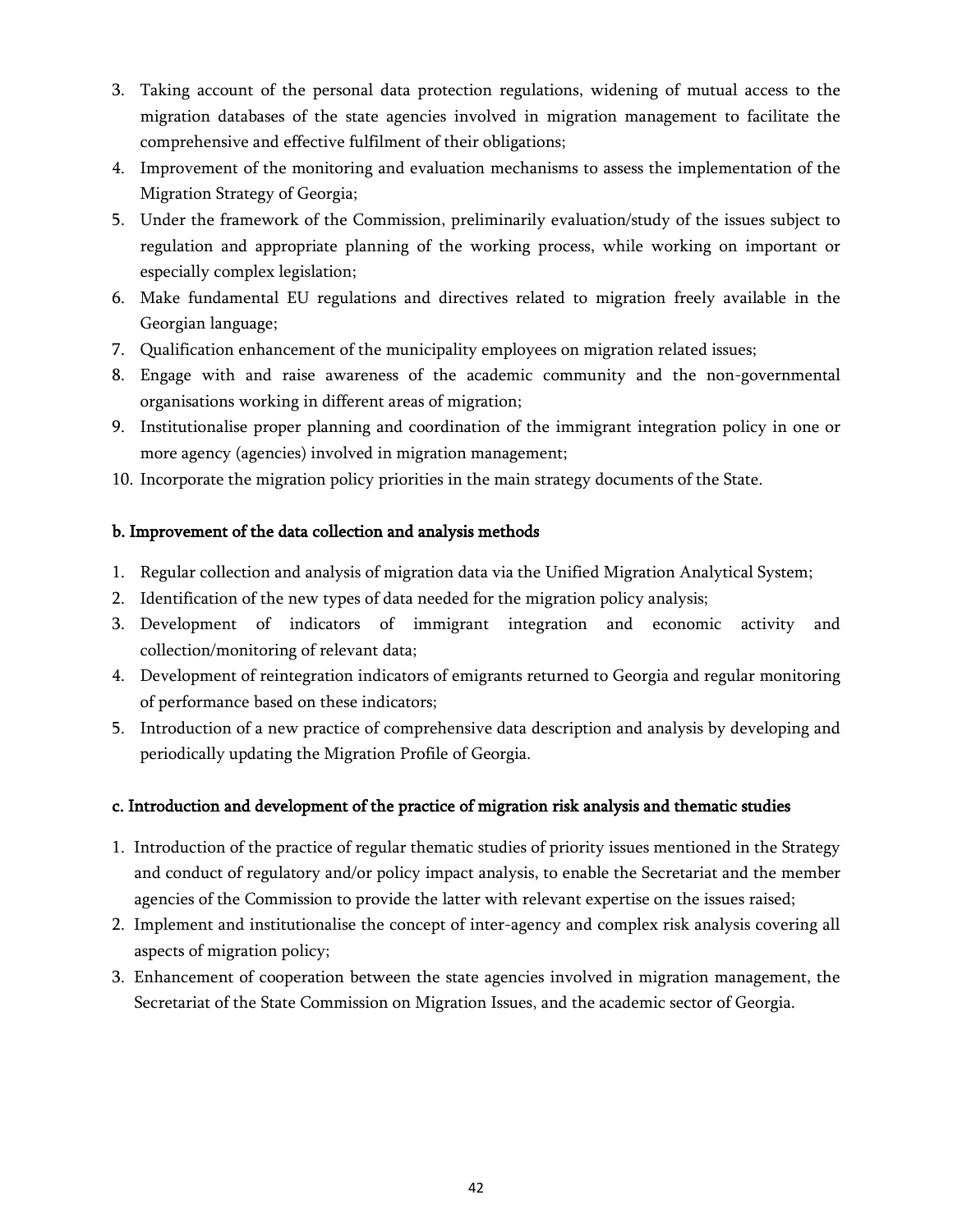# <span id="page-43-0"></span>X. Public awareness raising

## <span id="page-43-1"></span>Situation Analysis

One of the pre-requisites for the effective implementation of a migration policy is to raise public awareness as well as to inform the general public of the main goals and objectives of the policy. In parallel to the 2013-2015 Migration Strategy, and as part of the respective action plan an information campaign "Legal Migration – The Best Choice" was elaborated and implemented. Major components of the information campaign were: 1) asylum; 2) legal migration and reintegration; 3) visa issues and readmission; 4) prevention and eradication of illegal migration. In addition, migration-related issues are also covered by the EU Integration Communication and Information Strategy of the Government of Georgia for the period of 2014-2017.

In spite of the ongoing information campaigns, the level of awareness of the wider public on the process and outcomes of the visa liberalization regulations with the European Union remains a challenge. Equally challenging is the provision of timely and comprehensive information to specific target groups concerning the rapid and far-reaching legislative and administrative changes in the field of migration in recent years. For the successful implementation of activities and objectives planned under the 2016-2020 Migration Strategy it is important that the information and media campaigns are developed as an integral part of the strategy. The awareness raising chapter unites the public awareness raising activities of all stakeholders involved in migration management under one umbrella in order to avoid the duplication/overlap of activities and foster inter-agency cooperation and formulation of the uniform messages.

Stemming from the goals and directions of the 2016-2020 Migration Strategy, the need for the public awareness raising has been identified in the following five core areas:

- 1. Legal migration and the threats associated with the illegal migration;
- 2. Asylum;
- 3. Integration of immigrants and reintegration of migrants retuning to Georgia;
- 4. Migration and development;
- 5. Prevention of statelessness and the reduction of the number of stateless persons.

The needs that have been identified in each of these core areas are presented below (target groups, information campaign messages, and suggested media outlets). They shall be further specified in the process of elaboration of the respective information and media campaigns.

#### Legal migration and risks associated with illegal migration

Fostering legal migration is one of the priorities of the 2016-2020 Migration Strategy of Georgia. To this end, it is important to raise the awareness of target groups on the opportunities for legal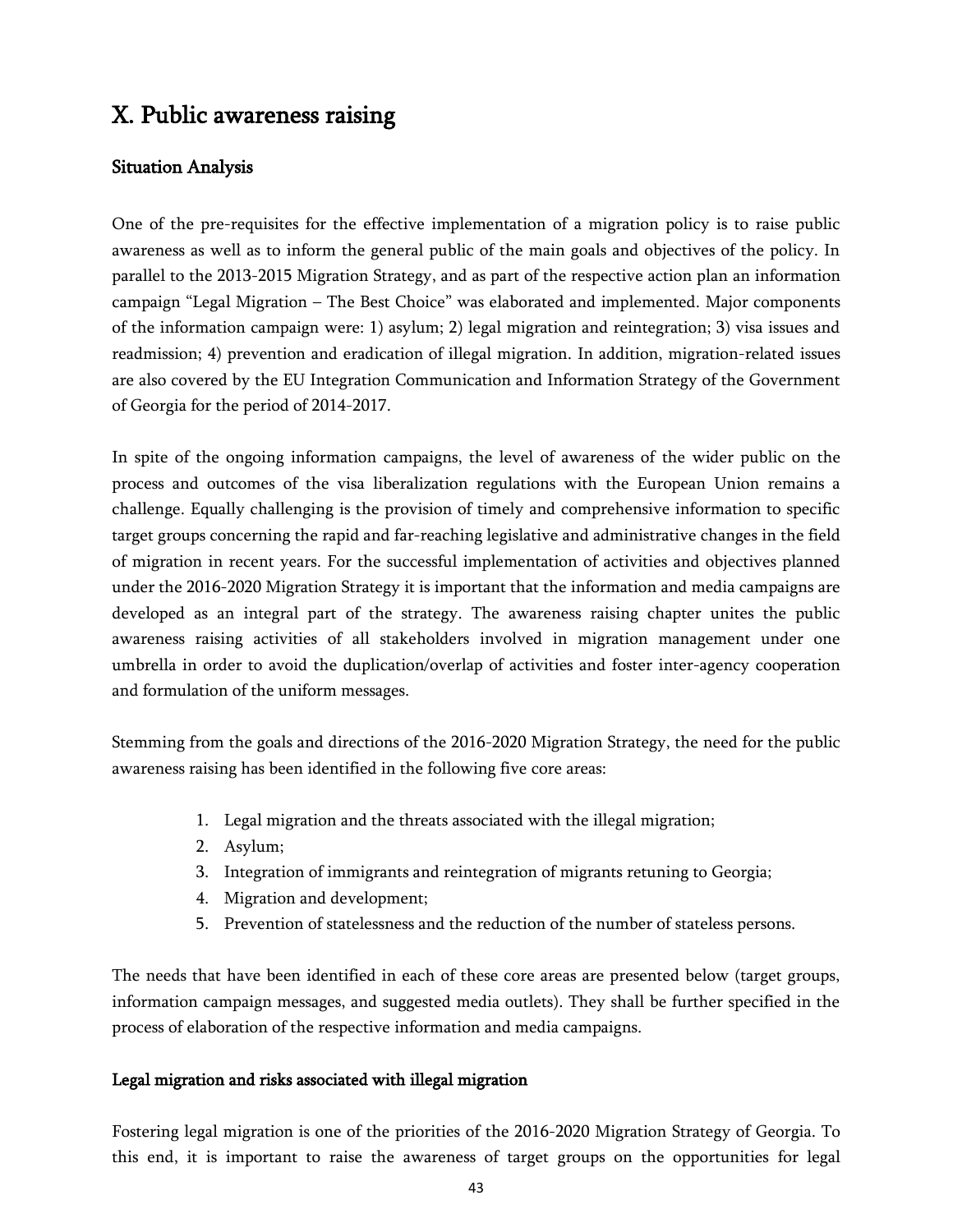migration and the risks associated with illegal migration; namely, provision of information on visa and residence policy, possibilities of labour and educational migration, or migration for family reunification purposes, threats of trafficking and adverse consequences of residing in a foreign country without legal grounds. It is of great importance to raise public awareness of the EU visa liberalisation process to create accurate expectations concerning the purpose of and the opportunities provided by the process.

#### Key messages of the information campaign:

- a. Legal migration is the best choice for protecting your rights and benefiting from migration;
- b. Legal residence in a foreign country helps to protect you against the threats emanating from illegal migration; maintain a legal status while abroad;
- c. The State cares for its citizens: notify the diplomatic mission or consular office of your country about yourself to help your country to protect you;
- d. Visa-free movement with the EU does not mean traveling to the EU for work or education without an appropriate visa; when the visa-free regime is enacted, Georgian citizens holding biometric passports will be able to visit the EU countries (the "Schengen" member states) for short-term purposes (tourism, business trip, visiting friends and family) without a visa needing to be obtained before travelling.

#### Direct target groups:

- Citizens of Georgia planning to travel abroad for a short or long-term purposes;<sup>27</sup>
- Citizens of Georgia residing abroad and the diaspora representatives;
- Immigrants residing in Georgia.

## Means of communication:

- Television, radio (central and regional channels);
- Social media:
- Printed media (central and regional);
- Entertainment media;
- Face-to-face information meetings with the target audiences;
- Online informational sessions with the target audiences.

#### Asylum

 $\overline{\phantom{a}}$ 

In recent years, as a result of Georgia's development and the overall situation in the region, the number of asylum seekers and persons with the refugee and humanitarian status has been increasing significantly in the country. It is important to raise the awareness of these groups concerning the relevant administrative procedures and their rights, as well as the opportunities to integrate effectively in Georgia. It is of equal importance to prepare and inform the population of Georgia on

 $27$  Economically active population, with special emphasis on ethnic minorities; target groups must be narrowed at the stage of the planning of media campaigns, based on the collection of additional data and public opinion survey results.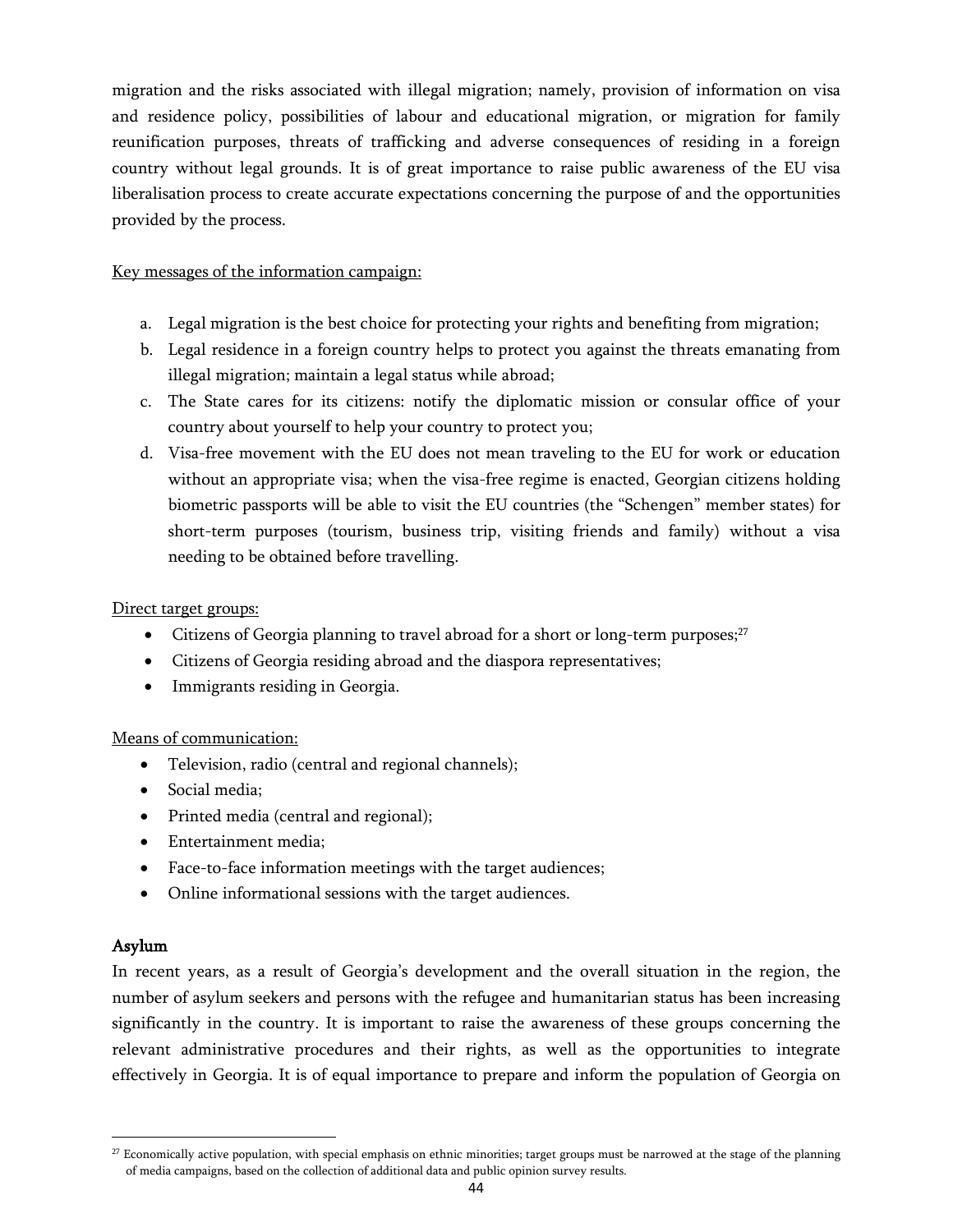the conditions and needs of asylum seekers and a refugee and humanitarian status holders in order to avoid their alienation and isolation.

## Key messages of the information campaign:

- a. Your rights are protected and a fair socio-economic environment is guaranteed in Georgia;
- b. Asylum seekers do not leave their home country voluntarily; they come to Georgia due to the unfavourable environment in their countries.

## Direct target groups:

- Asylum seekers in Georgia;
- Refugees and humanitarian status holders in Georgia;
- Georgian population.<sup>28</sup>

## Means of communication:

- Face-to-face meetings with the target audiences;
- Information materials in a language understandable to the target audiences;
- Social media;
- Television, radio (central and regional channels).

## Integration of immigrants and reintegration of returned migrants

In recent years, along with the social and economic development of the country, the number of foreign citizens travelling to Georgia for long-term stay has increased. Hence, it is becoming increasingly important to facilitate their integration into the Georgian society. Immigrants should be informed about the integration opportunities in Georgia (education, recognition of educational qualifications, employment, self-employment, residence, citizenship, etc.). Given the fact that integration is a two-way process, different layers of Georgian society should also be informed about the benefits of immigration; tolerant attitudes towards aliens must be fostered and the positive aspects of a multicultural society must be highlighted.

The number of migrants returning to Georgia has also been on the rise in recent years. To ensure sustainable reintegration, returned migrants should be well-informed about the reintegration programmes, retraining, employment, and self-employment opportunities available in the country.

## Key messages of the information campaign:

 $\overline{\phantom{a}}$ 

- a. People with different experiences and cultures enrich Georgian society, but this can be achieved only through two-way integration and mutual openness;
- b. It is important for Georgia that the reintegration of returned migrants occurs in a dignified manner.

<sup>&</sup>lt;sup>28</sup> With the special emphasis on the regions with great number of asylum seekers, target groups should be narrowed down at the planning stage of the informational campaign, based on the additional information collected and the result(s) of public opinion survey(s).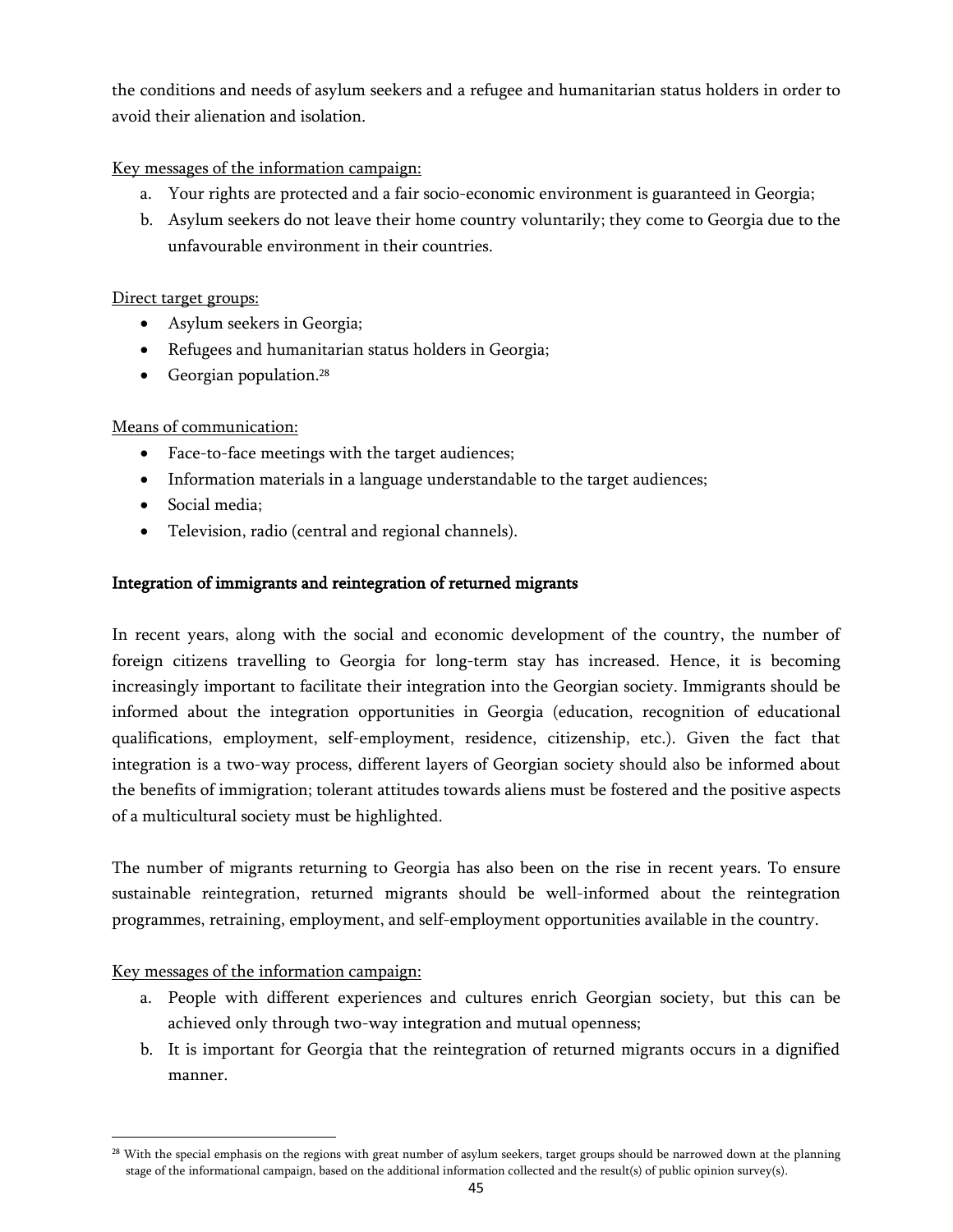Direct target groups:

- Immigrants residing in Georgia;
- Migrants returned to Georgia;
- Population of Georgia.

#### Means of communication:

- Face-to-face information meetings with target audiences;
- Individual consultation service for target audiences;
- Online informational sessions with target audiences;
- Social media:
- Television, radio (central and regional channels);
- Printed media (central and regional);
- Entertainment media.

## Migration and development

Taking the potential of migration for the country"s development into consideration ensures that the advantages of migration are fully utilized and its disadvantages are minimized. For the effective use of this resource, it is crucial to accurately inform the society concerning the possible effects of migration, as well as how the professional experience, financial, and other resources that Georgian citizens acquired in emigration can be used and invested. It is also important to increase the awareness of the population on financial issues, and improve access to information on existing opportunities for investing remittances.

It is likewise important to recognise and use the social, cultural, and human capital of immigrants residing in Georgia as a resource for development; to achieve this, it is necessary to integrate immigrants and inform them of all available opportunities on a regular basis.

Key messages of the information campaign:

- a. "Share your experience with homeland";
- b. Save remittances and make profitable investments;
- c. Take part in the development of your town/village;
- d. If planned properly, migration can become a success story for you, and the countries of your destination and origin. 29

## Direct target groups:

 $\overline{\phantom{a}}$ 

- Georgian emigrants;
- Georgian diaspora;
- Georgian citizens planning short or long-term travel abroad;
- Family members of emigrants left behind;

<sup>&</sup>lt;sup>29</sup> The concept of "triple win" entails that a successful migratory experience can become beneficial for the host country, sending society, and personally for the migrant and his/her family.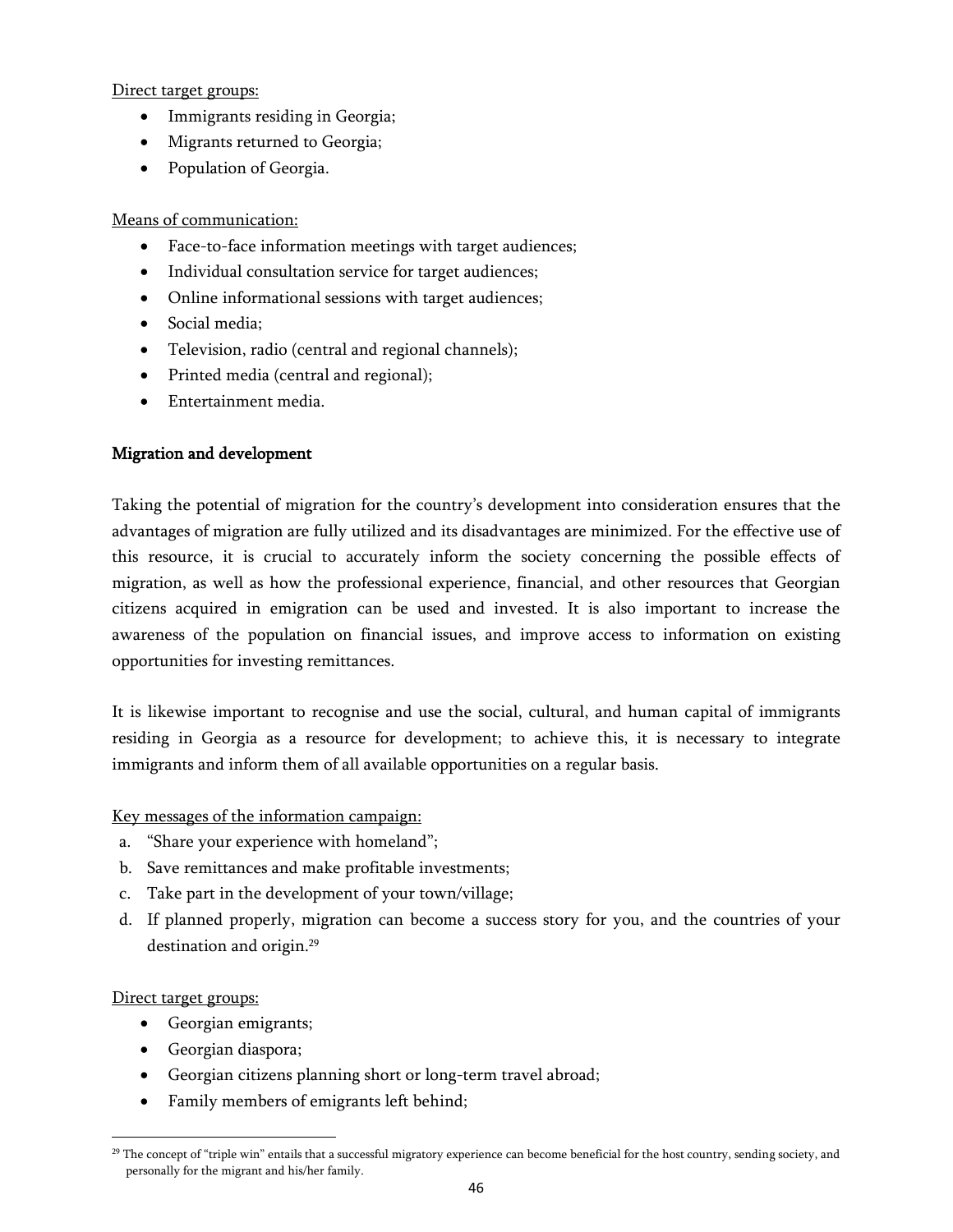- Migrants returned to Georgia;
- Immigrants residing in Georgia.

## Means of communication:

- Face-to-face information meetings with target audiences;
- Online information sessions with target audiences;
- Individual consultations for target audiences;
- Development and dissemination of educational and information materials to target audiences;
- Social media;
- Television, radio (central and regional).

#### Prevention and reduction of statelessness

In recent years, significant progress has been made in the area of statelessness, in particular: Georgia became a party to the both UN Conventions (1954 and 1961); a new Organic Law of Georgia on the Citizenship of Georgia has been in effect since 11 June 2014, which provides a number of mechanisms for the prevention and elimination of statelessness. Also, Georgia is among the ten countries having a written procedure for determination of the statelessness.

Nevertheless, Georgia still faces the problem of statelessness, as there are undocumented persons at risk of remaining stateless, partially due to the low level of civil activity and a lack of information.

## Key messages of the information campaign:

- a. Without putting your identification documents in order, you cannot enjoy the same rights and opportunities available to the citizens of Georgia;
- b. Apply to the Public Service Development Agency, Public Service Halls, and Community Centres to put your documents in order;
- c. Change your status from stateless person to citizen.

## Direct target groups:

• Population of Georgia in regions, particularly in the mountainous regions and the ethnic minority communities.

## Means of communication:

- Face-to-face information meetings with target audiences;
- Television, radio (central and regional);
- Individual consultations for the target audiences.

## Guiding principles for planning the information and media campaigns

Below are a number of criteria, based on which the success of each information and media campaign can be evaluated.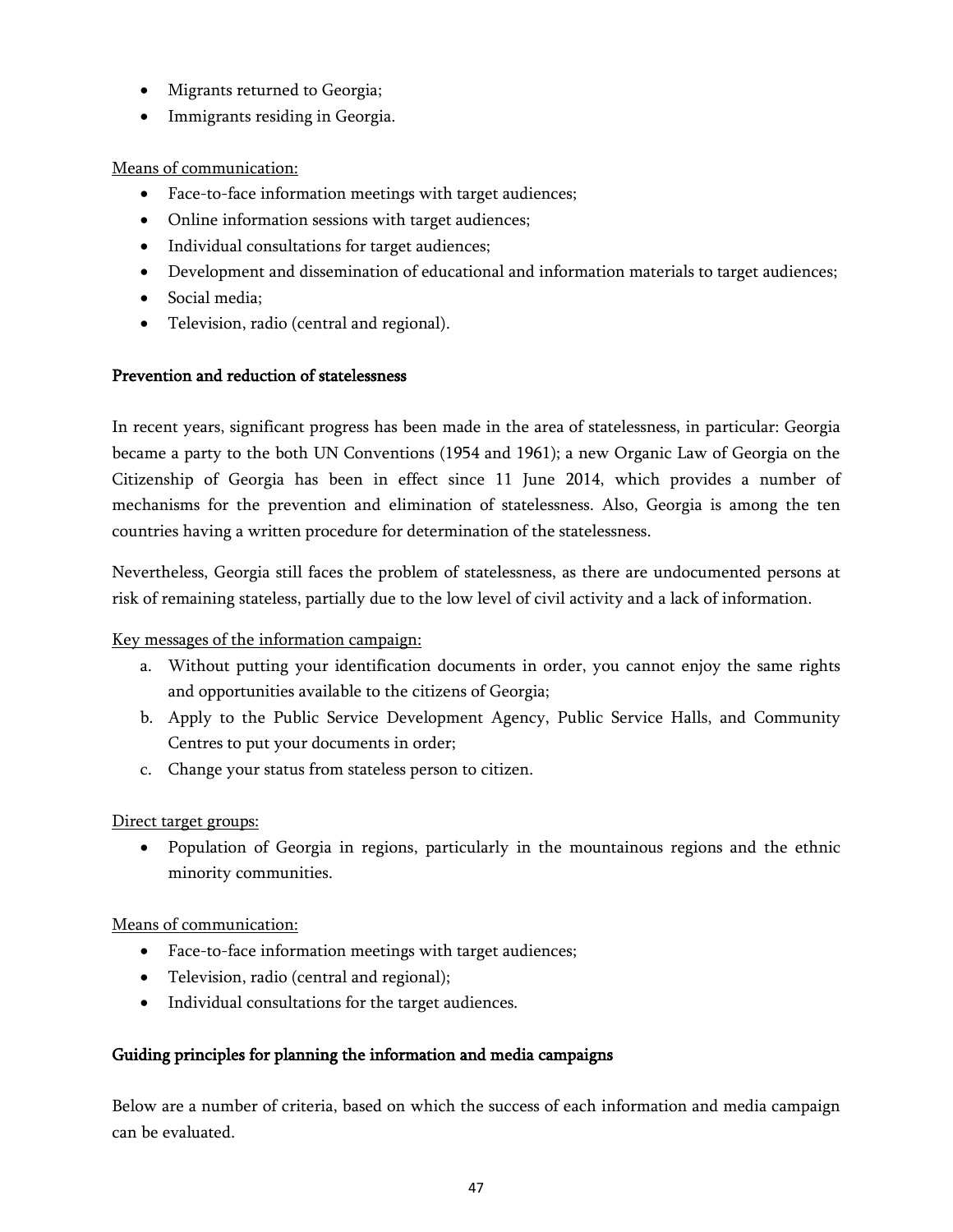As a result of a successful information campaign, Georgian citizens and immigrants residing in Georgia:

- Must have the access to the information needed through the various means of media and public services;
- The information provided should be of the quality corresponding to state policies;
- Information must be provided in a language understandable to the target audience.

Besides,

 $\overline{\phantom{a}}$ 

- Media coverage of the topics raised by the campaign should increase, mainly in the positive context;
- Evidence of public awareness-raising should be reflected in public opinion surveys.

Mediators acting as a link to the main target groups of the campaign are:

- educational institutions (kindergartens, schools, and universities);
- non-governmental and community organisations<sup>30</sup> (especially, in the regions);
- media;
- state agencies and their public relations services;
- diplomatic missions and consular offices of Georgia abroad;
- diplomatic corps accredited to Georgia;
- Georgian diaspora organisations abroad;
- foreign diaspora organisations in Georgia;
- employers" associations, business associations, and trade unions;
- private employment agencies;
- territorial offices of state agencies;
- municipalities;
- Community Centres;
- all levels of the judicial system;
- international organisations.

## The desired methods for communicating information campaign messages are:

- Development of electronic/on-line means of communication with the target audience;
	- informing via SMS;
	- electronic publications, blogs;
	- social media campaigns;
	- information phone service (call centres).
- Introduction of the practice of holding periodic public meetings with target groups at the municipality level;
- Updating mediators with information on migration issues on a regular basis;

<sup>&</sup>lt;sup>30</sup> Community organisation means a private or public non-profit organisation, which represents a significant portion of the local community and strives to meet the educational, environmental, public security related or other needs of this community.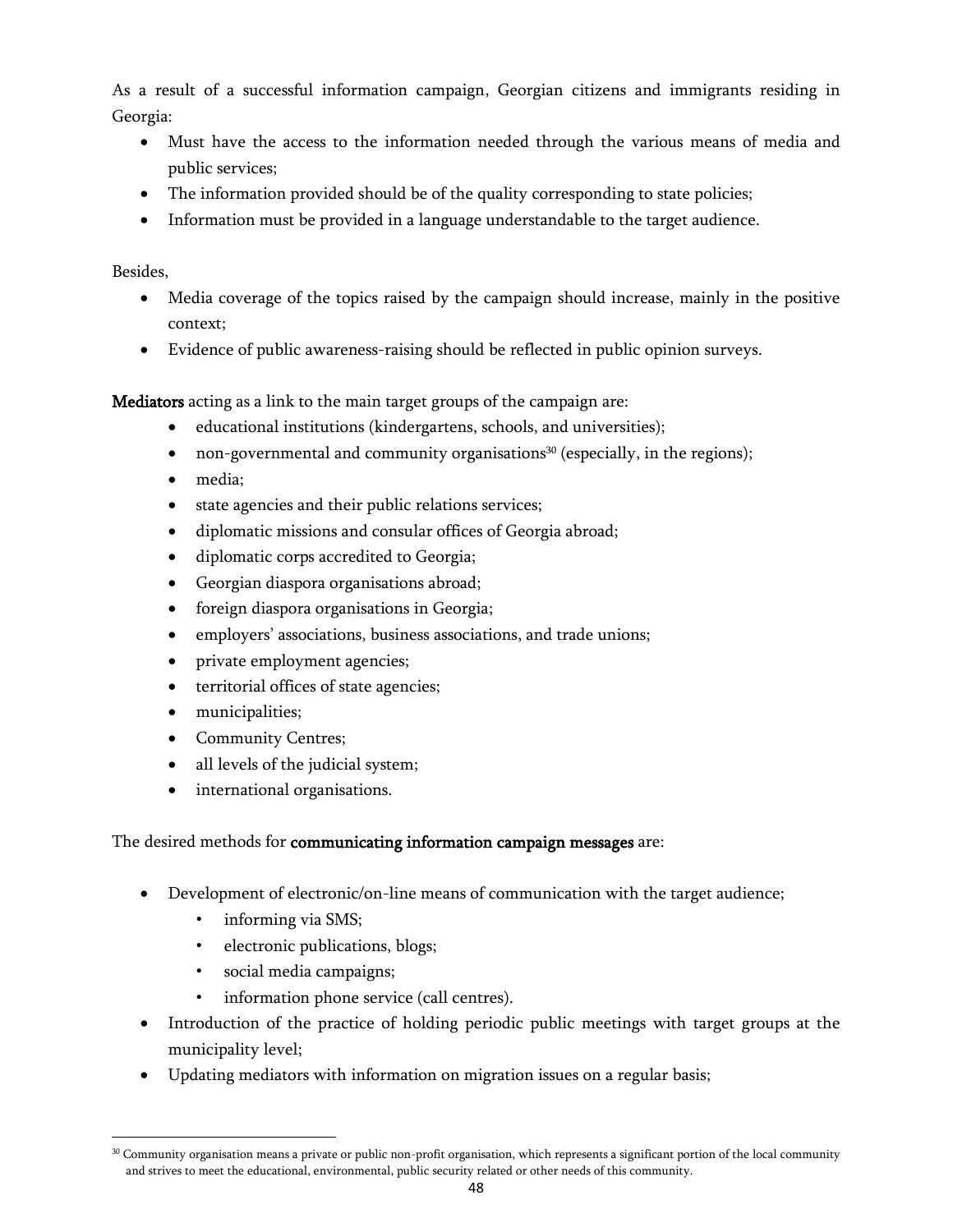- Launching innovative media-campaigns, for example, raising issues in popular television shows, TV series, and other non-news high-rating shows;
- Renewal/development, publication, and distribution of printed information materials among the target groups.

# <span id="page-49-0"></span>Goal

Raising the awareness of the population of Georgia, immigrants, refugees and humanitarian status holders, asylum seekers, as well as Georgian citizens residing abroad and the diaspora representatives on the key priorities defined by the Migration Strategy.

# <span id="page-49-1"></span>**Objectives**

a. Conduct public opinion surveys covering the five core directions outlined in the 2016-2020 Migration Strategy in order to assess the current situation and progress achieved in this regard.

1. Public opinion survey to be conducted at the first and the last stages of the implementation of 2016-2020 Migration Strategy Action Plan (2016-2017) in order to assess the progress made and to plan the activities of the 2018-2020 Action Plan accordingly.

# b. Design and implement media campaigns in the five core directions outlined in the Situation Analysis, taking into account the defined priorities and guidelines.

- 1. Planning and implementation of the individual media campaigns by the responsible agencies;
- 2. Developing social advertisements about legal migration opportunities to circulate on television, radio, and the Internet;
- 3. Systematic update of the legal emigration and legal immigration guidebooks developed by the State Commission for Migration Issues, and their dissemination among the target groups;
- 4. Development of the informational Internet resources.

# c. Design and use in practice the regular communication mechanisms for the relevant state agencies to reach their target audiences

## Promotion of legal and prevention of illegal migration

- 1. Introduction of the practice of regular meetings with diaspora representatives and the diaspora organisations by the diplomatic missions and consular offices of Georgia abroad, as well as by the Office of the State Minister of Georgia for Diaspora Issues, in order to inform them about the legal regulations concerning the Georgian citizens abroad and on the state programmes available;
- 2. Raise the public awareness on preventing trafficking in persons by conducting information campaigns on the threats posed by trafficking;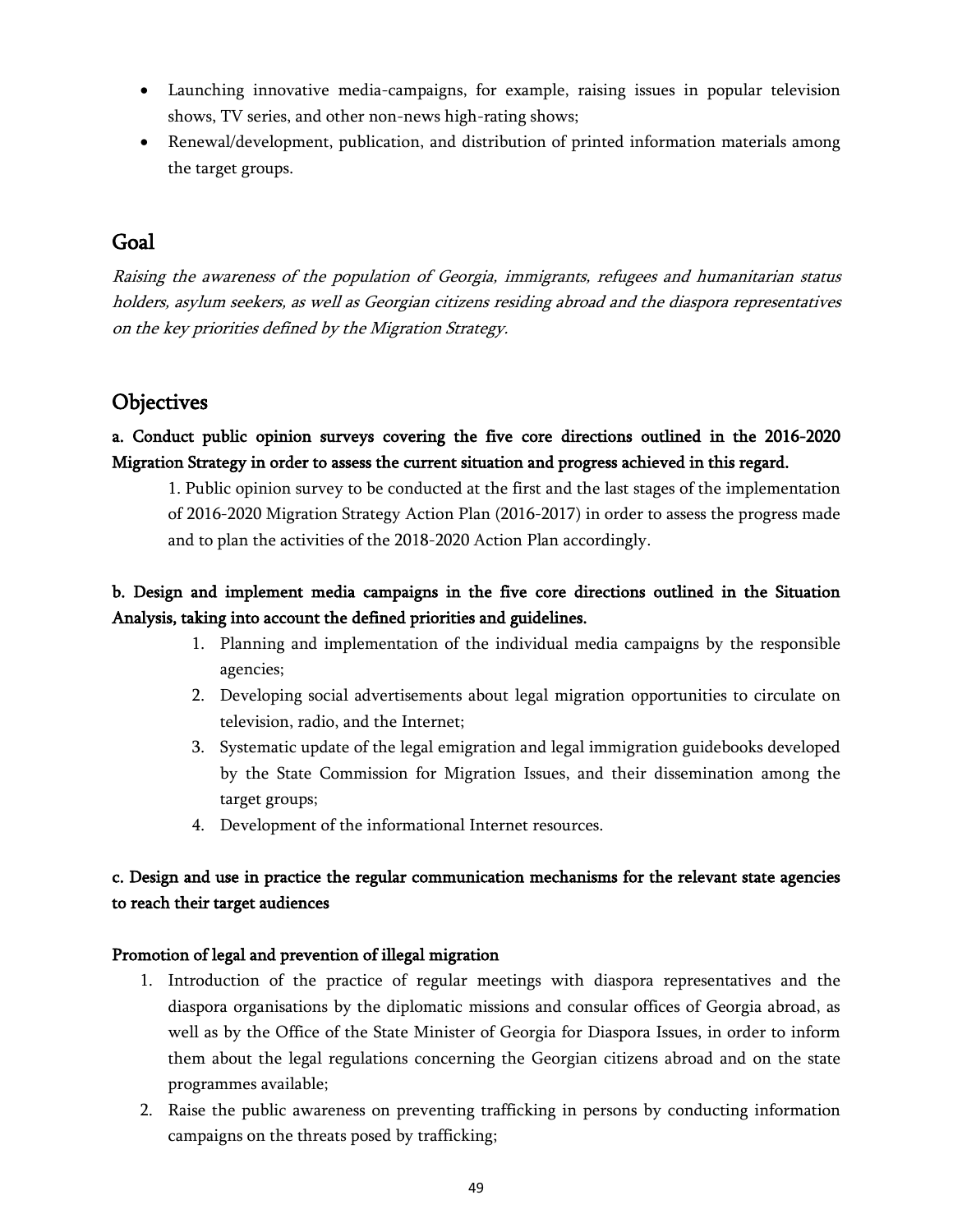- 3. Inform the public about the opportunities for legal migration, the rules and procedures for visa-free movement with EU and the possible risks associated with the illegal migration by the relevant state agencies, including Mobility and the Community Centres;
- 4. Regular update of foreign citizens" targeted groups (students, migrant workers, etc.) about the regulations on entry and legal stay in Georgia;
- 5. Conduct of the pre-emigration awareness-raising on migrants' rights and risks associated with illegal migration, involving both the mediators and relevant state agencies.

## Asylum

- 1. Establish the practice of regular meetings with asylum seekers at the Temporary Accommodation Centre(s); informing them about living in and integrating into Georgian society, legislative amendments, their rights and the means for defending those rights;
- 2. Regular update of refugee and humanitarian status holders on legislative amendments, new state programmes and initiatives available;
- 3. Disseminate the information brochure published in 2015 by the Ministry of Internally Displaced Persons from Occupied Territories, Accommodation and Refugees of Georgia (in Arabic, Persian, English, French, and Russian languages) among target groups, to inform them on administrative procedures, daily life in Georgia, and integration opportunities;
- 4. Awareness-raising of local communities, non-governmental organisations, educational institutions, and other mediators about the goals of the asylum system and the integration policy in Georgia.

## Integration of immigrants and reintegration of returned migrants

- 1. Conducting of regular information meetings to provide information on the Law on Labour Migration and the regulations laid down in relevant subordinate acts;
- 2. Introduction of the practice of regular information meetings to inform foreign students studying at higher educational institutions of Georgia, those enrolled at general educational institutions and their parents about the opportunities for integration and involvement in the social life of the country;
- 3. Inform immigrants on a regular basis about the opportunities of obtaining citizenship and initiatives planned or implemented in this regard;
- 4. Raise the awareness of migrants returned to Georgia about the possibilities offered by reintegration programmes;
- 5. Support the diaspora organisations to conduct reintegration training sessions and consultative meetings with Georgian citizens residing abroad.

## Migration and development

- 1. Establishment of information centres under the diaspora organisations;
- 2. Conducting of regular information campaigns for diaspora representatives and foreign investors on the existing investment and economic climate, and potential in Georgia;
- 3. Hold information forums for strengthening ties between the businesses operating in Georgia and abroad;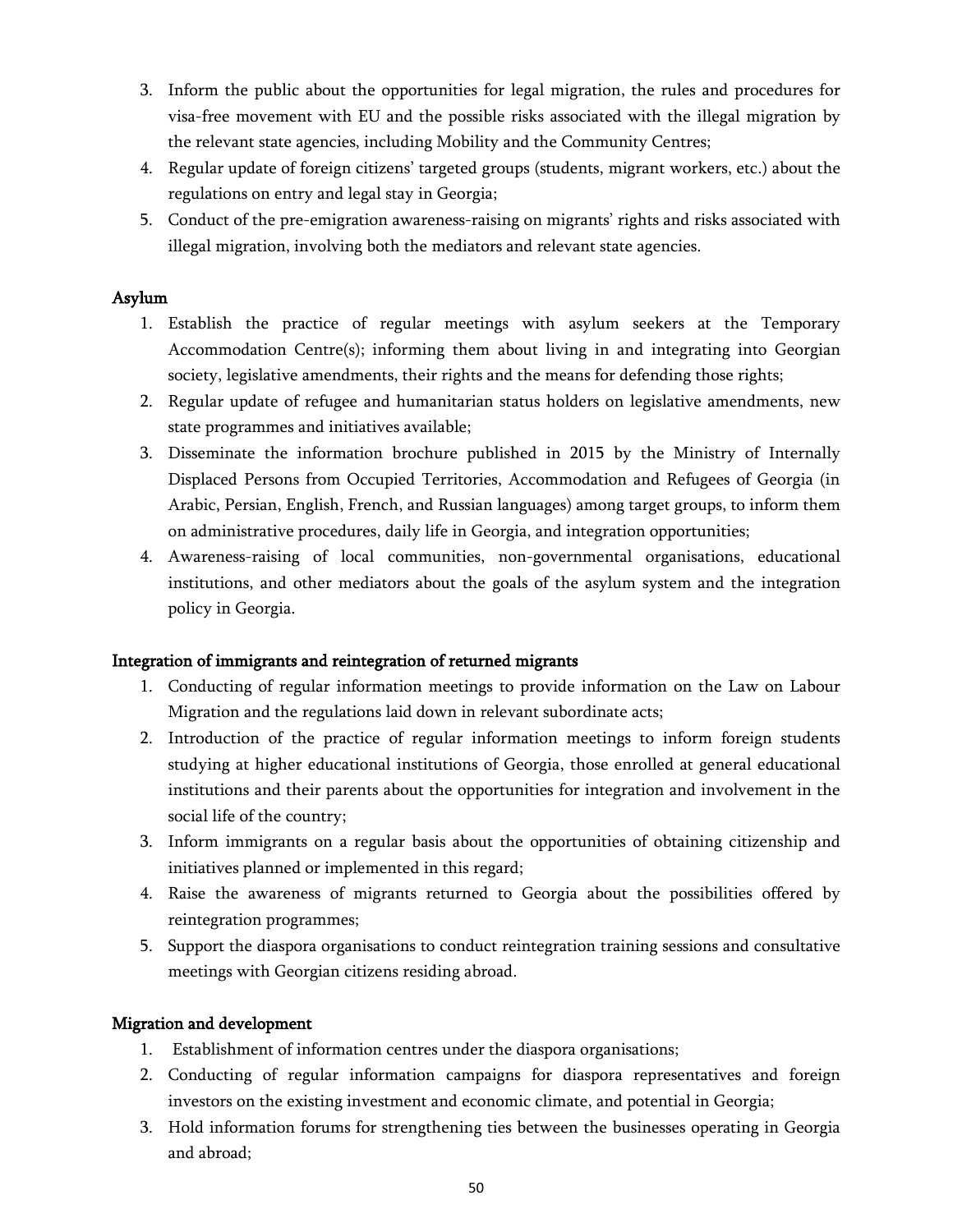- 4. Respective agencies to inform their target groups and beneficiaries in a timely manner about upcoming or implemented legislative amendments;
- 5. Conduct awareness-raising campaign for the emigrants and their family members on financial instruments available and the investment of their financial resources in the economy;
- 6. Hold consultations on how the emigration can be turned into a successful plan for all those interested;
- 7. Provide consultations with participants in circular migration schemes on the norms of legal migration and the employment opportunities, including for employment or education upon return.

## Prevention and reduction of statelessness

- 1. Under the framework of the global campaign launched by the UN to end statelessness, develop and implement a 10-year state action plan, to set out the activities to be performed by the State to prevent and end statelessness;
- 2. Raise public awareness of statelessness and its negative side-effects;
- 3. Inform stateless persons about integration into society, rights of stateless persons, as well as opportunities and ways of obtaining the citizenship.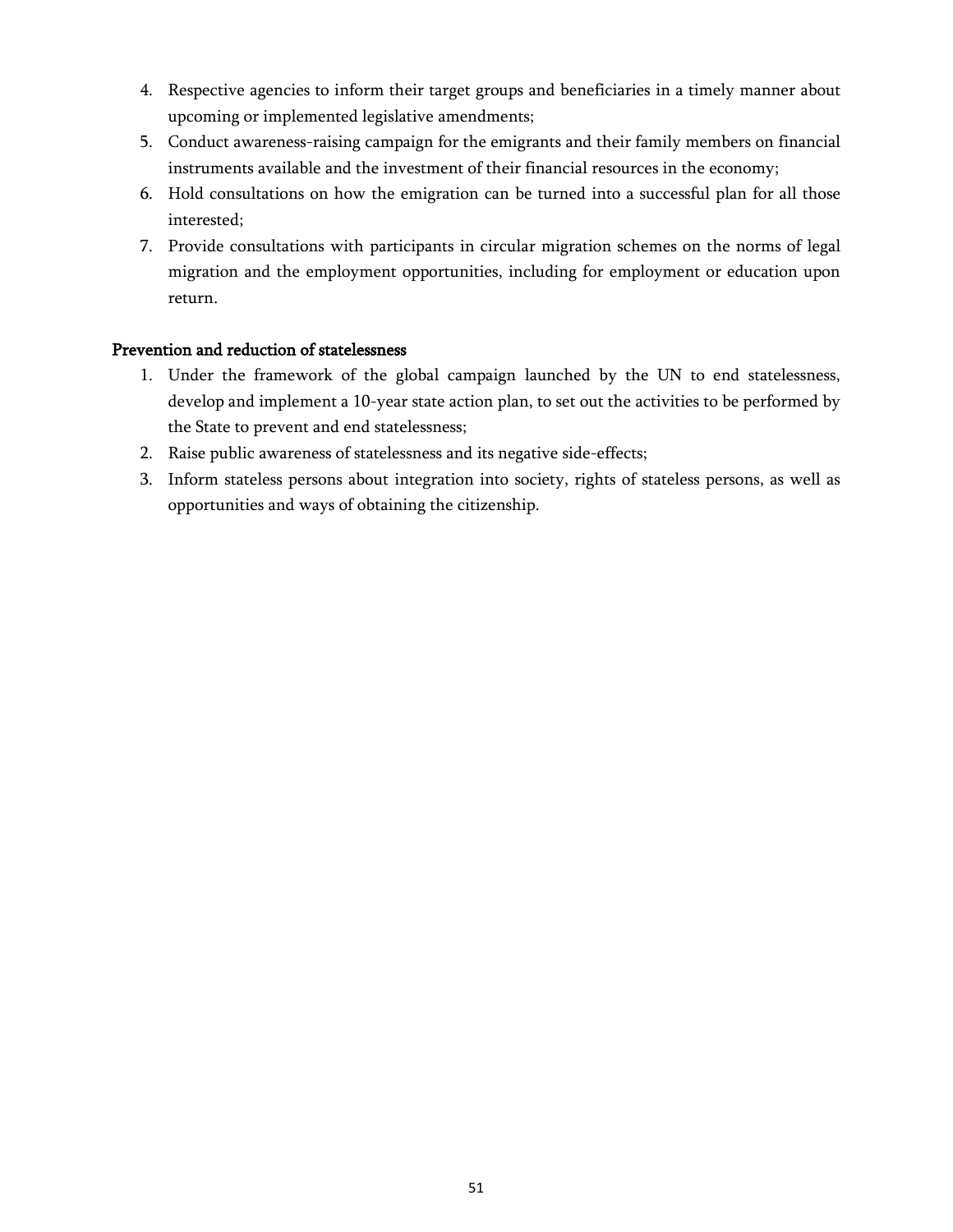# <span id="page-52-0"></span>XI. Expansion of international cooperation

# <span id="page-52-1"></span>Situation analysis

The impact of migration flows and global migration policy transcends the boundaries of any state. Therefore, the participation in international bilateral, regional, or global cooperation formats has great importance for the effective implementation of migration policy.

Georgia"s political association and the economic integration with the EU, as well as the approximation of Georgian legislation to the EU Acquis and the dynamic integration of European standards at a national level are priorities of both the external and domestic policies of the Georgian Government. The legal framework for Georgia-EU relations is "The Association Agreement between Georgia, of the one part, and the European Atomic Energy Community and their Member States, of the other part" and the Deep and Comprehensive Free Trade Area, as its component. With respect to the migration policy, the implementation of the objectives defined in Articles 15 and 16 of Title III of the Agreement and completion of the EU-Georgia Visa Dialogue is of particular importance.

On June 27, 2014, the Association Agreement between Georgia, of the one part, and the European Union and the European Atomic Energy Community and their Member States, of the other part, was signed. It is implemented on the basis of the Association Agreement and the Annual National Action Plan of the Association Agenda. The Government Commission of Georgia on EU Integration is the main coordination platform with regard to the country"s integration into the EU. The Commission is chaired by the Prime Minister of Georgia, whereas the Office of the State Minister of Georgia on European and Euro-Atlantic Integration performs the functions of a secretariat and ensures interagency coordination. The Ministry of Economy and Sustainable Development of Georgia coordinates the implementation of the Deep and Comprehensive Free Trade Area Agreement. The implementation process of the Association Agreement and the Association Agenda includes annual planning, reporting, monitoring and evaluation, and the achieved progress is assessed by the Association Council, committees and subcommittees.

The EU-Georgia Visa Dialogue was launched on June 4, 2012, and the Action Plan on Visa Liberalisation was granted to the Government of Georgia on February 25, 2013. A visa-free movement with the EU is one of the most important priorities on the way to the EU integration. Direct and tangible positive results of visa-free movement is the extension of the free movement area for the citizens of Georgia, setting up partnerships between students and academic circles and representatives of civil society, development of exchange programmes, increase of tourism and deepening of cultural ties. The facilitated movement will significantly contribute to the introducing the European values and ideas to Georgia.

The facilitated movement to Europe is also a significant political message to both Georgian citizens and persons living in the occupied territories of Georgia. Visa-free movement is evidence of the progress that Georgia has made towards European integration and the success of the comprehensive multi-year reforms carried out by the Government of Georgia, thus making the passport of a citizen of Georgia more attractive for persons living in the occupied territories.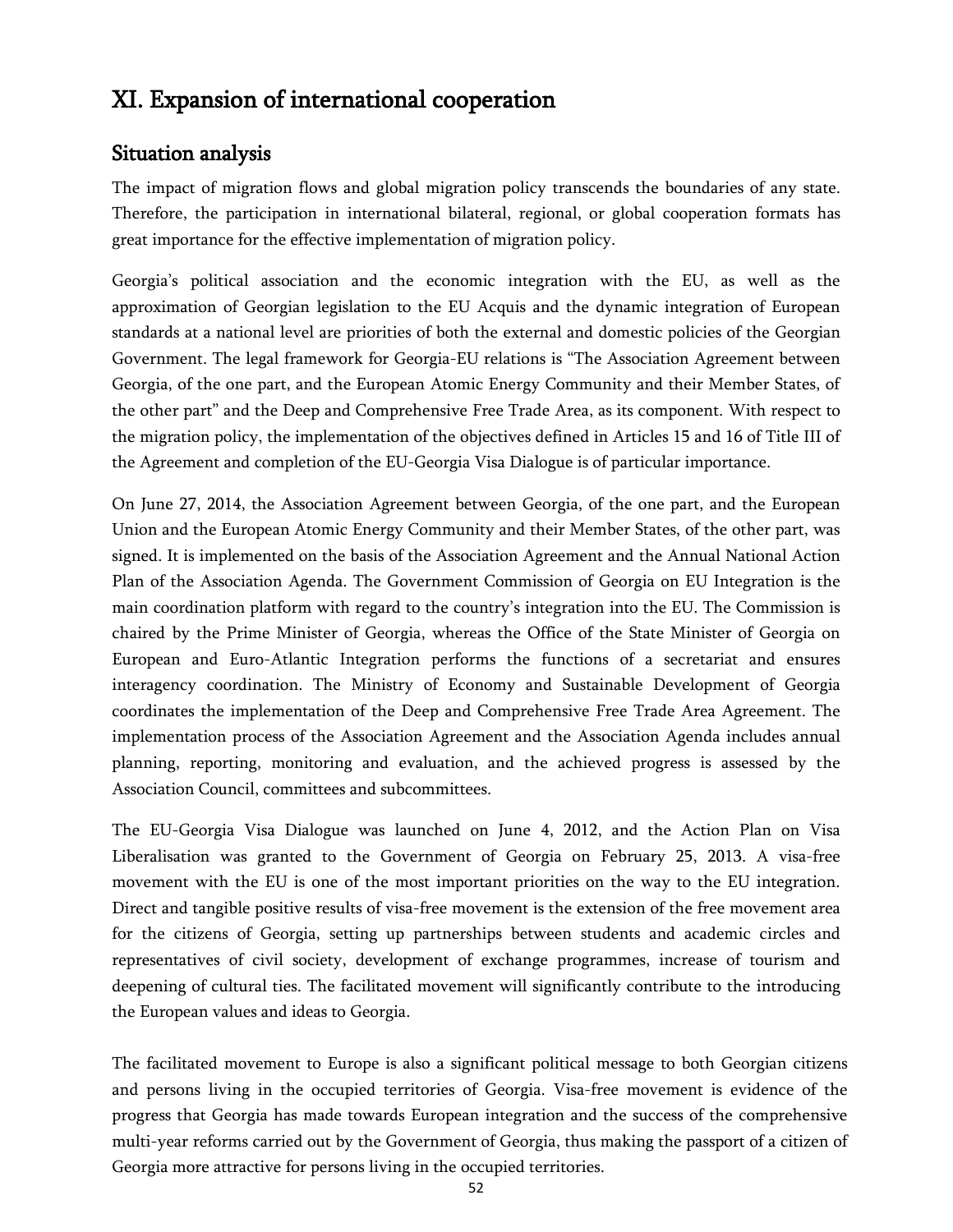During the implementation of the Visa Liberalisation Action Plan, Georgia carried out a number of legislative and institutional reforms to develop and introduce European standards for document security, new mechanisms for migration management, an integrated border management system, standards of personal data protection, effective mechanisms for combating organised crime, and improved standards of human rights protection.

#### Participation in international processes

The association with the EU and the approximation to the European standards of migration management do not end once the right of the visa-free movement in the EU is granted. To retain this right and deepen the EU integration, the reforms have to continue and be strengthened. Therefore, it is important that the state agencies involved in migration management actively participate in international processes, develop bilateral and multilateral cooperation formats, and continue cooperation with the partner states and organisations.

Georgia's engagement in international processes allows Georgian state agencies to not only keep up with international dynamics and debates, but also to participate actively and express the position of Georgia on the issue(s) in question; raise topics important to the country; learn about achievements of other countries, and share its own experience with them.

Currently, through the Secretariat of the State Commission on Migration Issues and other state agencies, Georgia participates in the following international processes and forums:

- The Prague Process unifies EU, "Schengen" area, South-Eastern and Eastern Europe, and the Central Asian counties. The Process is a political forum for deepening cooperation in the area of migration among member states. Currently, several pilot projects are in progress, including those implemented in Georgia aimed at improving the exchange of information among countries on the potential of legal migration, combating illegal migration, migration and development, and asylum. The Ministry of Internally Displaced Persons from Occupied Territories, Accommodation and Refugees of Georgia actively participates in the seventh pilot project of the Prague Process in the area of asylum;
- The Budapest Process is a consultative forum of more than 50 governments and 10 international organisations. The Process was initiated by Germany in 1991 to work on joint measures against illegal migration. Currently, all components of migration are discussed at the forum. The number of countries involved in the Process is increasing, currently covering the so called Silk Road Countries as well. The Budapest Process works in three regions: South-East Europe, the Black Sea region, and the Silk Road region;
- Global Forum on Migration and Development is a comparatively new initiative of the UN aimed at studying and improving the relationship between migration and development policy at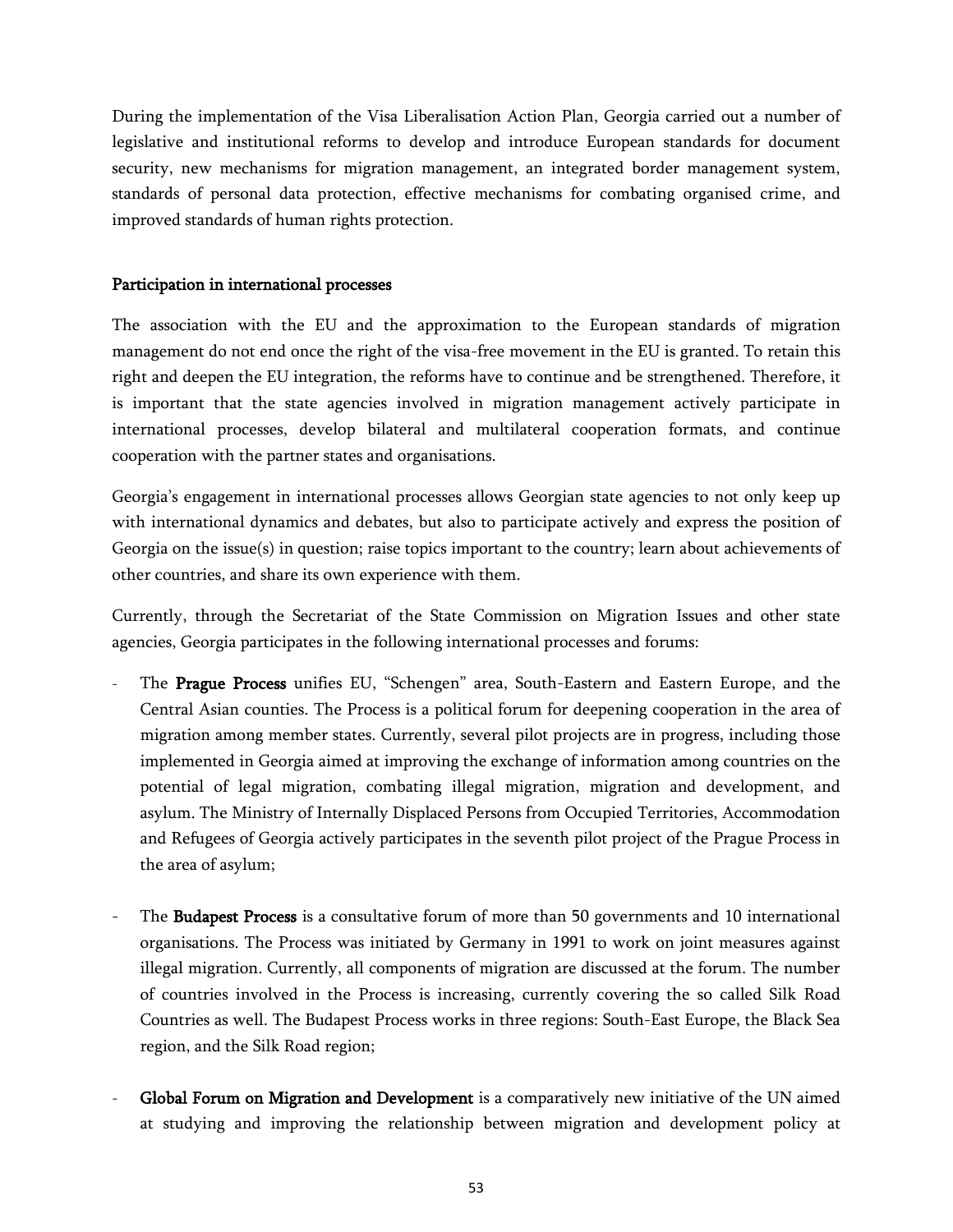national and international levels. One of the goals of the Forum is to agree upon international priorities and the agenda for migration and development issues;

- The Panel on Migration and Asylum is established under the Eastern Partnership Platform on Democracy, Good Governance and Stability. The Panel was created on the basis of the Söderköping Process. After becoming the member of the Eastern Partnership in 2011, Georgia also joined the Panel along with other Eastern Partnership member states. The main objective of the Panel is to enhance cooperation between the European Union and the Eastern Partnership member states to strengthen asylum and migration systems, advance dialogue, and facilitate the exchange of best practices;
- Under the framework of Mobility Partnership, the EU cooperates with the partner states, including Georgia, on combating illegal migration, stimulating legal migration, and developing the potential of circular migration.

#### The areas of international cooperation

For the Georgian state, it is of particular importance to develop international (both bilateral and multilateral) cooperation formats in the following areas:

Fight against illegal migration - international cooperation in the areas of prevention, detection, and eradication of crime is carried out in compliance with the Law of Georgia on the International Cooperation in Law Enforcement (2014). To cooperate with the partner states in bilateral format, Georgia actively uses the police attachés who as of 2015 are deployed to Austria, Azerbaijan, Belarus, Germany, Turkey, Greece, France, Armenia, Ukraine, Poland, and Spain. Attachés are planned to be deployed to other countries as well. The implementation of the current readmission agreements along with signing and effective enforcement of new agreements are the priorities of the Ministries of Internal and Foreign Affairs of Georgia and are discussed in detail in Chapter V of this Strategy.

Border cooperation - agreements in the area of border management have been signed with neighbouring countries and the EU member states; action plans are developed annually together with the border authorities of partner countries. The Ministry of Internal Affairs of Georgia has signed a working agreement with the European Agency for the Management of Operational Cooperation at the External Borders of the Member States of the European Union (FRONTEX). It is planned to introduce the position of a border representative – border commissioner in the future. The commissioner will facilitate bilateral cooperation and prevent border incidents, or in case of their occurrence, to conduct immediate investigation.

Facilitation of circular migration and the nexus between migration and development - at the international level, two government entities - the Office of the State Minister of Georgia on European and Euro-Atlantic Integration and the Ministry of Labour, Health and Social Affairs of Georgia focus on circular migration agreements and temporary employment of skilled citizens of Georgia abroad. Under the 2013-2015 Migration Strategy, consultations were held with a number of countries to sign an agreement on circular migration. A temporary employment agreement is signed with the Republic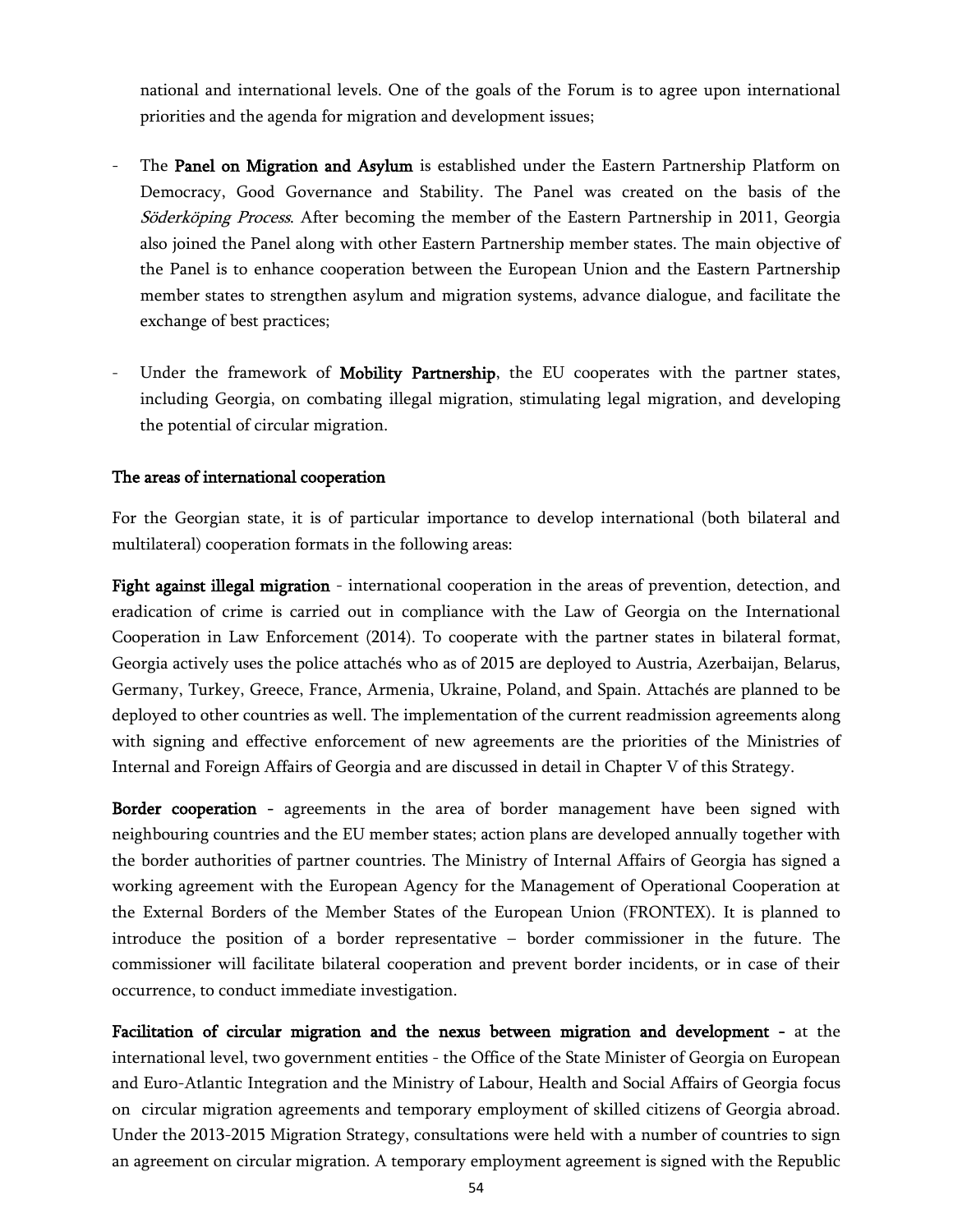of France; however, the latter has to complete certain internal legal procedures for the agreement to be enforced. Since 2013, under the Mobility Partnership, a pilot circular migration project is being implemented within the Public Service Development Agency in partnership with Germany. In late 2015 a pilot project was launched with Estonia and Poland. The efforts to promote legal migration and the use of knowledge and qualifications obtained by migrants abroad for the development of the country will continue between 2016-2020 as well.

Social protection for migrants - it is important that Georgia seeks active cooperation with the main destination countries of Georgian migrants in order to sign relevant agreements with them.

The development of asylum system - international cooperation with the countries that have recognised experience in the area of asylum is important for the professional development of the employees, obtaining information about the country of origin, and for improving the overall asylum system. The Ministry of Internally Displaced Persons from Occupied Territories, Accommodation and Refugees actively cooperates with the Office of the United Nations High Commissioner for Refugees and other partners.

Data collection and analysis - For the collection and analysis of the migration-related data, it is important to improve the methodology for developing and calculating new indicators and for collecting, processing, and analysing data, through increased cooperation with the international organisations and the partner agencies of the relevant European or other countries. The deepening of cooperation between the National Statistics Offices and Eurostat is especially important not only for the professional development, but also for the improvement of data collection methodology, data exchange between agencies, data comparison and analysis.

# <span id="page-55-0"></span>Goal

Strengthening cooperation with partner countries and international organisations in compliance with the strategic objectives laid out in the document, and use the potential stemming from these partnerships for the further development of the migration policy.

# <span id="page-55-1"></span>**Objectives**

## a. Deepen cooperation with partner countries and international organisations

- 1. Deepening cooperation in criminal matters, as stipulated in the agreement on mutual legal assistance, and conducting the joint investigations, if necessary, to further simplify the exchange of information;
- 2. Sign the international law enforcement agreements or memorandums between Georgia and the appropriate agencies of foreign countries;
- 3. Develop partnership and sign agreements on operational cooperation with the European Police Office (EUROPOL) to increase the efficiency of combating the trans-border crime;
- 4. Further expansion of police attachés/liaison officers' network;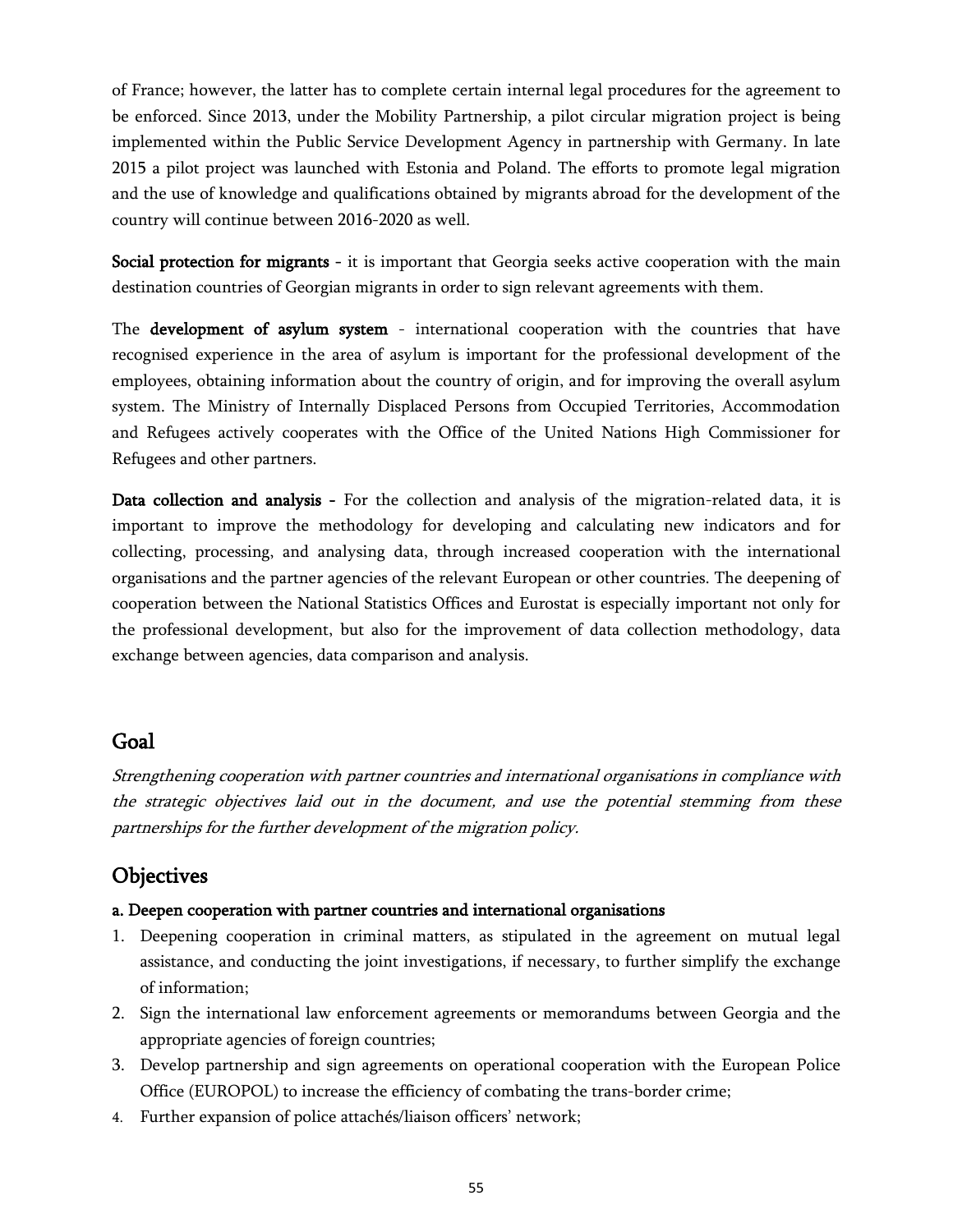- 5. Work with other states to develop and sign the circular migration agreements to identify potential partner countries and launch negotiations on the subject of the agreements;
- 6. Establish a format for cooperation with the European Asylum Support Office to enhance the qualification of employees on the Georgian side, and develop and institutionalise the methodology of internal quality control of the asylum system;
- 7. Deepen cooperation between the National Statistics Office of Georgia and the Eurostat in order to collect, exchange and process data;
- 8. Enhance bilateral and multilateral cooperation under the EU Eastern Partnership framework;
- 9. Under the framework of the Mobility Partnership, further develop existing initiatives and make effort to increase the number of projects.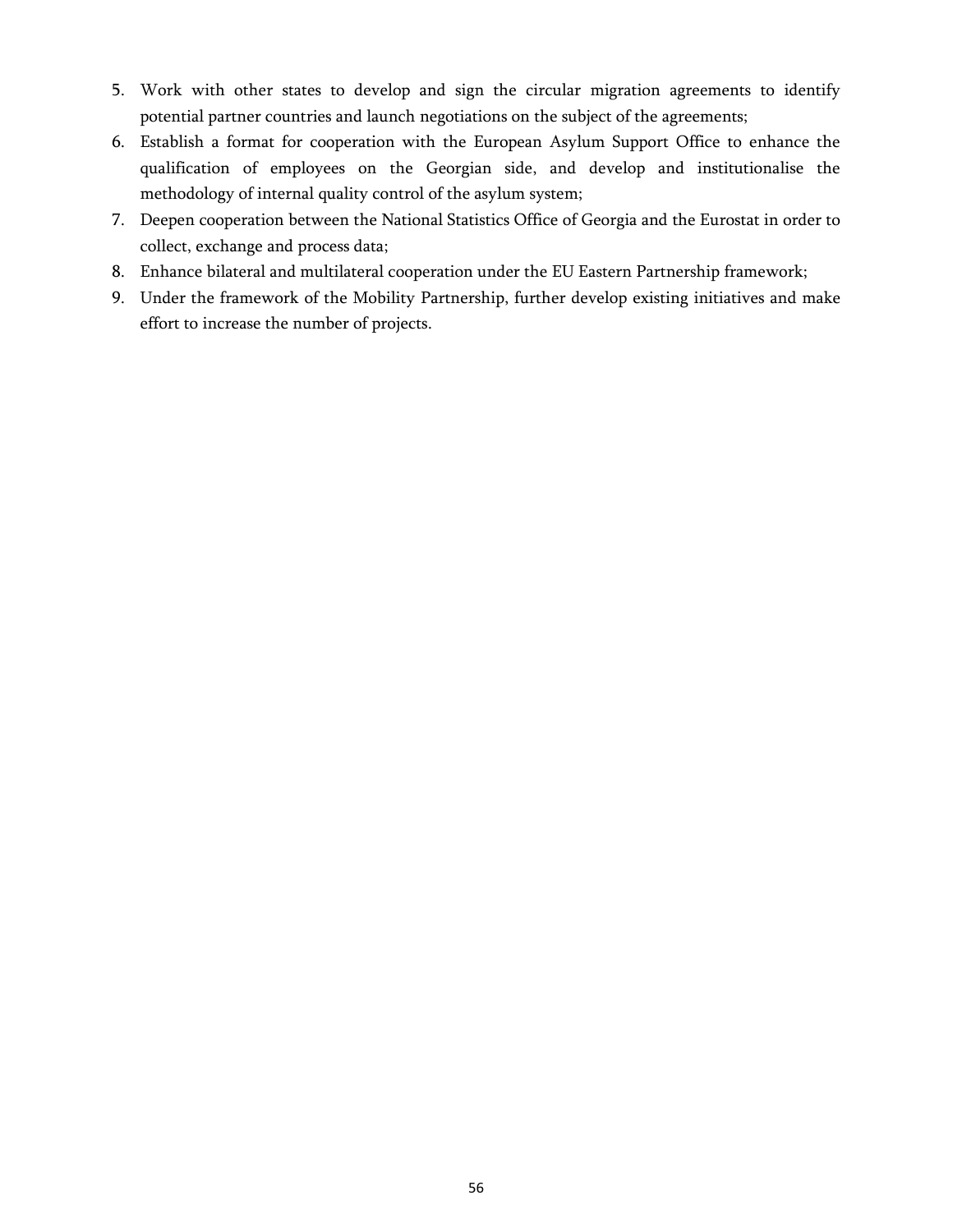# <span id="page-57-0"></span>XII. The approval and implementation of the Strategy

After the public discussion over the draft Migration Strategy and agreeing upon the feedback provided by the relevant stakeholders, the project of the Strategy is endorsed by the State Commission on Migration Issues and submitted to the Government of Georgia for approval.

The implementation of the Migration Strategy will be coordinated by the State Commission on Migration Issues. A two-stage Action Plan will be developed. The first stage will cover 2016-2017, while second - 2018-2020. The Migration Strategy Action Plan will be approved by the State Commission on Migration Issues. At the initiative of the Commission"s member agency or of the international and non-governmental organisations having a consultative status in SCMI, the latter is authorised to consider the issue of amending the Action Plan.

The implementation of the Strategy is financed from the State Budget of Georgia with the financial support of donor organisations and partner countries.

The state agencies sitting on the State Commission on Migration Issues are the main implementing agencies of the Strategy. Local non-governmental and partner international organisations actively participate in the implementation of particular activities and in the accomplishment of the comprehensive goals provided for in the Action Plan.

# <span id="page-57-1"></span>Monitoring and evaluation of the Strategy

For the successful implementation of the Migration Strategy, a flexible monitoring mechanism and evaluation system is needed.

Monitoring and evaluation is one of the important components of the Strategy and represents an effective instrument for analysing the achieved results. The monitoring will determine the efficacy of the implementation of the activities set out in the Action Plan and identify the specific gaps and challenges during the implementation process. The evaluation system is necessary for assessing the achievement of the strategic objectives.

The monitoring on the implementation of Migration Strategy and action plan is carried out by the Secretariat of the State Commission on Migration Issues. For this purpose, the Secretariat requests the responsible agencies to report on the progress made on a quarterly basis and subsequently, drafts a quarterly monitoring report.

To facilitate the monitoring and evaluation processes of the Migration Strategy, each agency must assign a contact person who will be fully informed about the obligations imposed by the Action Plan on the respective agency and will be responsible for providing the Secretariat with progress reports in a timely manner.

Once a year, the Secretariat will prepare a report on the implementation of the Strategy Action Plan based on the monitoring results and submit it to the Commission for consideration.